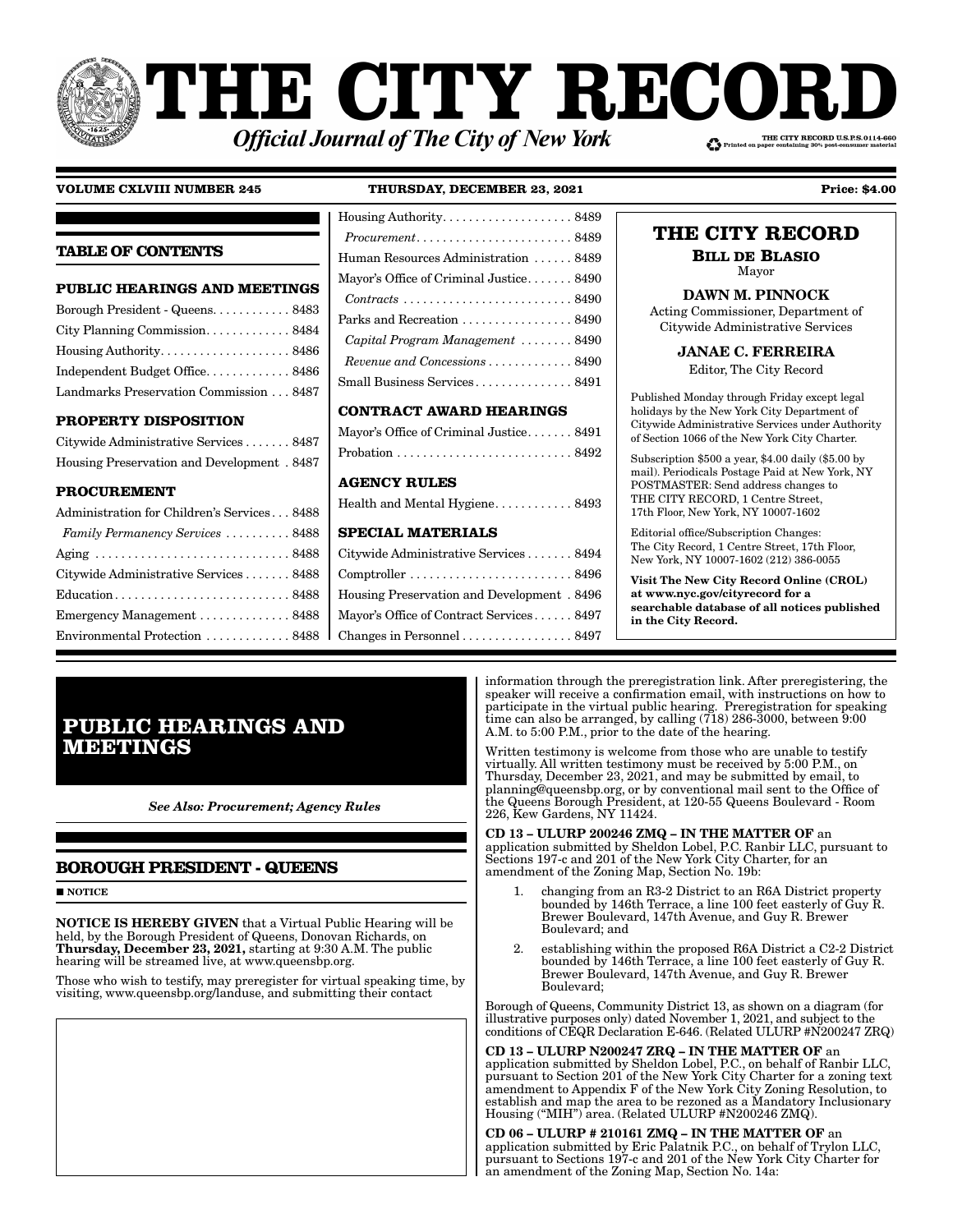- 1. eliminating from within an existing R7-1 District a C1-2 District bounded by 66th Avenue, 99th Street, 66th Road and Queens Boulevard;
- 2. changing from an R7-1 District to an R8X District property bounded by 66th Avenue, 99th Street, 66th Road and Queens Boulevard; and
- 3. establishing within the proposed R8X District a C2-4 District bounded by 66th Avenue, 99th Street, 66th Road and Queens Boulevard;

Borough of Queens, Community District 6, as shown on a diagram (for illustrative purposes only), dated October 4, 2021, and subject to the conditions of CEQR Declaration E-634. (Related ULURP #N210162 ZRQ)

#### CD 06 – ULURP #210162 ZRQ – IN THE MATTER OF an application submitted by Eric Palatnik P.C., on behalf of Trylon LLC, pursuant to Section 201 of the New York City Charter for a zoning text amendment to Appendix F of the New York City Zoning Resolution establishing and mapping the area to be rezoned as a Mandatory Inclusionary Housing ("MIH") area. (Related ULURP #210161 ZMQ).

d17-23

# **CITY PLANNING COMMISSION**

### **PUBLIC HEARINGS**

In support of the City's efforts to contain the spread of COVID-19, the City Planning Commission will hold a remote public hearing, via the teleconferencing application Zoom, at 10:00 A.M., Eastern Daylight Time, on Wednesday, January 5, 2022, regarding the calendar items listed below.

The meeting will be live streamed through Department of City Planning's (DCP's) website and accessible from the following webpage, which contains specific instructions on how to observe and participate, as well as materials relating, to the meeting: https://www1.nyc.gov/site/ nycengage/events/city-planning-commission-public-meeting/326510/1

Members of the public should observe the meeting through DCP's website.

Testimony can be provided verbally by joining the meeting using either Zoom or by calling the following number and entering the information listed below:

 877 853 5247 US Toll-free 888 788 0099 US Toll-free

253 215 8782 US Toll Number

213 338 8477 US Toll Number

 Meeting ID: 618 237 7396 [Press # to skip the Participation ID] Password: 1

To provide verbal testimony via Zoom please follow the instructions available through the above webpage (link above).

Written comments will also be accepted until 11:59 P.M., one week before the date of vote. Please use the CPC Comments form that is accessible through the above webpage.

Please inform the Department of City Planning if you need a reasonable accommodation, such as a sign language interpreter, in order to participate in the meeting. The submission of testimony, verbal or written, in a language other than English, will be accepted, and real time interpretation services will be provided based on available resources. Requests for a reasonable accommodation or foreign language assistance during the meeting should be emailed to *[AccessibilityInfo@ planning.nyc.gov]* or made by calling *[212-720-3508].* Requests must be submitted, at least five business days before the meeting.

#### BOROUGH OF THE BRONX No. 1

# *660-668 EAST FORDHAM ROAD*

 $CD 6$   $C 220091 ZSX$ 

IN THE MATTER OF an application submitted by Shadi Development, LLC, pursuant to Sections 197-c and 201 of the New York City Charter for the grant of a special permit, pursuant to Section 74-533 of the Zoning Resolution to waive all required accessory off-street parking spaces for dwelling units in a development within a Transit Zone, that includes, at least 20 percent of all dwelling units as income-restricted housing units, in connection with a proposed mixed-use development, on property, located, at 660-668 East Fordham Road (Block 03091, Lots 20,  $22, 24, 26 \& 27$ ).

Plans for this proposal are on file with the City Planning Commission and may be seen, at 120 Broadway, 31<sup>st</sup> Floor, New York, NY 10271-0001.

#### BOROUGH OF BROOKLYN Nos. 2 - 4

#### *1034 – 1042 ATLANTIC AVENUE REZONING* No. 2

CD 8 C 210386 ZMK

IN THE MATTER OF an application submitted by EMP Capital Group, pursuant to Sections 197-c and 201 of the New York City Charter for an amendment of the Zoning Map, Section No. 16c:

- 1. changing from an M1-1 District to an R7A District property, bounded by a line midway between, atlantic Avenue and Pacific Street, Classon Avenue, Pacific Street, and a line 315 feet northwesterly of Classon Avenue;
- 2. changing from an M1-1 District, to a C6-3A District property, bounded by the northeasterly boundary line of the Long Island Rail Road right-of-way (Atlantic Division), Classon Avenue, a line midway between, Atlantic Avenue and Pacific Street, and a line 315 feet northwesterly of Classon Avenue; and
- 3. establishing within the proposed R7A District a C2-4 District, bounded by a line midway between, Atlantic Avenue and Pacific Street, Classon Avenue, Pacific Street, and a line 315 feet northwesterly of Classon Avenue;

as shown on a diagram (for illustrative purposes only) dated September 20, 2021, and subject, to the conditions of CEQR Declaration E-637.

No. 3

CD 8 N 210387 ZRK

IN THE MATTER OF an application submitted by EMP Capital Group, pursuant to Section 201 of the New York City Charter, for an amendment of the Zoning Resolution of the City of New York, modifying Article III Chapter 5 for the purpose of amending street wall location regulations and modifying APPENDIX F for the purpose of establishing a Mandatory Inclusionary Housing area.

Matter underlined is new, to be added;

Matter struck out is to be deleted;

Matter within # # is defined in Section 12-10;

\* \* \* indicates where unchanged text appears in the Zoning Resolution

ARTICLE III COMMERCIAL DISTRICT REGULATIONS

Chapter 5 Bulk Regulations for Mixed Buildings in Commercial Districts \* \* \*

\* \* \*

MODIFICATION OF HEIGHT AND SETBACK REGULATIONS \* \* \*

35-66

35-60

Special Height and Setback Provisions for Certain Areas

# 35-663

Special height and setback provisions in C6-3A Districts along, atlantic Avenue within Community District 8, Borough of Brooklyn

\* \* \*

In C6-3A Districts in Community District 8, in the Borough of Brooklyn, for a #zoning lot# with frontage along, atlantic Avenue, the #street wall# provisions of paragraph (a) of Section 35-651 shall apply along the Atlantic Avenue #street# frontage.

\* \* \*

\* \* \*

APPENDIX F

Inclusionary Housing Designated Areas and Mandatory Inclusionary Housing Areas

BROOKLYN

\* \* \* Brooklyn Community District 8

\* \* \*

Map 3 – [date of adoption]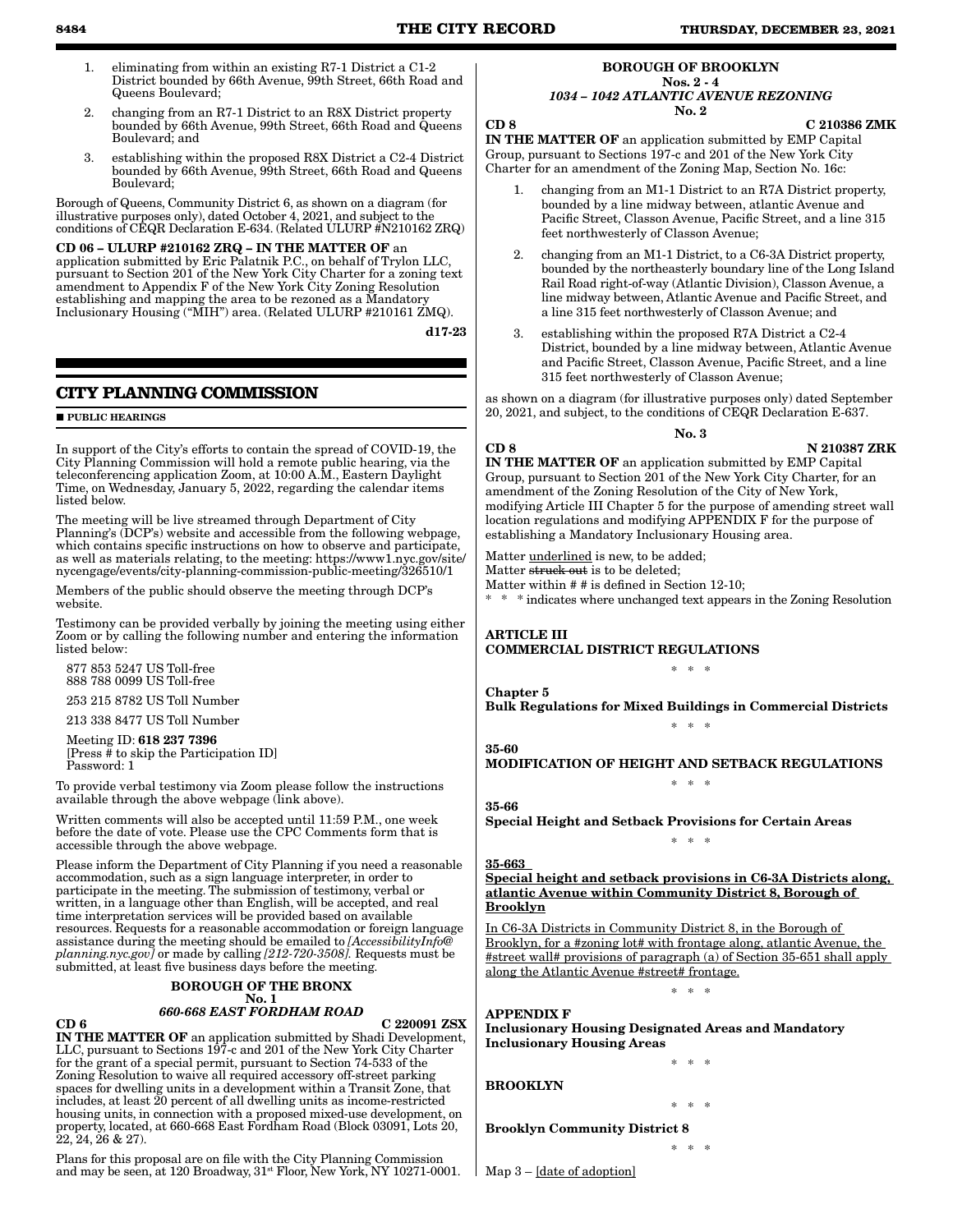

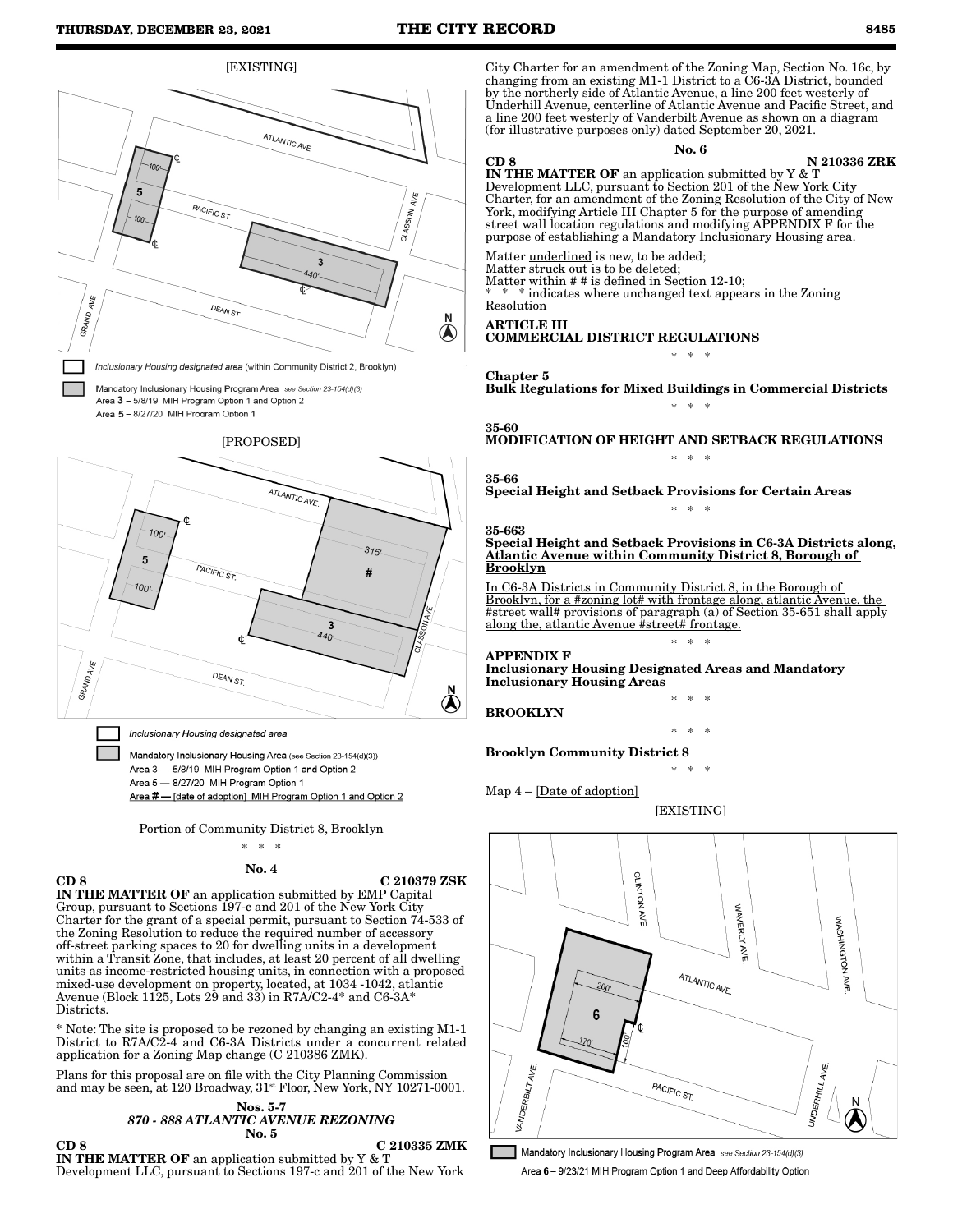[PROPOSED]



Mandatory Inclusionary Housing Program Area see Section 23-154(d)(3) Area 6 - 9/23/21 MIH Program Option 1 and Deep Affordability Option Area #- [date of adoption] MIH Program Option 2 and Workforce Option

Portion of Community District 8, Brooklyn

\* \* \* No. 7

CD 8 C 210260 ZSK IN THE MATTER OF an application submitted by Y & T Development LLC, pursuant to Sections 197-c and 201 of the New York City Charter for the grant of a special permit, pursuant to Section 74-533 of the Zoning Resolution to reduce the number of required accessory off-street parking spaces for dwelling units in a development within a Transit Zone, that includes, at least 20 percent of all dwelling units as income-restricted housing units, in connection with a proposed mixed-use development, on property generally, bounded by the northerly side of Atlantic Avenue, a line 200 feet westerly of Underhill Avenue, centerline of Atlantic Avenue and Pacific Street, and a line 200 feet westerly of Vanderbilt Avenue (Block 1122, Lots 21 & 26), in a C6-3A\* District.

\* Note: The development site is proposed to be rezoned by changing an existing M1-1 District to C6-3A District under a concurrent related application for a Zoning Map change (C 210335 ZMK).

Plans for this proposal are on file with the City Planning Commission and may be seen, at 120 Broadway, 31st Floor, New York, NY 10271-0001.

#### No. 8 *ENY | URP 5TH AMENDMENT*

 $CD 5$  C 220102 HUK

IN THE MATTER OF an application submitted by the Department of Housing Preservation and Development (HPD), pursuant to Section 505 of Article 15 of the General Municipal (Urban Renewal) Law of New York State and Section 197-c of the New York City Charter, for the fifth amendment, to the East New York I Urban Renewal Plan for the East New York I Urban Renewal Area.

# BOROUGH OF STATEN ISLAND

# No. 9 *AMBOY ROAD RECONSTRUCTION*

 $CD 3$   $C 200357$  MMR IN THE MATTER OF an application submitted by The New York City Department of Transportation and The New York City Department of Design and Construction, pursuant to Sections 197-c and 199 of the New York City Charter for an amendment, to the City Map involving:

- 1) the establishment of a portion of Amboy Road between Richmond Avenue and Ridgecrest Avenue;
- 2) the adjustment of grades and block dimensions necessitated thereby;

including authorization for any acquisition or disposition of real property related thereto, in accordance with Map No. 4266 dated March 22, 2021 and signed by the Borough President.

# BOROUGH OF QUEENS

### No. 10 *CLEARVIEW PUMP STATION REHABILITATION*

 $CD7$  C 200122 MMQ IN THE MATTER OF an application submitted by The New York City Department of Environmental Protection, pursuant to Sections 197-c and 199 of the New York City Charter and Section 5-430 et seq. of the New York City Administrative Code for an amendment, to the City Map involving:

- 1) the elimination, discontinuance and closing of a portion of the Clearview Expressway bounded by the Cross Island Parkway, Clearview Expressway and Roe Place;
- 2) the adjustment of grades and block dimensions necessitated thereby;

including authorization for any acquisition or disposition of real property related thereto, in accordance with Map No. 5035 dated December 23, 2020 and signed by the Borough President.

EDWIN MARSHALL, Calendar Officer City Planning Commission 120 Broadway, 31st Floor, New York, NY 10271 Telephone (212) 720-3370

Accessibility questions: (212) 720-3508, AccessibilityInfo@planning.nyc. gov, by: Thursday, December 30, 2021, 5:00 P.M.

ã

d20-j5

# **HOUSING AUTHORITY**

### **MEETING**

Because of the on-going COVID-19 health crisis and in relation to Chapter 417 of the Laws of 2021, the Board Meeting of the New York City Housing Authority, scheduled for Wednesday, December 29, 2021, at 10:00 A.M., will be limited to viewing the live-stream or listening via phone instead of attendance in person.

For public access, the meeting will be streamed live on NYCHA's YouTube Channel, http://nyc.gov/nycha, and NYCHA's Website, http:// on.nyc.gov/boardmeetings, or can be accessed via Zoom by calling (646) 558-8656 using Webinar ID: 885 2810 8215 and Passcode: 9699097634.

For those wishing to provide public comment, pre-registration is required via email, to corporate.secretary@nycha.nyc.gov, or by contacting (212) 306-6088, no later than 5:00 P.M., on the day prior to the Board Meeting. When pre-registering, please provide your name, development, or organization name, contact information and item you wish to comment on. You will then be contacted with instructions for providing comment. Comments are limited to the items on the Calendar.

Speaking time will be limited to three (3) minutes. Speakers will provide comment in the order in which the requests to comment are received. The public comment period will comment will conclude upon all speakers being heard or at the expiration of thirty (30) minutes allotted for public comment, whichever occurs first.

Copies of the Calendar are available on NYCHA's Website, at http:// www1.nyc.gov/site/nycha/about/board-calendar.page, to the extent practicable, no earlier than 24 hours before the upcoming Board Meeting. Copies of the draft Minutes are available on NYCHA's Website, at http://www1.gov/site/nycha/about/board-calendar.page, no earlier than 3:00 P.M., on the Thursday following the Board Meeting.

Any changes to the schedule will be posted on NYCHA's Website, at http://www1.nyc.gov/site/about/board-calendar.page, and via social media, to the extent practicable, at a reasonable time before the meeting.

Any person requiring a reasonable accommodation in order to participate in the Board Meeting, should contact the Office of the Corporate Secretary by phone, at (212) 306-6088, or by email, at corporate.secretary@nycha.nyc.gov, no later than Wednesday, December 22, 2021, at 5:00 P.M.

For additional information regarding the Board Meeting, please contact the Office of the Corporate Secretary by phone, at (212) 306-6088, or by email, at corporate.secretary@nycha.nyc.gov.

d14-29

# **INDEPENDENT BUDGET OFFICE**

#### **PUBLIC HEARINGS**

The NYC Independent Budget Office, will hold an Advisory Board Meeting on Thursday, January 6, 2022, beginning at 8:30 A.M. This meeting will be held via Zoom. For log on information, please email iboenews@ibo.nyc.ny.us, by 8:00 A.M. 1/6/2022.

Accessibility questions: Lisa Neary, lisan@ibo.nyc.ny.us, by: Wednesday, January 5, 2022, 5:00 P.M.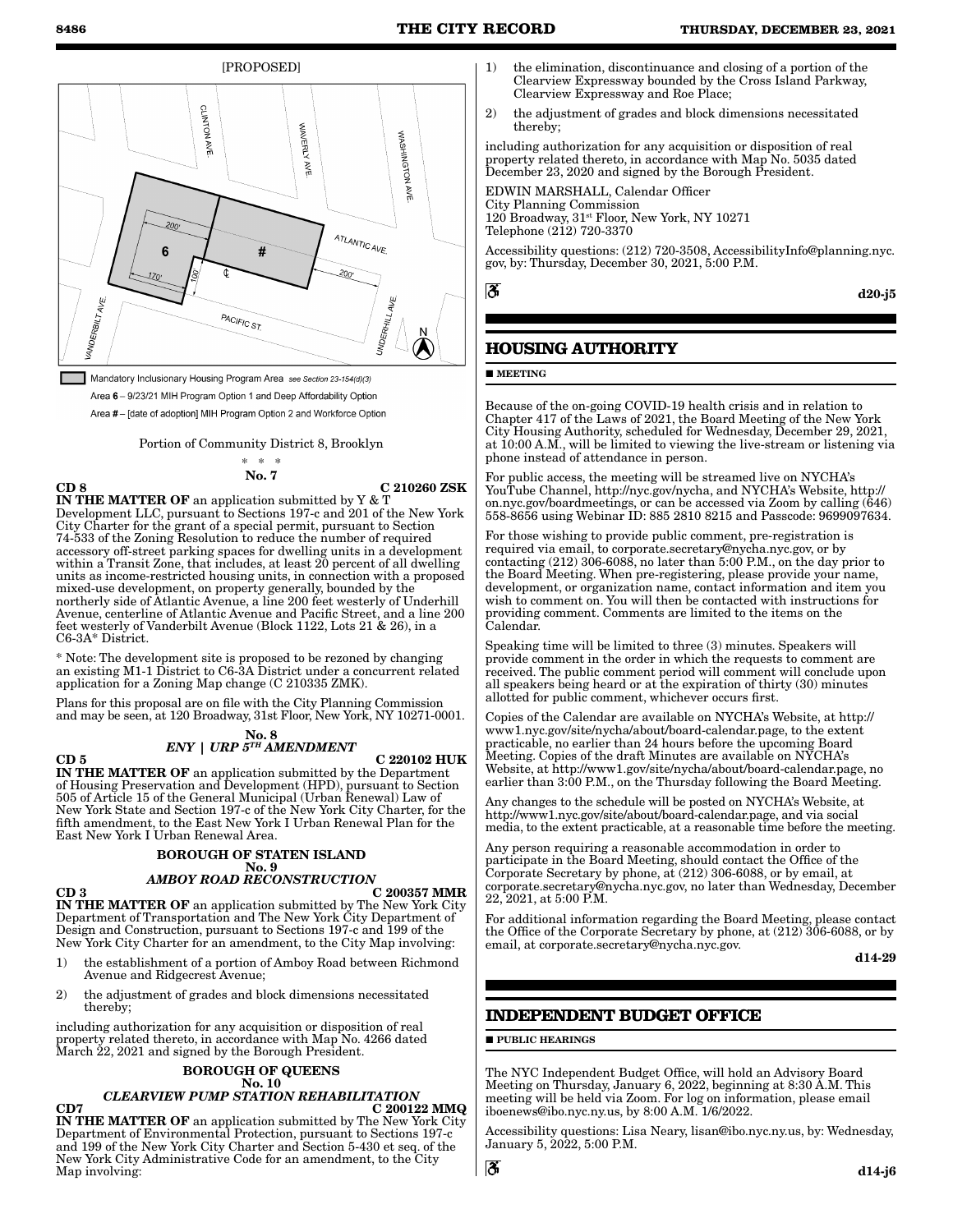# **LANDMARKS PRESERVATION COMMISSION**

### **PUBLIC HEARINGS**

NOTICE IS HEREBY GIVEN that, pursuant to the provisions of Title 25, Chapter 3 of the Administrative Code of the City of New York (Sections 25-303, 25-307, 25-308, 25-309, 25-313, 25-318, 25-320) on Tuesday January 4, 2022, at 9:30 A.M., the Landmarks Preservation Commission (LPC or agency) will hold a public hearing by teleconference, with respect to the properties list below, and then followed by a public meeting.

The final order and estimated times for each application will be posted on the Landmarks Preservation Commission website, the Friday before the hearing. Please note that the order and estimated times are subject to change. The teleconference will be by the Zoom app and will be live streamed on the LPC's YouTube channel, www. youtube.com/nyclpc. Members of the public should observe the meeting on the YouTube channel and may testify on particular matters by joining the meeting using either the Zoom app or by calling in from any phone. Specific instructions on how to observe and testify, including the meeting ID and password, and the call-in number, will be posted on the agency's website, under the "Hearings" tab, https://www1.nyc.gov/site/lpc/hearings/hearings.page, on the Monday before the public hearing. Any person requiring language assistance services or other reasonable accommodation in order to participate in the hearing or attend the meeting should contact the LPC by contacting Sasha Sealey, Community and Intergovernmental Affairs, at ssealey@lpc.nyc.gov, at least five (5) business days before the hearing or meeting.

Please note: Due to the City's response to COVID-19, this public hearing and meeting is subject to change and/or cancellation.

#### 95 Horatio Street - Gansevoort Market Historic District LPC-22-04263 - Block 643 - Lot 1 - Zoning: C6-2A CERTIFICATE OF APPROPRIATENESS

A Neo-Classical style warehouse, designed by John B. Snook and Sons and built in 1931-35. Application is to establish a Master Plan governing the installation of artwork.

#### 55 North Moore Street - Tribeca West Historic District LPC-21-06718 - Block 188 - Lot 1 - Zoning: C6-2A CERTIFICATE OF APPROPRIATENESS

A Romanesque Revival style warehouse, built in 1890. Application is to replace storefront infill.

#### 134 Spring Street - SoHo-Cast Iron Historic District LPC-22-04296 - Block 486 - Lot 11 - Zoning: M1-5A CERTIFICATE OF APPROPRIATENESS

A Beaux-Arts style mercantile building, designed by Albert Wagner and built in 1895-96. Application is to install a flagpole.

# 393 West End Avenue - West End - Collegiate Historic District Extension

LPC-22-04139 - Block 1186 - Lot 83 - Zoning: R10A CERTIFICATE OF APPROPRIATENESS

A Colonial Revival style apartment building, designed by Goldner & Goldner and built in 1927. Application is to install a marquee, modify masonry openings and install windows, and modify a rooftop addition.

# 45-47 2nd Avenue - East Village/Lower East Side Historic District

LPC-22-03566 - Block 458 - Lot 27 - Zoning: C6-2A CERTIFICATE OF APPROPRIATENESS

A pair of Italianate style tenement buildings, designed by John O'Neil and built in 1867. Application is to construct a rooftop addition.

# 1022 Lexington Avenue - Upper East Side Historic District Extension

LPC-22-01239 - Block 1407 - Lot 59 - Zoning: 8C CERTIFICATE OF APPROPRIATENESS

A Neo-Grec style rowhouse, designed by Thom and Wilson and built in 1880-1881. Application is replace storefront and entrance infill, modify openings and construct a rear addition.

# **PROPERTY DISPOSITION**

# **CITYWIDE ADMINISTRATIVE SERVICES**

# **SALE**

The City of New York in partnership with PropertyRoom.com posts vehicle and heavy machinery auctions online every week, at: https://www.propertyroom.com/s/nyc+fleet

All auctions are open, to the public and registration is free.

Vehicles can be viewed in person, at: Kenben Industries Ltd., 1908 Shore Parkway, Brooklyn, NY 11214 Phone: (718) 802-0022

No previous arrangements or phone calls are needed to preview. Hours are Monday and Tuesday from 10:00 A.M. – 2:00 P.M.

f23-a4

# **HOUSING PRESERVATION AND DEVELOPMENT**

**PUBLIC HEARINGS** 

All Notices Regarding Housing Preservation and Development Dispositions of City-Owned Property appear in the Public Hearing Section.

j4-d30

# **PROCUREMENT**

## *"Compete To Win" More Contracts!*

*Thanks to a new City initiative - "Compete To Win" - the NYC Department of Small Business Services offers a new set of FREE services to help create more opportunities for minority and Women-Owned Businesses to compete, connect and grow their business with the City. With NYC Construction Loan, Technical Assistance, NYC Construction Mentorship, Bond Readiness, and NYC Teaming services, the City will be able to help even more small businesses than before.*

*Win More Contracts, at nyc.gov/competetowin*

*"The City of New York is committed to achieving excellence in the design and construction of its capital program, and building on the tradition of innovation in architecture and engineering that has contributed, to the City's prestige as a global destination. The contracting opportunities for construction/construction services and construction-related services that appear in the individual agency listings below reflect that commitment to excellence."*

## HHS ACCELERATOR PREQUALIFICATION

d20-j4 l Prequalification applications will be reviewed to validate compliance To respond to human services Requests for Proposals (RFPs), in accordance with Section 3-16 of the Procurement Policy Board Rules of the City of New York ("PPB Rules"), vendors must first complete and submit an electronic HHS Accelerator Prequalification Application using the City's PASSPort system. The PASSPort system is a web-based system maintained by the City of New York for use by its Mayoral Agencies to manage procurement. Important business information collected in the Prequalification Application is required every three years. Documents related to annual corporate filings must be submitted on an annual basis to remain eligible to compete.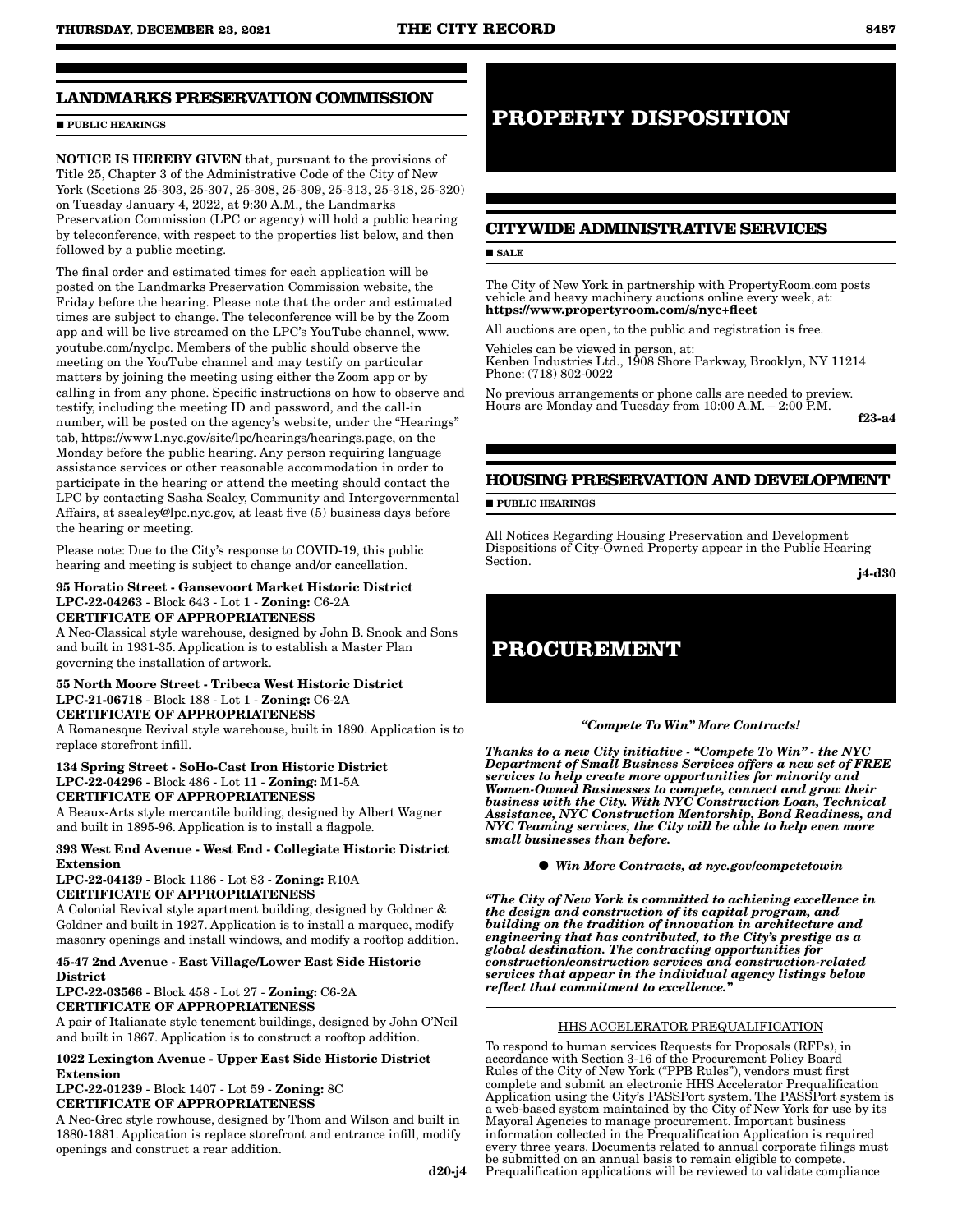with corporate filings and organizational capacity. Approved organizations will be eligible to compete and would submit electronic proposals through the PASSPort system. The PASSPort Public Portal, which lists all RFPs, including HHS RFPs that require HHS Accelerator Prequalification, may be viewed, at https://passport. cityofnewyork.us/page.aspx/en/rfp/request\_browse\_public. All current and prospective vendors should frequently review information listed on roadmap to take full advantage of upcoming opportunities for funding. For additional information about HHS Accelerator Prequalification and PASSPort, including background materials, user guides and video tutorials, please visit https://www1.nyc.gov/site/mocs/systems/ about-go-to-passport.page.

# **ADMINISTRATION FOR CHILDREN'S SERVICES**

### **FAMILY PERMANENCY SERVICES**

#### **INTENT TO AWARD**

*Human Services/Client Services*

EXTRAORDINARY NEEDS FOSTER CARE - Negotiated Acquisition - Other - PIN# 06822N0010 - Due 1-6-22 at 3:00 P.M.

In accordance with Section  $3-04(b)(2)(i)(D)$  of the Procurement Policy Board Rules, the Administration for Children's Services (ACS), intends to enter into a negotiation acquisition contract with Vanderheyden (with its headquarters located at 614 Cooper Hill Road, Wynantskill, NY 12198), for the provision of a Extraordinary Needs Foster Care program. The term of the contract will be June 26, 2021 thru June 30, 2024, with a 3-year option to renew. The proposed budget for this negotiated acquisition is a maximum of \$353,755.59. Any information concerning the provider's performance, as well as any other factors relevant to the renewal, may be expressed, by contacting Peter Pabon, of the Office of Procurement, at Peter.Pabon@acs.nyc.gov.

ACS selected the negotiated acquisition procurement method, pursuant to the Procurement Policy Board Rules, Section 3-04(b)(2)(i)(D) & Section 3-04(b)(2)(ii) because the subject vendor was the only NYS OCFS approved agency that could provide child-specific behavioral Extraordinary Needs Foster Care services within a very limited timeframe.

d16-23

## **AGING**

**AWARD** 

*Human Services/Client Services*

PROVIDE OLDER ADULT CENTER SERVICES - Competitive Sealed Proposals/Pre-Qualified List - PIN#12521P0019118 - AMT: \$3,188,187.00 - TO: Young Men's and Women's Hebrew Association of Washington Heights and Inwood, 54 Nagle Avenue, New York, NY 10040.

#### DFTA ID: C95

Older Adult Centers (OAC) provide an outlet aimed, at socialization for community-dwelling older adults and prevent them from being isolated and disenfranchised. Older Adults engage in various programs and participate classes and activities including but not limited to art, music, dance, chronic disease self-management classes, nutrition workshops, benefits screenings, technology classes; recreational trips, transportation services; and congregate meals.

Center for Adults Living Well, at the Y (ISC) 54 Nagle Avenue, New York, NY 10040.

 $\bullet$  d23

## **CITYWIDE ADMINISTRATIVE SERVICES**

AWARD

*Goods*

AGGREGATES, HOT MIX ASPHALT (HWYS) - Competitive Sealed Bids - PIN#8572100125 - AMT: \$2,047,980.00 - TO: New York Sand and Stone, LLC, Brooklyn Navy Yard, 63 Flushing Avenue, Brooklyn, NY 11205.

**EDUCATION**

# SOLICITATION

*Goods and Services*

INVESTMENT MANAGER SEARCH FOR GLOBAL LISTED INFRASTRUCTURE EX FOSSIL FUELS - Request for Proposals - PIN# BER13041 - Due 1-19-22 at 5:00 P.M.

Investment Manager Search, for Global Listed Infrastructure Ex Fossil Fuels The New York City Board of Education Retirement System ("BERS"), is conducting this investment manager search (this "Search"), to identify and select investment management firms, or a pool of investment management firms, to create and manage one or more Global Listed Infrastructure (Ex Fossil Fuels) Equity Portfolio for BERS. How to Participate in this Search: To be considered, investment management firms must comply with the requirements  $(1) - (3)$  listed below: 1. All firms shall carefully review the Notice of Search and the Minimum Requirements described in Section 1.4 of the Investment Manager Notice of Search. Interested firms that meet the Minimum Requirements must enter their information in eVestment Alliance's database to be considered by Segal Marco Advisors, BERS' Investment Consultant. Information on requirements for entering information into these databases can be found at, https://www.evestment.com (click on "Submit My Data"). The Investment Consultant will review the database and provide BERS with a written report identifying the investment managers that meet the Minimum Requirements. 2. All firms must ensure that they completely identify their firm and product information in the aforementioned databases. Additionally, firms must ensure that the information (such as organization, product, returns, portfolio characteristics and AUM data) is current and accurate as of September 30, 2021. 3. There is no fee for entering information into the aforementioned database. Firms are advised that information in the database may become part of any pool contract that results from this Search. Current and accurate data must be in the aforementioned databases by the deadline stated in Section I of this Notice of Search, at which time the Investment Consultant shall commence its review of the database. Consistent with the policies expressed by the City of New York, participation by Minority-Owned and Women-Owned businesses or partnering arrangements with Minority-Owned and Women-Owned investment firms are encouraged. Additionally, participation by small and New York City-based businesses is also encouraged. The Notice of Search which fully describes the scope of the search, minimum requirements, how to participate and the evaluation process, will be available for download from the BERS' website, https://www.bers.nyc.gov/site/bers/notices/requests-for-proposals. page, on or about December 15, 2021. To download the Notice of Search, from BERS' website, select "RFPs & Solicitations" then "Notice of Search for "Investment Manager Search for Global Listed Infrastructure Ex Fossil Fuels" and complete the form. Questions about the Notice of Search should be transmitted by email, to Sabrina Hayat, at BERSProcurement@bers.nyc.gov, by January 19, 2022, by 3:00 P.M. EST.

*Use the following address* unless otherwise specified in notice, to secure, examine or submit bid/proposal documents, vendor prequalification and other forms; specifications/blueprints; other information; and for opening and reading of bids at date and time specified above.

*Education, 55 Water Street, 50th Floor, New York, NY 10041. Sabrina Hayat (929) 305-3874; BERSProcurement@bers.nyc.gov*

d21-j19

### **EMERGENCY MANAGEMENT**

**AWARD** 

*Services (other than human services)*

E-TEAM SUPPORT & MAINTENANCE - Renewal - PIN#01715S0235001R002 - AMT: \$410,802.03 - TO: NC4 Public Sector LLC, 155 North Lake Avenue, Suite 900, Pasadena, CA 91101-1849.

 $-$  d23

#### **ENVIRONMENTAL PROTECTION**

**AWARD** 

*Goods*

BWT FLYGT PUMP PARTS 2030066X - Sole Source - Other - PIN#82622S0003001 - AMT: \$40,088.54 - TO: Fleet Pump & Service Group Inc, 6 International Drive, Suite 210, Rye Brook, NY 10573.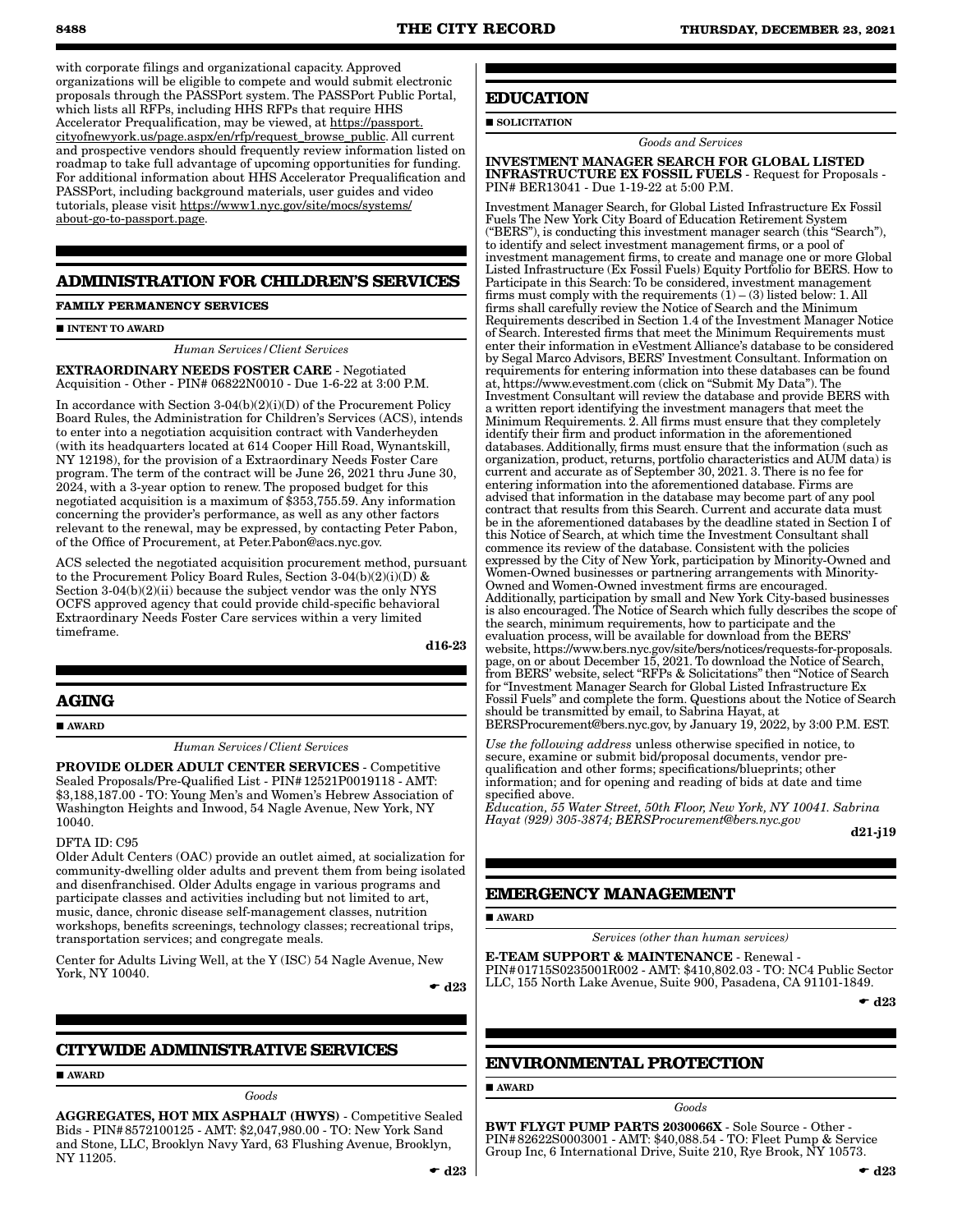## **HOUSING AUTHORITY**

**PROCUREMENT**

SOLICITATION

*Construction Related Services*

SMD\_SERVICES\_MAINTENANCE PAINTING OF APARTMENTS LOCATED AT VARIOUS DEVELOPMENTS IN THE BOROUGH OF THE BRONX - Competitive Sealed Bids - Due 1-20-22 at 10:00 A.M.

338892 - SMD\_Services\_Maintenance Painting of Apartments Located at Marble Hill Houses - Due at 10:00 A.M.

338893 - SMD\_Services\_Maintenance Painting of Apartments Located at Webster Houses, Morrisania Houses - Due at 10:05 A.M.

The Contractor must paint complete apartments (including all bedrooms, kitchen, living room, foyer, dinette, halls, bathrooms) in the manner described below, using a Standard One (1) Coat Paint System or a Standard Two (2) Coat Paint System or Three (3) Coat Paint System Modernization as stated in the Specifications and as directed by the Authority in Work Authorizations.

Interested vendors are invited to obtain a copy of the opportunity, at NYCHA's website by going, to the http://www.nyc.gov/nychabusiness. On the left side, click on "iSupplier Vendor Registration/Login" link. (1) If you have an iSupplier account, then click on the "Login for registered vendors" link and sign into your iSupplier account. (2) If you do not have an iSupplier account you can Request an account by clicking on "New suppliers register in iSupplier" to apply for log-in credentials. Once you have accessed your iSupplier account, log into your account, then choose under the Oracle Financials home page, the menu option "Sourcing Supplier", then choose "Sourcing", then choose "Sourcing Homepage"; and conduct a search in the "Search Open Negotiations" box for the RFQ Number (s) 338892, 338893.

Note: In response to the COVID-19 outbreak, we are accepting only electronic bids submitted online via iSupplier. Paper bids will not be accepted or considered. Please contact NYCHA Procurement, at procurement@nycha.nyc.gov, for assistance.

*Use the following address* unless otherwise specified in notice, to secure, examine or submit bid/proposal documents, vendor prequalification and other forms; specifications/blueprints; other information; and for opening and reading of bids, at date and time specified above.

*Housing Authority, 90 Church Street, 6th Floor, New York, NY 10007. Miriam Rodgers (212) 306-4718; miriam.rodgers@nycha.nyc.gov*  $\bullet$  d23

#### *Goods and Services*

SMD\_SERVICES\_DISPOSAL OF OIL CONTAMINATED WASTE WATER - UNDERGROUND OIL TANK TIGHTNESS TESTING VARIOUS DEVELOPMENTS WITHIN THE FIVE BOROUGHS OF NEW YORK CITY - Competitive Sealed Bids - Due 1-13-22 at 12:00 A.M.

355920 - Disposal of Oil Contaminated Waste Water - Various Developments - Citywide - Due at 10:00 A.M.

The work under this Contract consists of the following services:

Accept the Authority's oil contaminated wastewater for treatment and disposal. The Bidder shall charge the Authority for accepted oil contaminated water. For bidding purposes only, the estimated quantities of oil contaminated water and to be delivered by the Authority, to the Authority, to the Disposal Facility during the initial term of Three (3) year contract period, approximately 100,000 Gallons.

Interested vendors are invited to obtain a copy of the opportunity, at NYCHA's website by going, to the http://www.nyc.gov/nychabusiness. On the left side, click on "iSupplier Vendor Registration/Login" link. (1) If you have an iSupplier account, then click on the "Login for registered vendors" link and sign into your iSupplier account. (2) If you do not have an iSupplier account you can Request an account by clicking on "New suppliers register in iSupplier" to apply for log-in credentials. Once you have accessed your iSupplier account, log into your account, then choose under the Oracle Financials home page, the menu option "Sourcing Supplier", then choose "Sourcing", then choose "Sourcing Homepage"; and conduct a search in the "Search Open Negotiations" box for the RFQ Number (s) 355920.

Note: In response, to the COVID-19 outbreak, we are accepting only electronic bids submitted online via iSupplier. Paper bids will not be accepted or considered. Please contact NYCHA Procurement, at procurement@nycha.nyc.gov, for assistance.

*Use the following address* unless otherwise specified in notice, to secure, examine or submit bid/proposal documents, vendor prequalification and other forms; specifications/blueprints; other information; and for opening and reading of bids, at date and time specified above.

*Housing Authority, 90 Church Street, 6th Floor, New York, NY 10007. Mimose Julien (212) 306-8141; mimose.julien@nycha.nyc.gov*

 $\bullet$  d23

#### SMD\_SERVICES\_UNDERGROUND OIL TANK TIGHTNESS TESTING - VARIOUS DEVELOPMENTS WITHIN THE FIVE BOROUGHS OF NEW YORK CITY - Competitive Sealed Bids - Due 1-13-22 at 12:00 A.M.

355921 - Underground Oil Tank Tightness Testing at Various Developments Within the Five Boroughs of New York City - Due at 10:00 A.M.

Without limiting the generality of this Contract, the work will include furnishing of labor, materials, tools, equipment, services, insurance and other incidentals necessary for tank tightness testing. Provide labor, material and equipment including sampling and analytical services necessary for the management and tests. Provide testing report as accepted by the NYSDEC. Perform a visual inspection of the underground fuel oil tank storage site. Perform an E.P.A. certified vacuum style underground tank tightness test for each storage tank on site. Furnish a written report on tank tightness test results for each individual storage tank on site.

Interested vendors are invited to obtain a copy of the opportunity, at NYCHA's website by going, to the http://www.nyc.gov/nychabusiness. On the left side, click on "iSupplier Vendor Registration/Login" link. (1) If you have an iSupplier account, then click on the "Login for registered vendors" link and sign into your iSupplier account. (2) If you do not have an iSupplier account you can Request an account by clicking on "New suppliers register in iSupplier" to apply for log-in credentials. Once you have accessed your iSupplier account, log into your account, then choose under the Oracle Financials home page, the menu option "Sourcing Supplier", then choose "Sourcing", then choose "Sourcing Homepage"; and conduct a search in the "Search Open Negotiations" box for the RFQ Number (s) 355921.

Note: In response, to the COVID-19 outbreak, we are accepting only electronic bids submitted online via iSupplier. Paper bids will not be accepted or considered. Please contact NYCHA Procurement, at procurement@nycha.nyc.gov, for assistance.

*Use the following address* unless otherwise specified in notice, to secure, examine or submit bid/proposal documents, vendor prequalification and other forms; specifications/blueprints; other information; and for opening and reading of bids, at date and time specified above.

*Housing Authority, 90 Church Street, 6th Floor, New York, NY 10007. Mimose Julien (212) 306-8141; mimose.julien@nycha.nyc.gov*

 $\bullet$  d23

# **HUMAN RESOURCES ADMINISTRATION**

**SOLICITATION** 

#### *Services (other than human services)*

06921N0416-OFFICE OF ECONOMIC OPPORTUNITY YOUTH PROJECT - Negotiated Acquisition - Other - PIN#06921N0416 - Due 12-28-21 at 2:00 P.M.

The Mayor's Office for Economic Opportunity ("NYC Opportunity") has funds for a procurement for research on unconditional cash transfers to homeless youth, that could immensely benefit New York City. As part of our work to find new ways to address homelessness and increase the social safety net for New Yorkers in need, NYC Opportunity specifically wants to study the impacts of an unconditional cash allowance on the housing stability and wellbeing of young adults who are homeless in NYC. This is in line with the Mayor's priority of addressing the homeless crisis in NYC. The researchers are creating a randomized control study to offer youth cash transfers for 18-24 months. They will randomly assign 30 homeless youth into an experimental group that receives cash transfers, and 30 who do not. The primary research questions will address how the intervention results in outcomes related to housing stability (primary outcome); empowerment; education and employment; and social, emotional, and economic well-being.

The Mayor's Office for Economic Opportunity ("NYC Opportunity"), has funds for a procurement for research on unconditional cash transfers to homeless youth. NYC Opportunity, with HRA, currently holds a master contract with Chapin Hall, at the University of Chicago, since 2014. NYC Opportunity specifically wants to study the impacts of an unconditional cash allowance on the housing stability and wellbeing of young adults who are homeless in NYC. The total project will cost approximately \$2.5 million, of which NYC Opportunity will contribute \$300,000 to Chapin to support the evaluation. The rest is raised via private philanthropy, at great benefit, to the City. Proceeding with this procurement reflects a significant cost savings compared to what it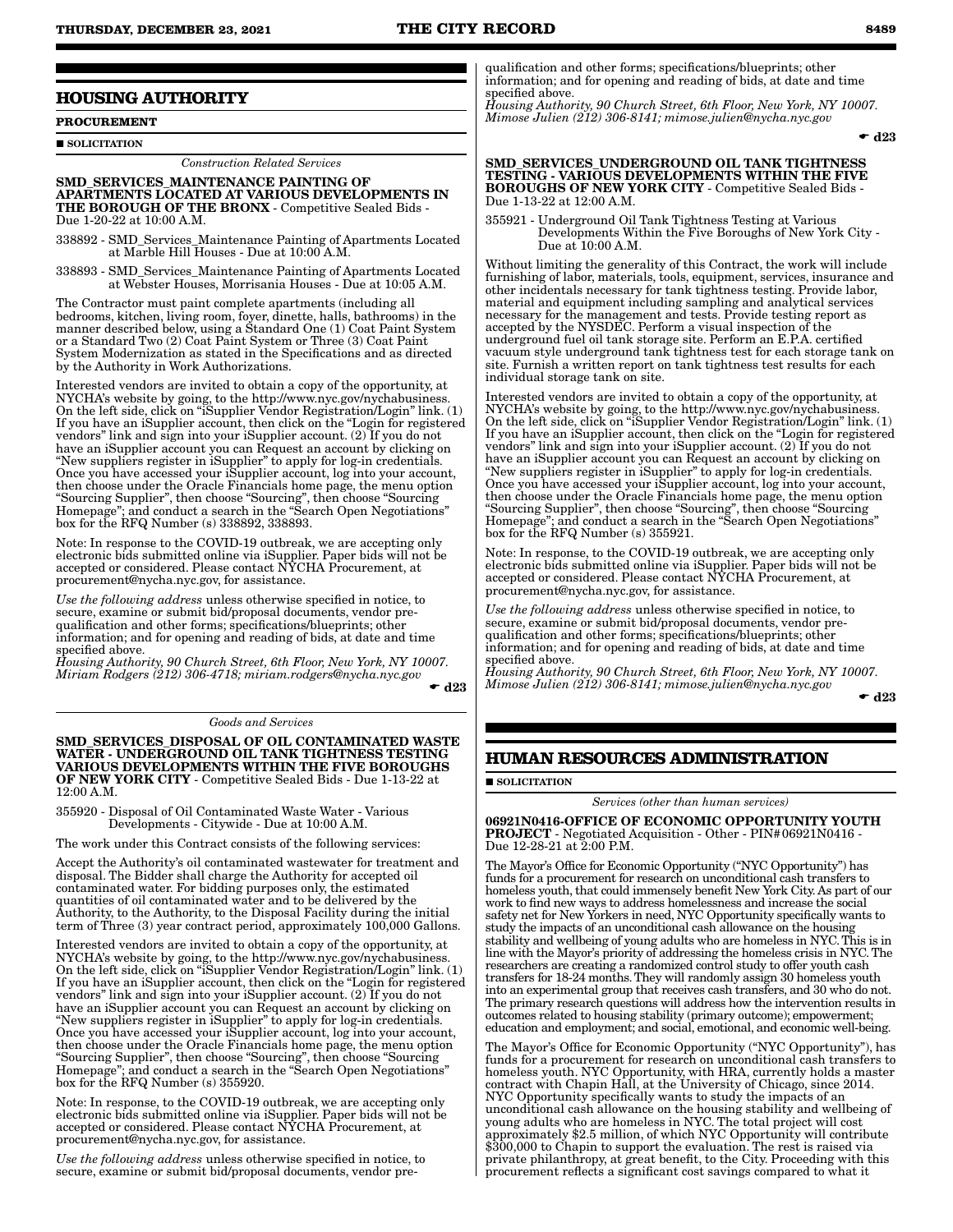would cost NYC Opportunity to do the work themselves, yet they will benefit from the full study's findings. d20-27

AWARD

#### *Services (other than human services)*

SUPPORT OF 1500 ENCAPTURE DELIVERY SERVICE LICENSES - Intergovernmental Purchase - Other - PIN#06922O0001001 - AMT: \$90,806.40 - TO: Dell Marketing LP, One Dell Way, MS RR#1-33, Round Rock, TX 78682.

From a structural perspective, the new licensing structure will benefit the end-users by providing support, upgrades, and maintenance in an "all in one" model. Version 4.6 is going to help automate the indexing of documents in, to the repository system, while supporting end to end support. This new Encapture version will fix the issues faced, at provided contractor locations (Salvation Army, Help USA for example) where there isn't control over the workstations and MFP configurations with version 4.6 will push documents from all these locations in, to the repository while performing an index tag. Bulk scanning is going to be a big value add, to the team, streamlining this process, at the intake locations to handle all clients within a near time process. Another big opportunity for automation is the identification, validation, and scanning of documents in, to the CARE system. Encapture will provide/ migrate current solution in, to the latest version of Encapture when implementation begins. Encapture will conduct system integration testing, then turn the platform over to conduct user acceptance testing, and finally put the platform into production. Encapture will also provide a project plan covering milestones and task with dates and any NYC dependencies needed to complete the project. Encapture will come up with mutually beneficial implementation date based on availability of NYC.

 $\bullet$  d23

MUNICIPAL CEMETERY BURIAL OPERATIONS AT HART ISLAND. - Competitive Sealed Proposals - Other - PIN#06921P0330001 - AMT: \$33,000,000.00 - TO: J Pizzirusso

Landscaping Corp., 2400 East 69th Street, Brooklyn, NY 11234.

DSS/HRA, is seeking qualified vendors, to provide for cemetery management on Hart Island through respectful and responsible disposition of remains of indigent and/or unclaimed deceased New York City residents; maintenance of the burial grounds, at Hart Island in an aesthetically pleasing and welcoming environment for visitors. This program will be administered by the Office of Burial Services (OBS) within the division of Emergency Intervention Services, at HRA. HRA seeks a qualified cemetery management and operations firm or other similarly qualified contractor, referred to as "Contractor", to provide all personnel, equipment, tools, supervision, and other items and services necessary, to ensure the completion of the following:

- administer and implement all burials, exhumations, general overall maintenance and security functions for Hart Island.
- conduct grave excavation for interments and exhumations performed on Hart Island;
- landscaping, operations, and maintenance of Hart Island, to ensure timely and respectful interment and disinterment operations, and, to ensure employee and visitor safety on the Island;
- provide security personnel and security procedures for Hart Island, including personal and real property, personnel, and visitors.

As this procurement involves the operation and maintenance of a municipal cemetery, it is very important for proposers to have the technical know how to operate such a cemetery based on changes in local law, the City is required, to ensure that the highest technically ranked proposer is engaged. A technical evaluation is necessary to determine the ability and capacity to perform the work.

 $\bullet$  d23

# **MAYOR'S OFFICE OF CRIMINAL JUSTICE**

#### **CONTRACTS**

## $\blacksquare$ INTENT TO AWARD

*Human Services/Client Services*

CURE VIOLENCE GLOBAL TRAINING - Sole Source - Available only from a single source - PIN# 00222S0004 - Due 12-28-21 at 5:00 P.M.

Pursuant to Section 3-05 of the PPB Rules, the Mayor Office of Criminal Justice, intends to enter into a sole source contract with Cure Violence Global, 227 West Monroe Street, Chicago, IL 60606. The vendor will provide Violence Interruption and Reduction Training

(VIRT) from 11/1/21 to 6/30/23 for \$1,000,000.

Any firm or organization which believes they can also provide these services, is invited to respond to the RFI " 00222Y0068-Cure Violence Global" by emailing, mocjprocurements@cityhall.nyc.gov, with the subject line "00222Y0068-Cure Violence Global" no later than December 28, 2021, 5:00 P.M.

*Use the following address* unless otherwise specified in notice, to secure, examine or submit bid/proposal documents, vendor prequalification and other forms; specifications/blueprints; other information; and for opening and reading of bids at date and time specified above.

*Mayor's Office of Criminal Justice, 1 Centre Street, 10th Floor, Room 1012, New York, NY 10007. Alison MacLeod (212) 416-5252; mocjprocurements@cityhall.nyc.gov*

d21-28

ADVANCE PEACE SOLE SOURCE - Sole Source - Available only from a single source - PIN# 00222S0003 - Due 12-28-21 at 5:00 P.M.

Pursuant to Section 3-05 of the PPB Rules, the Mayor Office of Criminal Justice, intends to enter into a sole source contract with Safe Passages, 250 Frank H Ogawa Plaza, Suite 6306, Oakland, CA 94612. The vendor will provide Advance Peace Model Training and technical assistance from 1/1/22 to 6/30/23 for \$600,000.

Any firm or organization which believes they can also provide these services, is invited to respond to the RFI " 00222Y0076-Advance Peace" by emailing, mocjprocurements@cityhall.nyc.gov, with the subject line "00222Y0076-Advance Peace" no later than December 28, 2021, 5:00 P.M.

*Use the following address* unless otherwise specified in notice, to secure, examine or submit bid/proposal documents, vendor prequalification and other forms; specifications/blueprints; other information; and for opening and reading of bids at date and time specified above.

*Mayor's Office of Criminal Justice, 1 Centre Street, 10th Floor, Room 1012, New York, NY 10007. Alison MacLeod (212) 416-5252; amacleod@cityhall.nyc.gov*

d21-28

# **PARKS AND RECREATION**

**CAPITAL PROGRAM MANAGEMENT**

**INTENT TO AWARD** 

*Construction/Construction Services*

84622Y0160-RESURFACING WORK AT OCEAN BREEZE, ATHLETIC COMPLEX - Request for Information - PIN#84622Y0160 - Due 1-3-22 at 2:00 P.M.

The City of New York ("The City"), via the Department of Parks and Recreation ("Parks"), has jurisdiction over the facility known as the Ocean Breeze, athletic Complex ("OBAC"), a state-of-the art track and field facility in the Borough of Staten Island.

he work is limited to surface renovation work.

Resurfacing work is a renovation process that prolongs the life of a track by replacing the worn surface without removing and replacing the underlying base.

d20-27

#### **REVENUE AND CONCESSIONS**

 $\blacksquare$  SOLICITATION

*Goods and Services*

REQUEST FOR PROPOSALS FOR THE RENOVATION, OPERATION & MAINTENANCE OF AN INDOOR TENNIS SPORTS FACILITY AT ALLEY POND PARK, QUEENS - Competitive Sealed Proposals - Judgment required in evaluating proposals - PIN#Q1-A-SB-IT-2021 - Due 2-11-22 at 3:00 P.M.

In accordance with Section 1-13 of the Concession Rules of the City of New York, the New York City Department of Parks and Recreation ("Parks") is issuing, as of the date of this notice a significant Request for Proposals ("RFP") for the for The Renovation, Operation & Maintenance of an Indoor Tennis Sports Facility, at Alley Pond Park, Queens.

There will be a recommended remote proposer meeting on Friday, December 17, 2021, at 2:00 P.M. If you are considering responding to this RFP, please make every effort to, attend this recommended remote proposer meeting. Subject to availability and by appointment only, we may set up a meeting, at the proposed concession site, (Block #7860 & Lot #11) ("Licensed Premises"), 79-20 Winchester Boulevard Queens Village, NY 11427.

All proposals submitted in response to this RFP must be submitted no later than Friday, February 11, 2022, at 3:00 P.M. Hard copies of the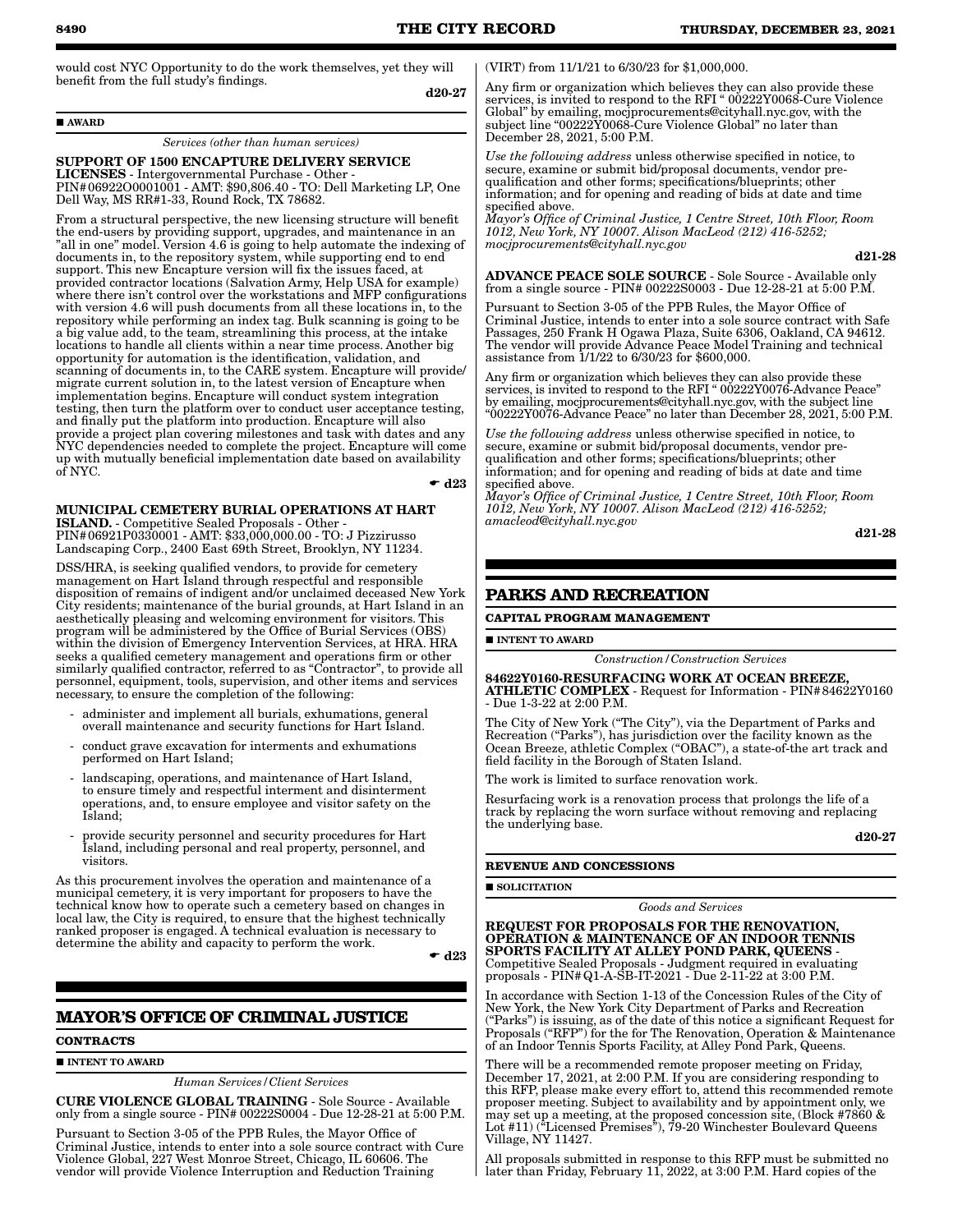RFP can be obtained, at no cost, commencing Friday, December 10, 2021 through Friday, February 11, 2022 by contacting Phylicia Murray, Project Manager, at (212) 360-3407 or, at Phylicia.Murray@parks.nyc. gov. The RFP is also available for download, on Friday, December 10, 2021 through Friday, February 11, 2022, on Parks' website. To download the RFP, visit http://www.nyc.gov/parks/ businessopportunities and click on the "Concessions Opportunities, at Parks" link. Once you have logged in, click on the "download" link that appears adjacent, to the RFP's description.

For more information or to request to receive a copy of the RFP by mail, prospective proposers may contact Phylicia Murray, Project Manager at (212) 360-3407 or at Phylicia.Murray@parks.nyc.gov.

TELECOMMUNICATION DEVICE FOR THE DEAF (TDD) (212) 504-4115

*Use the following address* unless otherwise specified in notice, to secure, examine or submit bid/proposal documents, vendor pre-qualification and other forms; specifications/blueprints; other information; and for opening and reading of bids, at date and time specified above. *Parks and Recreation, The Arsenal, 830 5th Avenue, New York, NY 10065. Phylicia Murray (212) 360-3407; phylicia.murray@parks.nyc.gov*

d10-23

*Services (other than human services)*

RFP FOR SPORTS/RECREATION AND FOOD SERVICE FACILITY AT FERRY POINT PARK - Competitive Sealed Proposals - Judgment required in evaluating proposals - PIN# X126-O-2020 - Due 1-28-22 at 3:00 P.M.

In accordance with Section 1-13 of the Concession Rules of the City of New York, the New York City Department of Parks and Recreation ("Parks") is issuing, as of the date of this notice, a significant Request for Proposals (RFP) for the Development, Operation, and Maintenance of a Sports/Recreation and Food Service Facility at Ferry Point Park, Bronx.

There will be a recommended remote proposer meeting on Friday, December 17, 2021 at 12:00 P.M. If you are considering responding to this RFP, please make every effort to attend this recommended remote proposer meeting. Subject to availability and by appointment only, we may set up a meeting at the proposed concession site (Block #5622 & Lot #1) ("Licensed Premises"), which is located at the site bounded by Westchester Creek, Hutchinson River Parkway South and southbound I-678.

 All proposals submitted in response to this RFP must be submitted no later than Friday, January 28, 2022 at 3:00 P.M. Hard copies of the RFP can be obtained at no cost, commencing Friday, December 10, 2021 through January 28, 2022 by contacting Andrew Coppola, Senior Project Manager at (212) 360-3454 or at Andrew.Coppola@parks.nyc.gov. The RFP is also available for download, on December 10, 2021 through January 28, 2022, on Parks' website. To download the RFP, visit http:// www.nyc.gov/parks/businessopportunities and click on the "Concessions Opportunities at Parks" link. Once you have logged in, click on the "download" link that appears adjacent to the RFP's description.

For more information or if you cannot attend the remote proposer meeting, prospective proposers may contact Andrew Coppola, Senior Project Manager, at (212) 360-3454 or at Andrew.Coppola@parks.nyc.gov.

TELECOMMUNICATION DEVICE FOR THE DEAF (TDD) 212-504-4115

*Use the following address* unless otherwise specified in notice, to secure, examine or submit bid/proposal documents, vendor pre-qualification and other forms; specifications/blueprints; other information; and for opening and reading of bids at date and time specified above. *Parks and Recreation, The Arsenal, 830 Fifth Avenue, New York, NY 10065. Andrew Coppola (212) 360-3454; andrew.coppola@parks.nyc.gov*

d10-23

# **SMALL BUSINESS SERVICES**

**AWARD** 

*Services (other than human services)*

BRONX BUSINESS SOLUTION CENTER CONSULTANT SERVICES RENEWAL - Renewal - PIN#80116N0186001R002 - AMT: \$361,320.00 - TO: DB Grant Associates Inc, 39 Broadway, 31st Floor, New York, NY 10006.

# **CONTRACT AWARD HEARINGS**

**NOTE: LOCATION(S) ARE ACCESSIBLE TO INDIVIDUALS USING WHEELCHAIRS OR OTHER MOBILITY DEVICES. FOR FURTHER INFORMATION ON ACCESSIBILITY OR TO MAKE A REQUEST FOR ACCOMMODATIONS, SUCH AS SIGN LANGUAGE INTERPRETATION SERVICES, PLEASE CONTACT THE MAYOR'S OFFICE OF CONTRACT SERVICES (MOCS) VIA EMAIL, AT DISABILITYAFFAIRS@MOCS.NYC.GOV OR VIA PHONE, AT (212) 788-0010. ANY PERSON REQUIRING REASONABLE ACCOMMODATION FOR THE PUBLIC HEARING, SHOULD CONTACT MOCS, AT LEAST THREE (3) BUSINESS DAYS IN ADVANCE OF THE HEARING, TO ENSURE AVAILABILITY.**

ð.

# **MAYOR'S OFFICE OF CRIMINAL JUSTICE**

**PUBLIC HEARINGS** 

NOTICE IS HEREBY GIVEN that a Contract Public Hearing will be held by the Mayor's Office of Criminal Justice, Monday January 3, 2022 commencing at 10:00 A.M. on the following item:

IN THE MATTER OF the proposed contract between the Mayor's Office of Criminal Justice and the contractor listed below, to provide Emergency Reentry Hotel Services. The term shall be January 1, 2022 through June 30, 2022, and shall contain two(2) one (1)-year options to renew.

#### Contractor E-PIN # Amount

| Exodus Transitional              | 00222N0012001 | \$40,923,315 |
|----------------------------------|---------------|--------------|
| Services Inc.<br>2271 Third Ave. |               |              |
| New York. NY 10035               |               |              |

The proposed contractor will be awarded as a Negotiated Acquisition, pursuant to Section 3-04 of the Procurement Policy Board Rules.

Summary drafts of the contracts' scope, specifications and terms and conditions will be available for public inspection from December 22, 2021 to December 30, 2021 by contacting mocjprocurments@cityhall.nyc.gov.

Anyone who wishes to speak at this public hearing should request to do so in writing. The written request must be received by the Agency within 5 business days after publication of this notice. Written requests to speak should be sent to Ms. Alison MacLeod, Agency Chief Contracting Officer, mocjprocurments@cityhall.nyc.gov.

In order to access the Public Hearing and testify, please call 1-646-992- 2010 or 1- 408-418-9388, Access Code: 2339 258 4121 no later than 9:55 AM. If you need further accommodations, please let us know at least five business days in advance of the Public Hearing via e-mail at mocjprocurments@cityhall.nyc.gov

 $\bullet$  d23

NOTICE IS HEREBY GIVEN that a Contract Public Hearing will be held by the Mayor's Office of Criminal Justice, Monday January 3, 2022 commencing at 10:00 A.M. on the following item:

IN THE MATTER OF the proposed contract between the Mayor's Office of Criminal Justice and the contractor listed below, to provide Emergency Hotel Medical Services. The term shall be January 1, 2022 through June 30, 2022, and shall contain  $two(2)$  one  $(1)$ -year options to renew.

Contractor E-PIN # Amount

Housing Works Inc. 57 Willoughby St., 2nd Floor Brooklyn, NY 11201

00222N0011001 \$6,864,325

The proposed contractor will be awarded as a Negotiated Acquisition, pursuant to Section 3-04 of the Procurement Policy Board Rules.

Summary drafts of the contracts' scope, specifications and terms and conditions will be available for public inspection from December 22, 2021 to December 30, 2021 by contacting mocjprocurments@cityhall.nyc.gov.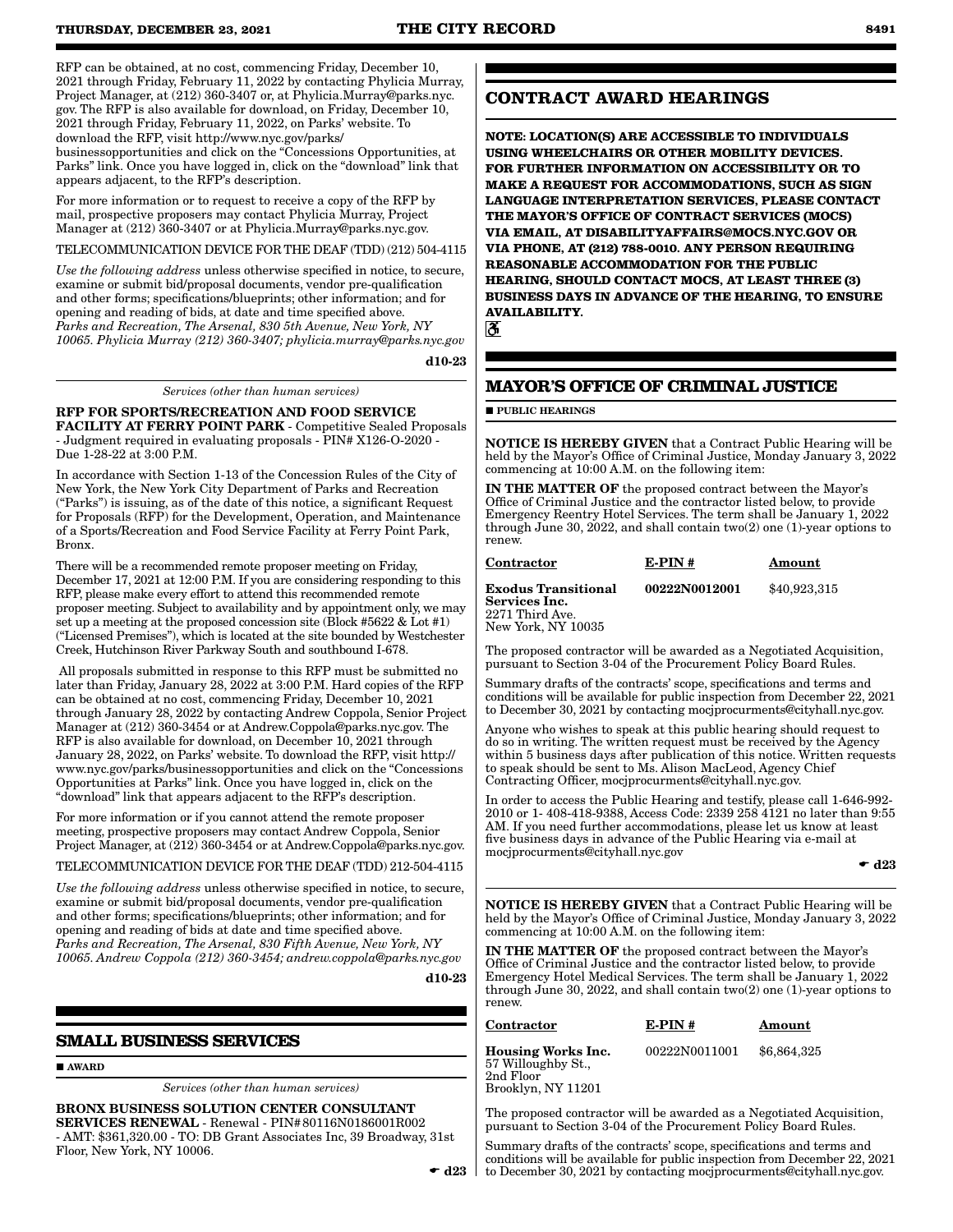Anyone who wishes to speak at this public hearing should request to do so in writing. The written request must be received by the Agency within 5 business days after publication of this notice. Written requests to speak should be sent to Ms. Alison MacLeod, Agency Chief Contracting Officer, mocjprocurments@cityhall.nyc.gov.

In order to access the Public Hearing and testify, please call 1-646-992- 2010 or 1- 408-418-9388, Access Code: 2339 258 4121 no later than 9:55 AM. If you need further accommodations, please let us know at least five business days in advance of the Public Hearing via e-mail at mocjprocurments@cityhall.nyc.gov

 $\bullet$  d23

# **PROBATION**

**PUBLIC HEARINGS** 

NOTICE IS HEREBY GIVEN that a Contract Award Hearing will be held by the Department of Probation, Monday January 3, 2022 commencing at 10:00 A.M. on the following item:

IN THE MATTER OF a proposed contract between the Department of Probation and the contractor listed below, to provide the Parent Support Program. The term shall be from October 1, 2021 through September 30, 2022, and shall contain no option to renew.

Contractor: Good Shepherd Services Address: 305 Seventh Avenue, 9th Floor, New York, NY 10001 EPIN: 78122R0004001 Amount: \$256,370.11

The proposed contractors will be awarded as a Required/Authorized Source, pursuant to Section 1-02(d)(2) of the Procurement Policy Board Rules.

Summary drafts of the contracts' scope, specifications and terms and conditions will be available for public inspection at the Department of Probation, 33 Beaver Street, 21st Floor, New York, NY 10004, from December 23, 2021 to January 3, 2022 by contacting Eileen Parfrey-Smith, acco@probation.nyc.gov.

Anyone who wishes to speak at this public hearing should request to do so in writing. The written request must be received by the Agency within 5 business days after publication of this notice. Written requests to speak should be sent to Ms. Eileen Parfrey-Smith, Agency Chief Contracting Officer, acco@probation.nyc.gov. If the Department of Probation receives no written requests to speak within the prescribed time, the Department reserves the right not to conduct the public hearing.

In order to access the Public Hearing and testify, please call 1-646-992- 2010, Access Code: 2345 239 2427 no later than 9:55 AM. If you need further accommodations, please let us know at least five business days in advance of the Public Hearing via e-mail at acco@probation.nyc.gov.

 $\bullet$  d23

NOTICE IS HEREBY GIVEN that a Contract Award Hearing will be held by the Department of Probation, Monday January 3, 2022 commencing at 10:00 A.M. on the following item:

IN THE MATTER OF a proposed contract between the Department of Probation and the contractor listed below, to provide the Parent Support Program. The term shall be from October 1, 2021 through September 30, 2022, and shall contain no option to renew.

Contractor: Community Connections for Youth Inc. Address: 369 East 149th Street, 7th Floor, Bronx, NY 10455 EPIN: 78122R0003001 Amount: \$322,292.67

The proposed contractors will be awarded as a Required/Authorized Source, pursuant to Section 1-02(d)(2) of the Procurement Policy Board Rules.

Summary drafts of the contracts' scope, specifications and terms and conditions will be available for public inspection at the Department of Probation, 33 Beaver Street, 21st Floor, New York, NY 10004, from December 23, 2021 to January 3, 2022 by contacting Eileen Parfrey-Smith, acco@probation.nyc.gov.

Anyone who wishes to speak at this public hearing should request to do so in writing. The written request must be received by the Agency within 5 business days after publication of this notice. Written requests to speak should be sent to Ms. Eileen Parfrey-Smith, Agency Chief Contracting Officer, acco@probation.nyc.gov. If the Department of Probation receives no written requests to speak within the prescribed time, the Department reserves the right not to conduct the public hearing.

In order to access the Public Hearing and testify, please call 1-646-992- 2010, Access Code: 2345 239 2427 no later than 9:55 AM. If you need further accommodations, please let us know at least five business days in advance of the Public Hearing via e-mail at acco@probation.nyc.gov.

 $\bullet$  d23

NOTICE IS HEREBY GIVEN that a Contract Award Hearing will be held by the Department of Probation, Monday January 3, 2022 commencing at 10:00 A.M. on the following item:

IN THE MATTER OF a proposed contract between the Department of Probation and the contractor listed below, to provide the Parent Support Program. The term shall be from October 1, 2021 through September 30, 2022, and shall contain no option to renew.

Contractor: Friends of Island Academy Inc. Address: 127 West 127th Street, New York, NY 10027 EPIN: 78122R0005001 Amount: \$120,233.04

The proposed contractors will be awarded as a Required/Authorized Source, pursuant to Section 1-02(d)(2) of the Procurement Policy Board Rules.

Summary drafts of the contracts' scope, specifications and terms and conditions will be available for public inspection at the Department of Probation, 33 Beaver Street, 21st Floor, New York, NY 10004, from December 23, 2021 to January 3, 2022 by contacting Eileen Parfrey-Smith, acco@probation.nyc.gov.

Anyone who wishes to speak at this public hearing should request to do so in writing. The written request must be received by the Agency within 5 business days after publication of this notice. Written requests to speak should be sent to Ms. Eileen Parfrey-Smith, Agency Chief Contracting Officer, acco@probation.nyc.gov. If the Department of Probation receives no written requests to speak within the prescribed time, the Department reserves the right not to conduct the public hearing.

In order to access the Public Hearing and testify, please call 1-646-992- 2010, Access Code: 2345 239 2427 no later than 9:55 AM. If you need further accommodations, please let us know at least five business days in advance of the Public Hearing via e-mail at acco@probation.nyc.gov.

 $\bullet$  d23

NOTICE IS HEREBY GIVEN that a Contract Award Hearing will be held by the Department of Probation, Monday January 3, 2022 commencing at 10:00 A.M. on the following item:

IN THE MATTER OF a proposed contract between the Department of Probation and the contractor listed below, to provide the Parent Support Program. The term shall be from October 1, 2021 through September 30, 2022, and shall contain no option to renew.

Contractor: Fund for the City of New York Inc. Address: 121 Avenue of the Americas, 6th Floor, New York, NY 10013 EPIN: 78122R0006001 Amount: \$113,795.99

The proposed contractors will be awarded as a Required/Authorized Source, pursuant to Section 1-02(d)(2) of the Procurement Policy Board Rules.

Summary drafts of the contracts' scope, specifications and terms and conditions will be available for public inspection at the Department of Probation, 33 Beaver Street, 21st Floor, New York, NY 10004, from December 23, 2021 to January 3, 2022 by contacting Eileen Parfrey-Smith, acco@probation.nyc.gov.

Anyone who wishes to speak at this public hearing should request to do so in writing. The written request must be received by the Agency within 5 business days after publication of this notice. Written requests to speak should be sent to Ms. Eileen Parfrey-Smith, Agency Chief Contracting Officer, acco@probation.nyc.gov. If the Department of Probation receives no written requests to speak within the prescribed time, the Department reserves the right not to conduct the public hearing.

In order to access the Public Hearing and testify, please call 1-646-992- 2010, Access Code: 2345 239 2427 no later than 9:55 AM. If you need further accommodations, please let us know at least five business days in advance of the Public Hearing via e-mail at acco@probation.nyc.gov.

 $\bullet$  d23

NOTICE IS HEREBY GIVEN that a Contract Award Hearing will be held by the Department of Probation, Monday January 3, 2022 commencing at 10:00 A.M. on the following item: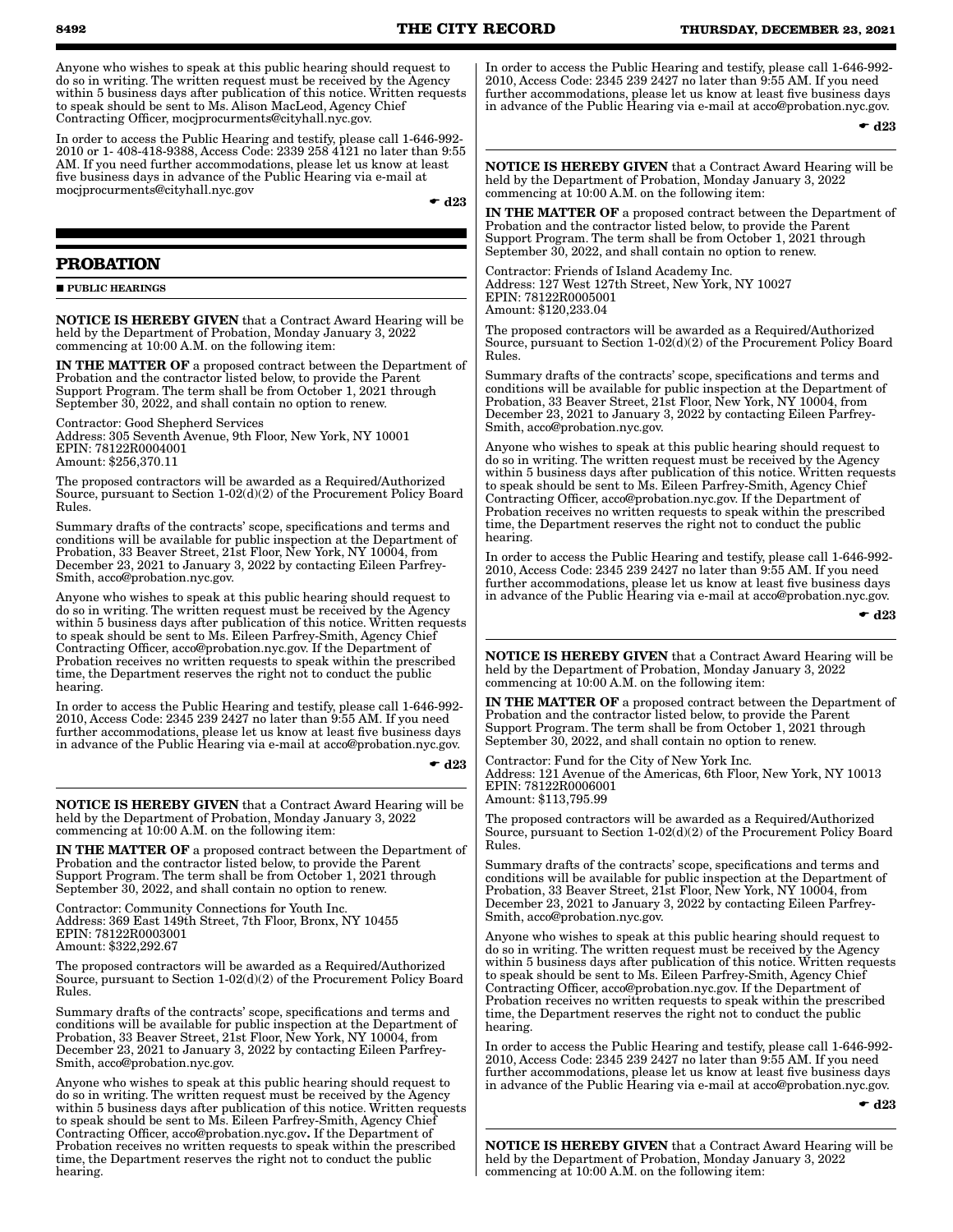IN THE MATTER OF a proposed contract between the Department of Probation and the contractor listed below, to provide the Parent Support Program. The term shall be from October 1, 2021 through September 30, 2022, and shall contain no option to renew.

Contractor: New York Center for Interpersonal Development Inc. Address: 130 Stuyvesant Place, 5th Floor, Staten Island, NY 10301 EPIN: 78122R0001001 Amount: \$105,248.00

The proposed contractors will be awarded as a Required/Authorized Source, pursuant to Section 1-02(d)(2) of the Procurement Policy Board Rules.

Summary drafts of the contracts' scope, specifications and terms and conditions will be available for public inspection at the Department of Probation, 33 Beaver Street, 21st Floor, New York, NY 10004, from December 23, 2021 to January 3, 2022 by contacting Eileen Parfrey-Smith, acco@probation.nyc.gov.

Anyone who wishes to speak at this public hearing should request to do so in writing. The written request must be received by the Agency within 5 business days after publication of this notice. Written requests to speak should be sent to Ms. Eileen Parfrey-Smith, Agency Chief Contracting Officer, acco@probation.nyc.gov. If the Department of Probation receives no written requests to speak within the prescribed time, the Department reserves the right not to conduct the public hearing.

In order to access the Public Hearing and testify, please call 1-646-992- 2010, Access Code: 2345 239 2427 no later than 9:55 AM. If you need further accommodations, please let us know at least five business days in advance of the Public Hearing via e-mail at acco@probation.nyc.gov.

 $\bullet$  d23



# **HEALTH AND MENTAL HYGIENE**

**NOTICE** 

#### Notice of Adoption of Amendments to Chapter 6 of Title 24 of the Rules of the City of New York City

In compliance with section 1043(b) of the New York City Charter ("Charter"), a notice of intention to amend Section 6-13 of Title 24 of the Rules of the City of New York was published in the New York City Record on January 15, 2020, and a public hearing was held on June 3, 2020. At the hearing, one person testified, and the same person also submitted a written comment. In response to the testimony and comment received, no changes have been made to the proposed amendment. However, on its own initiative, the Department is making certain technical, corrective amendments to other parts of Chapter 6, specifically to section 6-11, Appendix 6-C and Appendix 6-C-2, as detailed below in the Statement of Basis and Purpose.

#### Statement of Basis and Purpose

#### *Background*

In 1998, New York State enacted a law that allowed cities having a population of one million or more to issue specialized vending licenses to honorably discharged members of the armed forces of the United States who were physically disabled as a result of injuries received while in service of the armed forces. Such specialized vending licenses authorized holders to hawk or peddle within the city issuing the license in accordance with the provisions of New York General Business Law section 35-a.

In 2013, the City of New York adopted section 6-13 of the Rules of the City of New York. Section 6-13 provides the requirements for disabled veterans with specialized vending licenses to obtain disabled veterans mobile food unit vending permits. These permits allow the operation of mobile food vending units on sidewalks surrounding parks under the jurisdiction of the New York City Department of Parks and Recreation.

The amendment of section 6-13 removes subdivision (ii), which required any applicant for a disabled veterans mobile food unit vending permit to also hold a currently valid general vendor license from the New York City Department of Consumer Affairs ("DCA")

(now known as the Department of Consumer and Worker Protection). This subdivision is being removed to conform the permit requirements applicable to disabled veterans to those requirements applicable to food vendors generally, who are not required to hold a DCA general vendor license to sell food from a mobile unit.

In addition to the above amendment to section 6-13, the Department has identified several technical amendments that are required to correct other parts of Chapter 6, specifically, correcting typographical errors in section 6-11 and Appendix 6-C-2 and removing use of full capitalization for the title of certain violation categories (i.e., General and Critical) by amending the spelling of these violation categories to use of title case font in Appendix 6-C under the column "Category".

#### *Statutory Authority*

The Department's authority to adopt this amendment is found in section 1043 of the Charter and section 17-307 of the Administrative Code.

The amendments are as follows:

Underlined text is new. Deleted text is in [brackets].

"Shall" and "must" denote mandatory requirements and may be used interchangeably in the rules of this Department, unless otherwise specified or unless the context clearly indicates otherwise.

Section 1. Section 6-13 of Chapter 6 of Title 24 of the Rules of the City of New York is amended to remove the requirement for a general vendor license in order to apply for a disabled veteran mobile food vending permit, and to read as follows:

§ 6-13. Disabled veterans mobile food unit vending permits. Disabled veterans who hold currently valid [(i)] specialized vendor licenses issued pursuant to General Business Law § 35-a[,(ii) general vendor licenses issued by the Department of Consumer Affairs] and [(iii)] mobile food vending licenses issued by the Commissioner[,] may apply for and be issued permits to operate mobile food vending units on sidewalks surrounding parks within the jurisdiction of the New York City Department of Parks and Recreation, or successor City agency, in accordance with the following conditions:

\*\*\*

\*\*\*

Section 2. Section 6-11 of Chapter 6 of Title 24 of the Rules of the City of New York is amended to correct 2 typographical errors, specifically changing "services" to "serviced" and deleting "any" in subdivision (k) and to read as follows:

#### §6-11 Inspections; permit issuance and renewal.

No unit shall be approved for use and no permit shall be issued unless such unit has passed a pre-permit inspection by the Department and found to be constructed and equipped in compliance with this Chapter and Article 81 and Article 89 of the Health Code; and the permit-holder or permit applicant has submitted proof acceptable to the Department that the unit is service[s]d and stored by a commissary or other approved facility.

(k) *Notification of changes in operations.* Permittees must notify the Department, in writing, on forms approved or provided by the Department, no later than ten business days after [any] there has been a change in:

Section 3. Appendix 6-C of Chapter 6 of Title 24 of the Rules of the City of New York is amended by deleting use of full capitalization of the "General" and "Critical" violation categories and replacing by use of regular title case font under the column "Category".

Section 4. Appendix 6-C-2 of Chapter 6 of Title 24 of the Rules of the City of New York is amended to correct a typographical error, specifically by changing the violation citation for violation code 22-06 by removing subdivision (f) and replacing it with subdivision (b) and to read as follows:

#### APPENDIX 6-C-2 MOBILE FOOD VENDING UNIT (MFVU) PENALTY SCHEDULE UNSCORED VIOLATIONS

| VIOLATION   CITATION   VIOLATION<br>I CODE |                               | DESCRIPTION                       | I VIOLATION<br>$I$ PENALTY* |
|--------------------------------------------|-------------------------------|-----------------------------------|-----------------------------|
| 1 22-06                                    | 24 RCNY<br>6-03 $[(f)]$ $(b)$ | Vending non-food   \$200<br>items |                             |

\*\*\*\*\*\*\*\*\*\*\*\*\*\*\*\*\*\*\*\*\*\*\*\*\*\*\*\*\*\*\*\*\*\*\*\*\*\*\*\*\*\*\*\*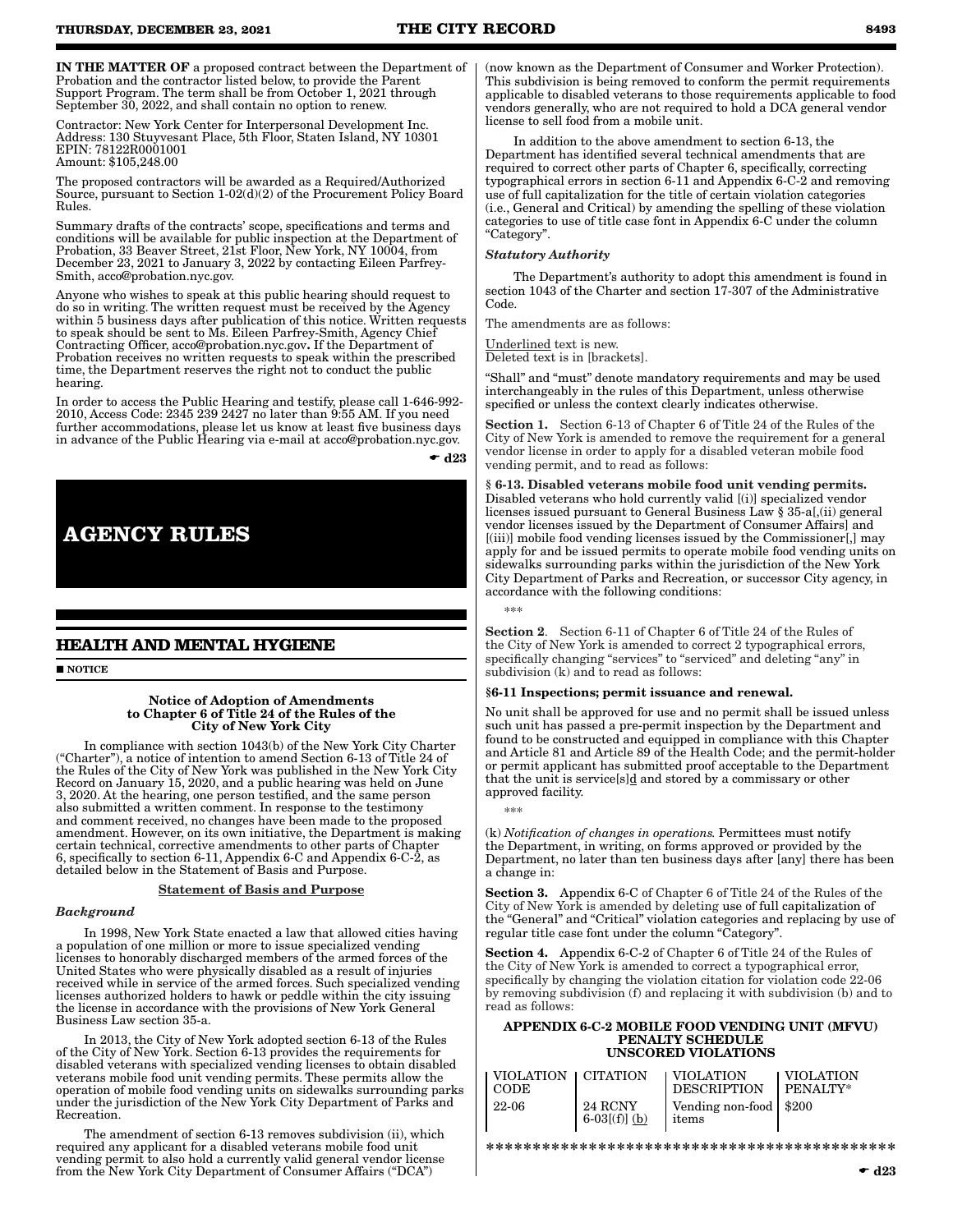# **SPECIAL MATERIALS**

# **CITYWIDE ADMINISTRATIVE SERVICES**

 $\blacksquare$  NOTICE

|               |                    |                                |                    | OFFICIAL FUEL PRICE (\$) SCHEDULE NO. 8880<br><b>FUEL OIL AND KEROSENE</b> |                                       |                  |                               |
|---------------|--------------------|--------------------------------|--------------------|----------------------------------------------------------------------------|---------------------------------------|------------------|-------------------------------|
| CONTR.<br>NO. | <b>ITEM</b><br>NO. | <b>FUEL/OIL</b><br><b>TYPE</b> |                    | <b>DELIVERY</b>                                                            | <b>VENDOR</b>                         | CHANGE (\$)      | PRICE (\$)<br>EFF. 12/20/2021 |
| 4087216       | $1.3\,$            | #2DULS                         |                    | CITYWIDE BY TW                                                             | <b>SPRAGUE</b>                        | $-.0007$ GAL.    | 2.4386 GAL.                   |
| 4087216       | 2.3                | #2DULS                         |                    | PICK-UP                                                                    | SPRAGUE                               | -.0007 GAL.      | 2.3339 GAL.                   |
| 4087216       | 3.3                | #2DULS                         | <b>WINTERIZED</b>  | <b>CITYWIDE BY TW</b>                                                      | SPRAGUE                               | $-.0007$ GAL.    | 2.6369 GAL.                   |
| 4087216       | 4.3                | #2DULS                         | <b>WINTERIZED</b>  | PICK-UP                                                                    | SPRAGUE                               | $-.0007$ GAL.    | 2.5321 GAL.                   |
| 4087216       | 5.3                | #1DULS                         |                    | <b>CITYWIDE BY TW</b>                                                      | <b>SPRAGUE</b>                        | $-.0002$ GAL.    | 2.7504 GAL.                   |
| 4087216       | 6.3                | #1DULS                         |                    | PICK-UP                                                                    | <b>SPRAGUE</b>                        | $-.0002$ GAL.    | 2.6456 GAL.                   |
| 4087216       | 7.3                | #2DULS                         | $>= 80%$           | <b>CITYWIDE BY TW</b>                                                      | <b>SPRAGUE</b>                        | -.0007 GAL.      | 2.4664 GAL.                   |
| 4087216       | 8.3                | #2DULS                         | <b>WINTERIZED</b>  | <b>CITYWIDE BY TW</b>                                                      | <b>SPRAGUE</b>                        | $-.0007$ GAL.    | 2.7574 GAL.                   |
| 4087216       | 9.3                | <b>B100</b>                    | B100=20%           | <b>CITY WIDE BY TW</b>                                                     | <b>SPRAGUE</b>                        | $-1637$<br>GAL.  | 3.8545 GAL.                   |
| 4087216       | 10.3               | #2DULS                         | $>=80%$            | PICK-UP                                                                    | <b>SPRAGUE</b>                        | GAL.<br>-.0007   | 2.3616 GAL.                   |
| 4087216       | 11.3               | #2DULS                         | <b>WINTERIZED</b>  | PICK-UP                                                                    | SPRAGUE                               | $-.0007$ GAL.    | 2.6526 GAL.                   |
| 4087216       | 12.3               | <b>B100</b>                    | $B100 = 20%$       | PICK-UP                                                                    | <b>SPRAGUE</b>                        | $-1637$<br>GAL.  | 3.7497 GAL.                   |
| 4087216       | 13.3               | #1DULS                         | $>= 80%$           | <b>CITYWIDE BY TW</b>                                                      | <b>SPRAGUE</b>                        | $-.0002$ GAL.    | 2.7600 GAL.                   |
| 4087216       | 14.3               | <b>B100</b>                    | $B100 = 20%$       | <b>CITYWIDE BY TW</b>                                                      | <b>SPRAGUE</b>                        | -.1637<br>GAL.   | 3.8634 GAL.                   |
| 4087216       | 15.3               | #1DULS                         | $>\!\! =\!\! 80\%$ | PICK-UP                                                                    | <b>SPRAGUE</b>                        | $-.0002$ GAL.    | 2.6552 GAL.                   |
| 4087216       | 16.3               | <b>B100</b>                    | $B100 = 20%$       | PICK-UP                                                                    | SPRAGUE                               | $-1637$<br>GAL.  | 3.7586 GAL.                   |
| 4087216       | 17.3               | #2DULS                         |                    | BARGE MTF III, ST. WI                                                      | SPRAGUE                               | $-.0007$<br>GAL. | 2.3992 GAL.                   |
| 20225400107   | 3                  | #2DULSB50                      |                    | <b>STATEN ISLAND</b>                                                       | <b>SPRAGUE</b>                        | $-.0822$ GAL.    | 2.8888 GAL.                   |
| 3687192       | 1                  | JET                            |                    | <b>FLOYD BENNETT</b>                                                       | <b>SPRAGUE</b>                        | $-0.0155$ GAL.   | 2.9643 GAL.                   |
| 4287030       | 1                  | #4B5                           |                    | <b>MANHATTAN</b>                                                           | UNITED METRO                          | -.0044 GAL.      | 2.3950 GAL.                   |
| 4287030       | 2                  | #4B5                           |                    | <b>BRONX</b>                                                               | UNITED METRO                          | -.0044 GAL.      | 2.4150 GAL.                   |
| 4287030       | 3                  | #4B5                           |                    | <b>BROOKLYN</b>                                                            | UNITED METRO                          | -.0044 GAL.      | 2.3550 GAL.                   |
| 4287030       | 4                  | #4B5                           |                    | <b>QUEENS</b>                                                              | UNITED METRO                          | $-.0044$ GAL.    | 2.3850 GAL.                   |
| 4287031       | 5                  | #4B5                           |                    | <b>RICHMOND</b>                                                            | <b>APPROVED OIL</b><br><b>COMPANY</b> | -.0044 GAL.      | 2.5750 GAL.                   |
| 4187014       | 1                  | #2B5                           |                    | MANHATTAN                                                                  | <b>SPRAGUE</b>                        | -.0089 GAL.      | 2.5710 GAL.                   |
| 4187014       | 3                  | #2B5                           |                    | <b>BRONX</b>                                                               | SPRAGUE                               | $-.0089$<br>GAL. | 2.5230 GAL.                   |
| 4187014       | 5                  | #2B5                           |                    | <b>BROOKLYN</b>                                                            | <b>SPRAGUE</b>                        | $-.0089$ GAL.    | 2.5360 GAL.                   |
| 4187014       | 7                  | #2B5                           |                    | <b>QUEENS</b>                                                              | <b>SPRAGUE</b>                        | $-.0089$ GAL.    | 2.5440 GAL.                   |
| 4187014       | 9                  | #2B5                           |                    | STATEN ISLAND                                                              | <b>SPRAGUE</b>                        | $-.0089$ GAL.    | 2.6230 GAL.                   |
| 4187014       | 11                 | #2B10                          |                    | <b>CITYWIDE BY TW</b>                                                      | <b>SPRAGUE</b>                        | $-0170$ GAL.     | 2.6115 GAL.                   |
| 4187014       | 12                 | #2B20                          |                    | CITYWIDE BY TW                                                             | <b>SPRAGUE</b>                        | $-.0333$ GAL.    | 2.7465 GAL.                   |
| 4187015       | 2.0(H)             | #2B5                           |                    | MANHATTAN<br>(RACK PICK-UP)                                                | APPROVED OIL<br>COMPANY               | $-.0089$ GAL.    | 2.3363 GAL.                   |
| 4187015       | 4.0(I)             | #2B5                           |                    | <b>BRONX</b><br>(RACK PICK-UP)                                             | APPROVED OIL<br>COMPANY               | -.0089 GAL.      | 2.3363 GAL.                   |
| 4187015       | 6.0(L)             | #2B5                           |                    | <b>BROOKLYN</b><br>(RACK PICK-UP)                                          | APPROVED OIL<br><b>COMPANY</b>        | $-0089$ GAL.     | 2.3363 GAL.                   |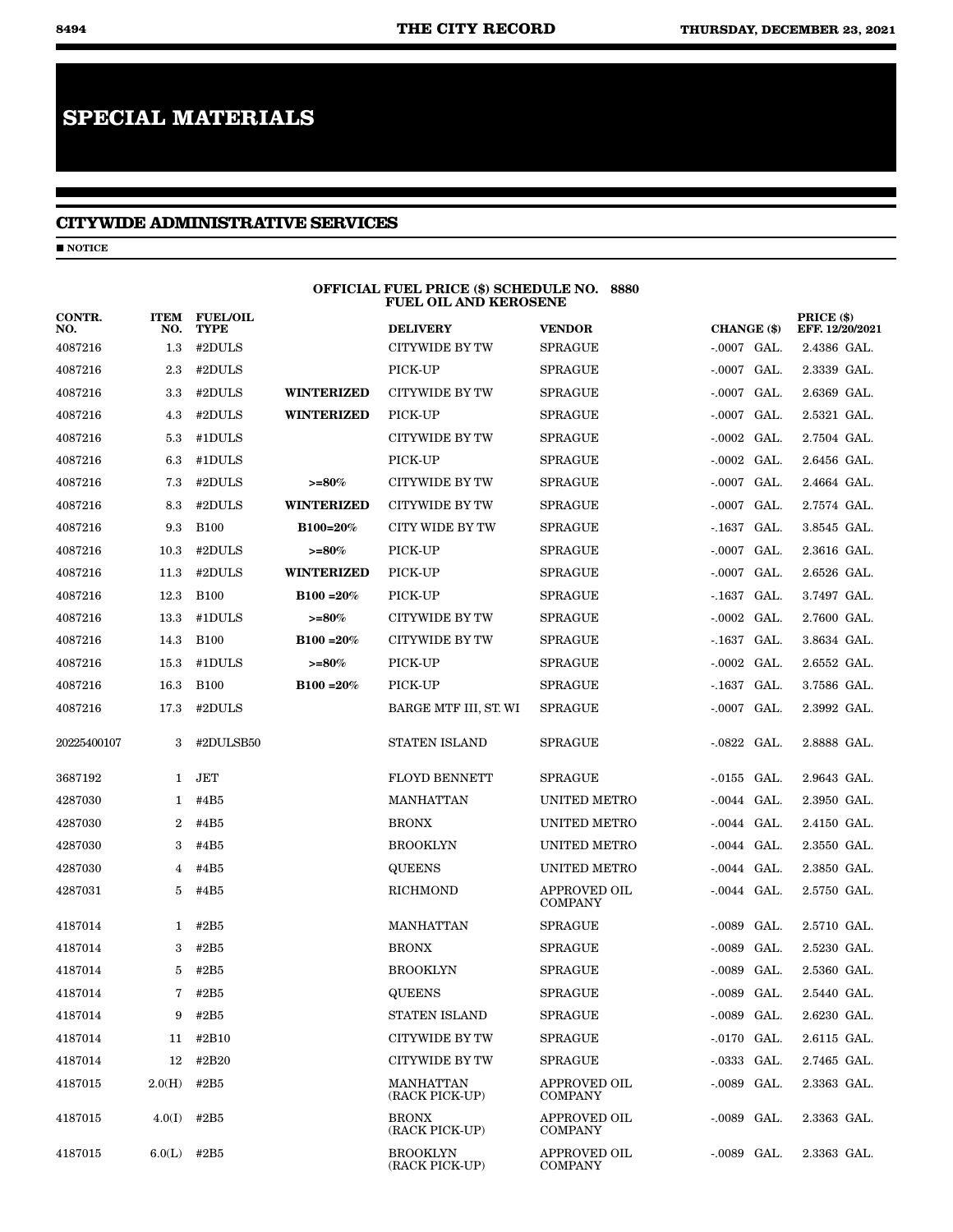**THURSDAY, DECEMBER 23, 2021 THE CITY RECORD 8495**

| ۰,<br>$\sim$<br>×<br>۰. |
|-------------------------|
|-------------------------|

| 4187015       | 8.0(M)             | #2B5                                |                                    | <b>QUEENS</b><br>(RACK PICK-UP)                                                  | <b>APPROVED OIL</b><br><b>COMPANY</b> | $-.0089$ GAL. | 2.3363 GAL.                   |
|---------------|--------------------|-------------------------------------|------------------------------------|----------------------------------------------------------------------------------|---------------------------------------|---------------|-------------------------------|
| 4187015       | 10.0(N)            | #2B5                                |                                    | <b>STATEN ISLAND</b><br>(RACK PICK-UP)                                           | <b>APPROVED OIL</b><br><b>COMPANY</b> | $-0089$ GAL.  | 2.3363 GAL.                   |
|               |                    |                                     |                                    |                                                                                  |                                       |               |                               |
| NOTE:         |                    |                                     |                                    |                                                                                  |                                       |               |                               |
| 4087216       |                    | #2DULSB5                            | 95% ITEM 8.3 5%<br><b>ITEM 9.3</b> | CITYWIDE BY TW                                                                   | <b>SPRAGUE</b>                        | $-.0088$ GAL. | $2.8123$ GAL. $(A)$           |
| 4087216       |                    | #2DULSB10                           | 90% ITEM 8.3<br>10% ITEM 9.3       | CITYWIDE BY TW                                                                   | <b>SPRAGUE</b>                        | $-0170$ GAL.  | $2.8671$ GAL. $(B)$           |
| 4087216       |                    | #2DULSB20                           | 80% ITEM 8.3<br>20% ITEM 9.3       | <b>CITYWIDE BY TW</b>                                                            | <b>SPRAGUE</b>                        | $-0333$ GAL.  | $2.9768$ GAL. $(C)$           |
| 4087216       |                    | #2DULSB5                            | 95% ITEM 11.3<br>5% ITEM 12.3      | PICK-UP                                                                          | <b>SPRAGUE</b>                        | $-0088$ GAL.  | $2.7075$ GAL. $(D)$           |
| 4087216       |                    | #2DULSB10                           | 90% ITEM 11.3<br>10% ITEM 12.3     | PICK-UP                                                                          | <b>SPRAGUE</b>                        | $-0170$ GAL.  | $2.7623$ GAL. $(E)$           |
| 4087216       |                    | #2DULSB20                           | 80% ITEM 11.3<br>20% ITEM 12.3     | PICK-UP                                                                          | <b>SPRAGUE</b>                        | $-0333$ GAL.  | $2.8720$ GAL. $(F)$           |
| 4087216       |                    | #1DULSB20                           | 80% ITEM 13.3<br>20% ITEM 14.3     | CITYWIDE BY TW                                                                   | <b>SPRAGUE</b>                        | $-0329$ GAL.  | 2.9806 GAL.                   |
| 4087216       |                    | #1DULSB20                           | 80% ITEM 15.3<br>20% ITEM 16.3     | PICK-UP                                                                          | <b>SPRAGUE</b>                        | $-0329$ GAL.  | 2.8758 GAL.                   |
|               |                    |                                     |                                    | <b>OFFICIAL FUEL PRICE (\$) SCHEDULE NO. 8881</b>                                |                                       |               |                               |
|               |                    |                                     |                                    | <b>FUEL OIL, PRIME AND START</b>                                                 |                                       |               |                               |
| CONTR.<br>NO. | NO.                | <b>ITEM FUEL/OIL</b><br><b>TYPE</b> |                                    | <b>DELIVERY</b>                                                                  | <b>VENDOR</b>                         | CHANGE (\$)   | PRICE (\$)<br>EFF. 12/20/2021 |
|               |                    |                                     |                                    | <b>OFFICIAL FUEL PRICE (\$) SCHEDULE NO. 8882</b><br><b>FUEL OIL AND REPAIRS</b> |                                       |               |                               |
| CONTR.<br>NO. | <b>ITEM</b><br>NO. | <b>FUEL/OIL</b><br><b>TYPE</b>      |                                    | <b>DELIVERY</b>                                                                  | <b>VENDOR</b>                         | CHANGE (\$)   | PRICE (\$)<br>EFF. 12/20/2021 |
| 20211200451   |                    | #2B5                                |                                    | <b>ALL BOROUGHS</b>                                                              | <b>APPROVED OIL</b>                   | -.0089 GAL    | $2.7504$ GAL. $(J)$           |
| 20211200451   |                    | #4B5                                |                                    | <b>ALL BOROUGHS</b>                                                              | <b>APPROVED OIL</b>                   | $-0.0044$ GAL | $2.6454$ GAL. $(K)$           |
|               |                    |                                     |                                    | OFFICIAL FUEL PRICE (\$) SCHEDULE NO. 8883<br><b>GASOLINE</b>                    |                                       |               |                               |
| CONTR.<br>NO. | <b>ITEM</b><br>NO. | <b>FUEL/OIL</b><br><b>TYPE</b>      |                                    | <b>DELIVERY</b>                                                                  | <b>VENDOR</b>                         | CHANGE (\$)   | PRICE (\$)<br>EFF. 12/20/2021 |
| 3787120       | 1.0                | <b>REG UL</b>                       |                                    | <b>CITYWIDE BY TW</b>                                                            | <b>GLOBAL MONTELLO</b>                | .0102 GAL     | 2.4653 GAL.                   |
| 3787120       | 2.0                | PREM UL                             |                                    | <b>CITYWIDE BY TW</b>                                                            | <b>GLOBAL MONTELLO</b>                | .0097 GAL     | 2.6706 GAL.                   |
| 3787120       | 3.0                | <b>REG UL</b>                       |                                    | PICK-UP                                                                          | <b>GLOBAL MONTELLO</b>                | $.0102$ GAL   | 2.4003 GAL.                   |
| 3787120       | 4.0                | PREM UL                             |                                    | PICK-UP                                                                          | GLOBAL MONTELLO                       | $0097$ GAL    | $2.6056$ GAL                  |

#### NOTE:

1. (A), (B) and (C) Contract 4087216, item 8.3 replaced item 7.3 (Summer Version) effective November 1, 2021

DELIVERY

- 2. As of February 9, 2018, the Bio-Diesel Blender Tax Credit was retroactively reinstated for calendar year 2017. Should the tax credit be further extended, contractors will resume deducting the tax credit as a separate line item on invoices.
- 3. Federal excise taxes are imposed on taxable fuels, (i.e., gasoline, kerosene, and diesel), when removed from a taxable fuel terminal. This fuel excise tax does not include Leaking Underground Storage Tank (LUST) tax. LUST tax applies to motor fuels for both diesel and gasoline invoices. Going forward, LUST Tax will appear as an additional fee at the rate of \$0.001 per gallon and will be shown as a separate line item on your invoice.

UNITED METRO .0054 GAL 3.8010 GAL.(G)

- 4. The National Oil Heat Research Alliance (NORA) has been extended until February 6, 2029. A related assessment of \$.002 per gallon has been added to the posted weekly fuel prices and will appear as a separate line item on invoices. This fee applies to heating oil only and since 2015 has included #4 heating oil. All other terms and conditions remain unchanged.
- 5. Contract #4087216, effective June 1, 2020, replaces former items (1.2-17.2) on Contract #3987206

3787121 6.0 E70 WINTER CITYWIDE BY

- 6. Due to RIN price adjustments Biomass-based Diesel (2020) is replaced by Biomass-based Diesel (2021) commencing 01/01/2021.
- 7. Metro Environmental Services, LLC Requirement Contract #: 20201201516/4087084 for Fuel Site Maintenance Services, Citywide has been registered and Contract is available on DCAS/OCP's "Requirements Contract" website for citywide use as of January 27, 2020. Link to Fuel Site Maintenance Services, Citywide contract via OCP website: https://mspwvw-dcsocp.dcas.nycnet/nycprocurement/dmss/asp/RCDetails. asp?vContract=20201201516
- 8. (D), (E) and (F) Contract 4087216, item 11.3 replaced item 10.3 (Summer Version) effective November 1, 2021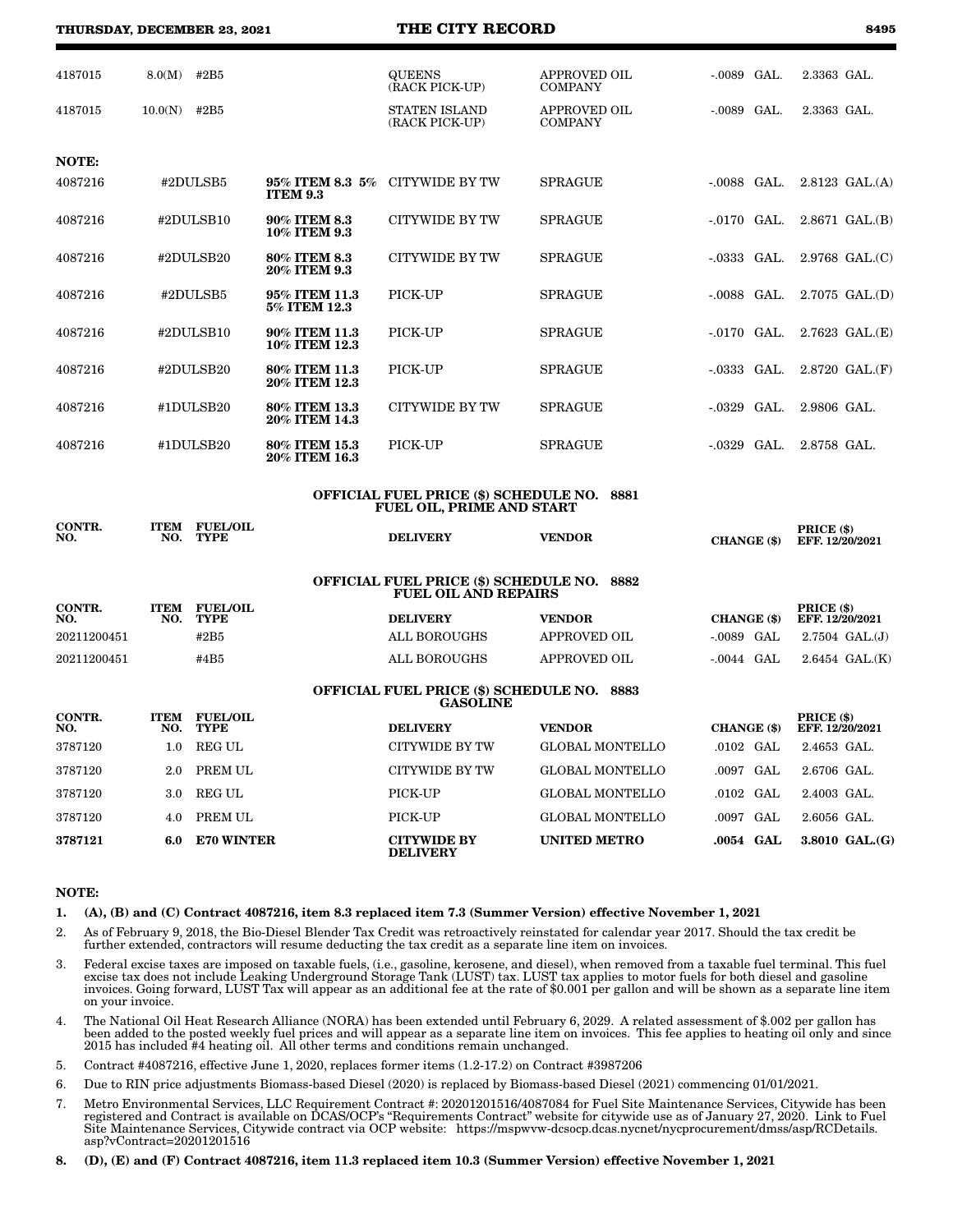- 9. (G) Contract 3787121, item 6.0 replaced item 5.0 (Summer Blend) effective November 1, 2021
- 10. NYC Agencies are reminded to fill their fuel tanks as the end of the fiscal year approaches (June 30th).
- 11. (J) and (K) Effective October 1, 2020 contract #20211200451 PICKUP (ALL BOROUGHS) under DELIVERY by Approved Oil.
- 12. (H), (I), (L), (M) and (N) Items 2.0 (Manhattan), 4.0 (Bronx), 6.0 (Brooklyn), 8.0 (Queens) and 10.0 (Staten Island) are for RACK PICKUP ONLY.
- 13. NYC Agencies are reminded to begin preparing Purchase Orders for the New Fiscal Year (FY'22) as the end of the current fiscal year approaches (June 30th) where need and encouraged to continue utilizing Direct Order system for your fuel ordering, where it's in place

# REMINDER FOR ALL AGENCIES:

All entities utilizing DCAS fuel contracts are reminded to pay their invoices **on time** to avoid interruption of service. Please send inspection copy of receiving report for all gasoline (E70, UL & PREM) delivered by tank wagon to OCP/Bureau of Quality Assurance (BQA), 1 Centre Street, 18th Floor, New York, NY 10007.

 $\bullet$  d23

**COMPTROLLER NOTICE** NOTICE OF ADVANCE PAYMENT OF AWARDS PURSUANT TO THE STATUTES IN SUCH cases made and provided, notice is hereby given that the Comptroller of the City of New York, will be ready to pay, at 1 Centre Street, Room 629, New York, NY 10007 on 12/29/2021 to the person or persons legally entitled an amount as certified to the Comptroller by the Corporation Counsel on damage parcels, as follows: Damage Parcel No. Block Lot<br>17A-3 ADJACENT TO 6146 AD 17A-3 ADJACENT TO 6146 ADJACENT TO 160 Acquired in the proceeding entitled: WEST CASTOR PLACE subject to any liens and encumbrances of record on such property. The amount advanced shall cease to bear interest on the specified date above. Scott M. Stringer Comptroller d14-28 NOTICE OF ADVANCE PAYMENT OF AWARDS PURSUANT TO THE STATUTES IN SUCH cases made and provided, notice is hereby given that the Comptroller of the City of New York, will be ready to pay, at 1 Centre Street, Room 629, New York, NY 10007, on 1/6/2022, to the person or persons legally entitled an amount as certified to the Comptroller by the Corporation Counsel on damage parcels, as follows: Damage Parcel No. Block Lot Lot Lot Lot 17A-4 ADJACENT TO 6146 ADJACENT TO 166 17A-4 ADJACENT TO 6146 ADJACENT TO 166 17A-6 ADJACENT TO 6146 ADJACENT TO 183<br>17A-7 ADJACENT TO 6146 ADJACENT TO 185 17A-7 ADJACENT TO 6146 ADJACENT TO 185<br>17A-8 ADJACENT TO 6146 ADJACENT TO 186 17A-8 ADJACENT TO 6146 ADJACENT TO 186<br>17A-9 ADJACENT TO 6146 ADJACENT TO 187 11 ADJACENT TO 6146 ADJACENT TO 187<br>17 ADJACENT TO 6146 ADJACENT TO 188 17A-10 ADJACENT TO 6146 Acquired in the proceeding entitled: WEST CASTOR PLACE subject to any liens and encumbrances of record on such property. The amount advanced shall cease to bear interest on the specified date above. Scott M. Stringer Comptroller d21-j5 NOTICE OF ADVANCE PAYMENT OF AWARDS PURSUANT TO THE STATUTES IN SUCH cases made and provided, notice is hereby given that the Comptroller of the City of New York, will be ready to pay, at 1 Centre Street, Room 629, New York, NY 10007, on 1/6/2022, to the person or persons legally entitled an amount as certified to the Comptroller by the Corporation Counsel on damage parcels, as follows: Damage Parcel No. Block Lot Lot Lot ADJACENT TO 8008 ADJACENT TO 48 1A AND 1B ADJACENT TO 8008 ADJACENT TO 48<br>2A ADJACENT TO 8008 ADJACENT TO 45 2A ADJACENT TO 8008<br>3 AND 3A PART OF AND PART OF AND ADJACENT TO 8008 PART OF AND ADJACENT TO 42 4 PART OF 8008 PART OF 28 encumbrances of record on such property. The amount advanced shall cease to bear interest on the specified date above. Scott M. Stringer Comptroller d21-j5 NOTICE OF ADVANCE PAYMENT OF AWARDS PURSUANT TO given that the Comptroller of the City of New York, will be ready to pay, at 1 Centre Street, Room 629, New York, NY 10007 on 12/29/2021 to the person or persons legally entitled an amount as certified to the Comptroller by the Corporation Counsel on damage parcels, as follows: Damage Parcel No. Block Lot 1 12095 PART OF LOT 6 Acquired in the proceeding entitled: 142 ND STREET subject to any liens and encumbrances of record on such property. The amount advanced shall cease to bear interest on the specified date above. Scott M. Stringer Comptroller d14-28 **HOUSING PRESERVATION AND DEVELOPMENT NOTICE** REQUEST FOR COMMENT REGARDING AN APPLICATION FOR A CERTIFICATION OF NO HARASSMENT Notice Date: December 15, 2021 To: Occupants, Former Occupants, and Other Interested Parties Property: Address **Application # Inquiry Period** 55 West 126th Street, Manhattan 95/2021 November 17, 2018 to Present 128 Montague Street, Manhattan 96/2021 November 17, 2018 to Present 95 4th Avenue, Brooklyn 97/2021 November 29, 2018 to Present 586 Madison Street, Brooklyn 103/2021 November 17, 2018 to Present 2288 Adam C. Powell Boulevard, Manhattan 104/2021 November 17, 2018 to Present 544 West 148th Street, Manhattan 105/2021 November 24, 2018 to Present

Acquired in the proceeding entitled: AMBOY ROAD NORTHEAST AND SOUTHWEST OF PAGE AVENUE subject to any liens and

THE STATUTES IN SUCH cases made and provided, notice is hereby

| operty: | Address                                        | <b>Application #</b> | <b>Inquiry Period</b>             |
|---------|------------------------------------------------|----------------------|-----------------------------------|
|         | 55 West 126 <sup>th</sup> Street,<br>Manhattan | 95/2021              | November 17,<br>2018 to Present   |
|         | 128 Montague Street,<br>Manhattan              | 96/2021              | November 17,<br>2018 to Present   |
|         | 954 <sup>th</sup> Avenue, Brooklyn             | 97/2021              | November 29,<br>2018 to Present   |
|         | 586 Madison Street,<br>Brooklyn                | 103/2021             | November 17,<br>2018 to Present   |
|         | 2288 Adam C. Powell<br>Boulevard, Manhattan    | 104/2021             | November 17,<br>2018 to Present   |
|         | $544$ West $148th$ Street,<br>Manhattan        | 105/2021             | November 24,<br>2018 to Present   |
|         | 354 Convent Avenue,<br>Manhattan               | 106/2021             | November 30,<br>$2018$ to Present |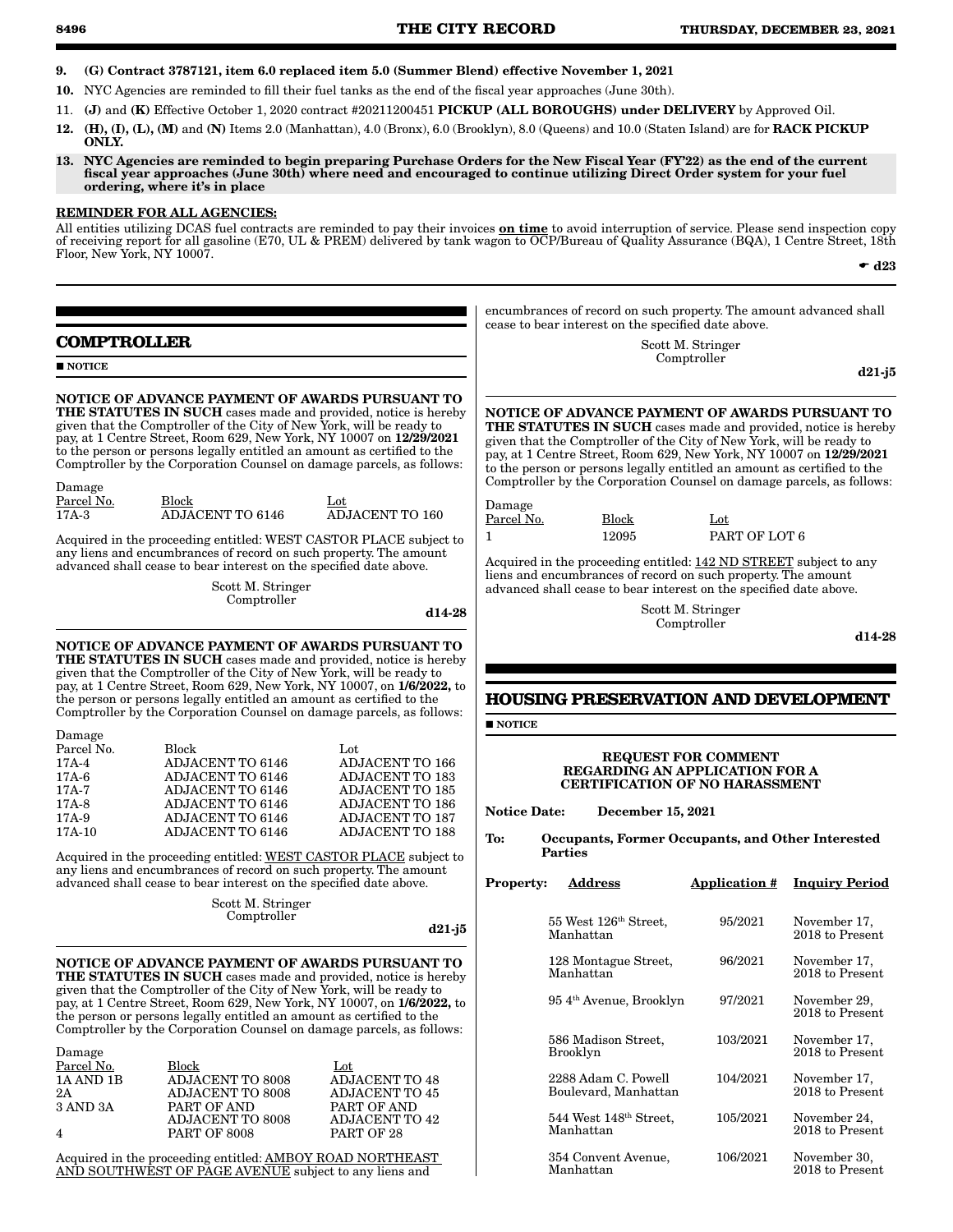# Authority: SRO, Administrative Code §27-2093

Before the Department of Buildings can issue a permit for the alteration or demolition of a single room occupancy multiple dwelling, the owner must obtain a "Certification of No Harassment" from the Department of Housing Preservation and Development ("HPD") stating that there has not been harassment of the building's lawful occupants during a specified time period. Harassment is conduct by an owner that is intended to cause, or does cause, residents to leave or otherwise surrender any of their legal occupancy rights. It can include, but is not limited to, failure to provide essential services (such as heat, water, gas, or electricity), illegally locking out building residents, starting frivolous lawsuits, and using threats or physical force.

The owner of the building identified above has applied for a Certification of No Harassment. If you have any comments or evidence of harassment at this building, please notify HPD at CONH Unit, 100 Gold Street, 6th Floor, New York, NY 10038 by letter postmarked not later than 30 days from the date of this notice or by an in-person statement made within the same period. To schedule an appointment for an in-person statement, please call (212) 863-5277 or (212) 863-8211.

*For the decision on the Certification of No Harassment Final Determination please visit our website at www.hpd.nyc.gov or call 212-863-8266.*

### PETICIÓN DE COMENTARIO SOBRE UNA SOLICITUD PARA UN CERTIFICACIÓN DE NO ACOSO

Fecha de notificacion: December 15, 2021

| Para: | Inquilinos, Inquilinos Anteriores, y Otras Personas |
|-------|-----------------------------------------------------|
|       | Interesadas                                         |

| <u>Propiedad:</u> | Dirección:                                      | Solicitud #: | Período de<br>consulta:         |
|-------------------|-------------------------------------------------|--------------|---------------------------------|
|                   | 55 West 126 <sup>th</sup> Street,<br>Manhattan  | 95/2021      | November 17,<br>2018 to Present |
|                   | 128 Montague Street,<br>Manhattan               | 96/2021      | November 17,<br>2018 to Present |
|                   | 954 <sup>th</sup> Avenue, Brooklyn              | 97/2021      | November 29,<br>2018 to Present |
|                   | 586 Madison Street.<br>Brooklyn                 | 103/2021     | November 17,<br>2018 to Present |
|                   | 2288 Adam C. Powell<br>Blyd, Manhattan          | 104/2021     | November 17,<br>2018 to Present |
|                   | 544 West 148 <sup>th</sup> Street,<br>Manhattan | 105/2021     | November 24,<br>2018 to Present |
|                   | 354 Convent Avenue,<br>Manhattan                | 106/2021     | November 30,<br>2018 to Present |

## Autoridad: SRO, Código Administrativo §27-2093

Antes de que el Departamento de Edificios pueda conceder un permiso para la alteración o demolición de una vivienda múltiple de ocupación de cuartos individuales, el propietario debe obtener una "Certificación de No Acoso" del Departamento de Preservación y Desarrollo de la Vivienda ("HPD") que indique que tiene no haber sido hostigado a los ocupantes legales del edificio durante un período de tiempo especificado. El acoso es una conducta por parte de un dueño de edificio que pretende causar, o causa, que los residentes se vayan o renuncien a cualquiera de sus derechos legales de ocupación. Puede incluir, entre otros, no proporcionar servicios esenciales (como calefacción, agua, gas o electricidad), bloquear ilegalmente a los residentes del edificio, iniciar demandas frívolas y utilizar amenazas o fuerza física.

El dueño del edificio identificado anteriormente ha solicitado una Certificación de No Acoso. Si tiene algún comentario o evidencia de acoso en este edificio, notifique a HPD al CONH Unit, 100 Gold Street, 6<sup>th</sup> Floor, New York, NY 10038 por carta con matasellos no mas tarde que 30 días después de la fecha de este aviso o por una declaración en persona realizada dentro del mismo período. Para hacer una cita para una declaración en persona, llame al (212) 863-5277 o (212) 863-8211.

Para conocer la decisión final sobre la Certificación de No Acoso, visite nuestra pagina web en *www.hpd.nyc.gov o llame al 212-863-8266.*

 $d15-23$ 

# **MAYOR'S OFFICE OF CONTRACT SERVICES**

# **NOTICE**

Notice of Intent to Extend Contract(s) Not Included in FY 2022 Annual Contracting Plan and Schedule

**NOTICE IS HEREBY GIVEN** that the Mayor will be entering in, to the following extension(s) of (a) contract(s) not included in the FY 2022 Annual Contracting Plan and Schedule that is published, pursuant to New York City Charter § 312(a):

Agency: NYC Office of the Comptroller

Vendor: Sungard Availability Services LP

Description of services: First Renewal Maintenance and Enhancement for Business Continuity & Disaster Recovery Plans ("BC/DR Plans") Method of renewal/extension the agency, intends to utilize: Renewal New start date of the proposed renewed/extended contract: April 1, 2022

New end date of the proposed renewed/extended contract: March 31, 2024

Modifications sought, to the nature of services performed under the contract: None

Reason the agency, intends to renew/extend the contract: Continuity of existing services

Personnel in substantially similar titles within agency: None Headcount of personnel in substantially similar titles within agency: 0

 $\bullet$  d23

# **CHANGES IN PERSONNEL**

|                       |                   |   |       | DEPARTMENT OF CORRECTION   |                  |                |               |               |
|-----------------------|-------------------|---|-------|----------------------------|------------------|----------------|---------------|---------------|
|                       |                   |   |       | FOR PERIOD ENDING 10/15/21 |                  |                |               |               |
|                       |                   |   | TITLE |                            |                  |                |               |               |
| <b>NAME</b>           |                   |   | NUM   | <b>SALARY</b>              | <b>ACTION</b>    |                | PROV EFF DATE | <b>AGENCY</b> |
| <b>SALAS</b>          | <b>ELVIS</b>      |   | 70410 | \$47857.0000               | APPOINTED        | N <sub>O</sub> | 09/30/21      | 072           |
| <b>SANTIAGO</b>       | <b>JEAMMIE</b>    |   | 70410 | \$67196.0000               | <b>RESIGNED</b>  | NO.            | 09/12/21      | 072           |
| <b>SARGEANT</b>       | TYRELL            | P | 70410 | \$47857.0000               | APPOINTED        | NO.            | 09/30/21      | 072           |
| <b>SARR</b>           | ABDOULAY          |   | 70410 | \$47857.0000               | APPOINTED        | NO.            | 09/30/21      | 072           |
| <b>SCURRY</b>         | <b>TENEYA</b>     | M | 70410 | \$47857.0000               | APPOINTED        | NO             | 09/30/21      | 072           |
| <b>SHERRON</b>        | <b>AARON</b>      | N | 70410 | \$92073.0000               | <b>RETIRED</b>   | NO.            | 10/02/21      | 072           |
| SMITH                 | <b>KIMBERLY V</b> |   | 70410 | \$47857.0000               | APPOINTED        | NO.            | 09/30/21      | 072           |
| <b>STEELE</b>         | LAVERQUI          |   | 70410 | \$62166.0000               | <b>RESIGNED</b>  | NO.            | 10/03/21      | 072           |
| <b>SUAREZ</b>         | <b>JAMIEN</b>     | N | 70410 | \$43042.0000               | <b>RESIGNED</b>  | N <sub>O</sub> | 10/03/21      | 072           |
| TANCORA               | PHILIP            | M | 70410 | \$62166.0000               | <b>RESIGNED</b>  | NO.            | 08/04/21      | 072           |
| <b>THOMAS</b>         | <b>FERESTE</b>    |   | 70410 | \$47857.0000               | APPOINTED        | NO.            | 09/30/21      | 072           |
| THOMAS                | <b>JOSEPH</b>     | J | 95005 | \$130000.0000              | <b>INCREASE</b>  | YES            | 09/26/21      | 072           |
| THOMAS                | PRINCE            |   | 70410 | \$67196.0000               | <b>RESIGNED</b>  | NO.            | 10/03/21      | 072           |
| THOMSON               | <b>JAMES</b>      | М | 70410 | \$92073.0000               | <b>RETIRED</b>   | NO.            | 10/02/21      | 072           |
| TIZOL                 | ADELA             |   | 70410 | \$92073.0000               | <b>RESIGNED</b>  | NO.            | 09/22/21      | 072           |
| TOBIN                 | <b>GRACE</b>      |   | 70410 | \$92073.0000               | <b>RESIGNED</b>  | NO.            | 10/01/21      | 072           |
| TOMLINSON             | MARVIN            | 0 | 70410 | \$47857.0000               | APPOINTED        | NO.            | 09/30/21      | 072           |
| <b>TORRES</b>         | JORGE             | L | 70410 | \$47857.0000               | <b>APPOINTED</b> | N <sub>O</sub> | 09/30/21      | 072           |
| TOWNES                | <b>CHAVONE</b>    |   | 70410 | \$92073.0000               | <b>RESIGNED</b>  | N <sub>O</sub> | 10/01/21      | 072           |
| ULLAH                 | MOHAMMAD R        |   | 70410 | \$47857.0000               | APPOINTED        | NO.            | 09/30/21      | 072           |
| <b>VALDEZ</b>         | ISIDRO            | Α | 70410 | \$47857.0000               | <b>APPOINTED</b> | NO.            | 09/30/21      | 072           |
| VALENTIN              | <b>STEVEN</b>     |   | 70410 | \$62166.0000               | <b>RESIGNED</b>  | NO.            | 10/02/21      | 072           |
| VENTURINO-HOLLE JAMES |                   | J | 70410 | \$67196.0000               | <b>RESIGNED</b>  | NO.            | 10/03/21      | 072           |
| WALKER                | <b>DONTAE</b>     | I | 70410 | \$47857.0000               | APPOINTED        | NO.            | 09/30/21      | 072           |
| <b>WEBB</b>           | <b>BRIANNA</b>    | M | 70410 | \$47857.0000               | APPOINTED        | NO.            | 09/30/21      | 072           |
| WHITFIELD             | MARC              | L | 70410 | \$92073.0000               | <b>RESIGNED</b>  | NO.            | 09/23/21      | 072           |
| WILSON                | TRAMAINE R        |   | 70410 | \$92073.0000               | <b>RESIGNED</b>  | NO.            | 10/03/21      | 072           |
| <b>WOODSON</b>        | <b>SEAN</b>       | D | 70410 | \$47857.0000               | APPOINTED        | NO.            | 09/30/21      | 072           |
| WU                    | SIJIAN            |   | 70410 | \$47857.0000               | APPOINTED        | N <sub>O</sub> | 09/30/21      | 072           |
|                       |                   |   |       |                            |                  |                |               |               |

#### **MAYORS OFFICE OF CONTRACT SVCS FOR PERIOD ENDING 10/15/21**

|                  |                 |   | TITLE |                 |                  |      |                 |               |
|------------------|-----------------|---|-------|-----------------|------------------|------|-----------------|---------------|
| NAME             |                 |   | NUM   | <b>SALARY</b>   | <b>ACTION</b>    | PROV | <b>EFF DATE</b> | <b>AGENCY</b> |
| <b>CLARKE</b>    | GEORGIEA        | т | 05277 | \$55000.0000    | <b>APPOINTED</b> | YES  | 10/03/21        | 082           |
| <b>DASGUPTA</b>  | AMRITA          |   | 0527A | \$91089.0000    | <b>RESIGNED</b>  | YES  | 03/28/21        | 082           |
| GAYLE            | MARVA           | в | 0527A | \$75197.0000    | <b>RESIGNED</b>  | YES  | 09/26/21        | 082           |
| GUNN             | <b>JAMES</b>    | Α | 10025 | \$85000.0000    | <b>RESIGNED</b>  | YES  | 01/01/21        | 082           |
| LONG             | <b>ALAINA</b>   |   | 0527A | \$77250.0000    | <b>RESIGNED</b>  | YES  | 04/11/21        | 082           |
| MEDINA           | <b>RAYMOND</b>  | D | 0527A | \$108150.0000   | <b>RESIGNED</b>  | YES  | 10/03/21        | 082           |
| <b>PAWAROO</b>   | <b>RENEE</b>    | s | 0527A | \$77525.0000    | <b>INCREASE</b>  | YES  | 06/13/21        | 082           |
| <b>RODRIGUEZ</b> | CARMEN          | М | 0527A | \$64244.0000    | <b>RESIGNED</b>  | YES  | 04/28/21        | 082           |
| WANG             | <b>JIANFENG</b> |   | 0527A | \$102000.0000   | <b>INCREASE</b>  | YES  | 09/26/21        | 082           |
|                  |                 |   |       | PUBLIC ADVOCATE |                  |      |                 |               |

|             |       | PUBLIC ADVOCATE |                            |                      |  |
|-------------|-------|-----------------|----------------------------|----------------------|--|
|             |       |                 | FOR PERIOD ENDING 10/15/21 |                      |  |
|             | TITLE |                 |                            |                      |  |
| <b>NAME</b> | NUM   | <b>SALARY</b>   | ACTION                     | PROV EFF DATE AGENCY |  |

**BROWN ERRIANNA F 94500 \$50000.0000 RESIGNED YES 09/17/21 101**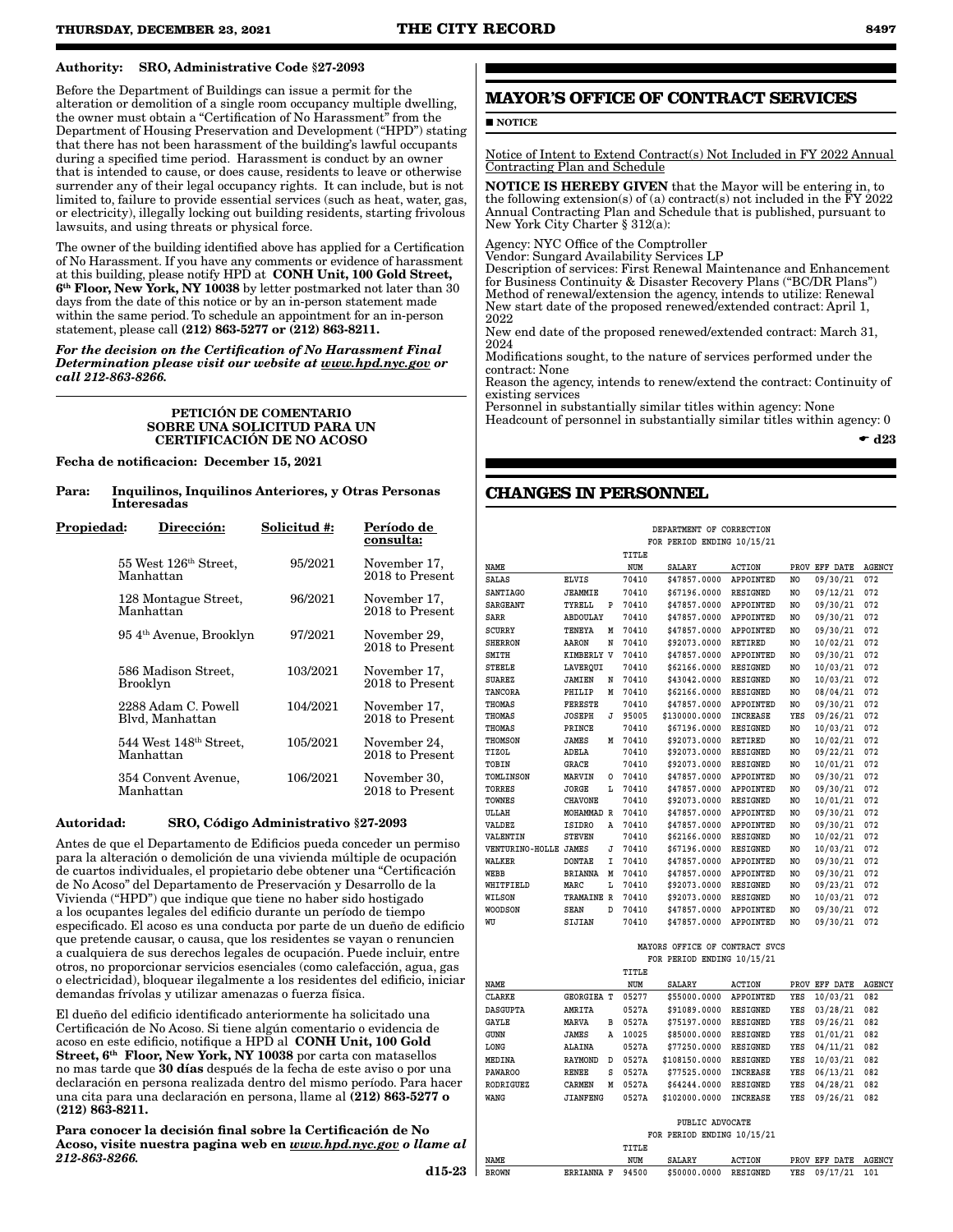# **8498 THE CITY RECORD THURSDAY, DECEMBER 23, 2021**

| PRASHAR                | MUDIT                 |        | 94496          | \$58000.0000                                            | RESIGNED                    | YES        | 09/15/21 101                         |     | MALDONADO                | KENNETH B                |        | 56056          | \$18,8100                                                    | <b>RESIGNED</b>                    | YES            | 09/23/21 156                     |            |
|------------------------|-----------------------|--------|----------------|---------------------------------------------------------|-----------------------------|------------|--------------------------------------|-----|--------------------------|--------------------------|--------|----------------|--------------------------------------------------------------|------------------------------------|----------------|----------------------------------|------------|
| <b>SANCHEZ</b>         | <b>JASMIN</b>         |        | 94497          | \$55000.0000                                            | APPOINTED                   | YES        | 10/03/21 101                         |     | MILLER                   | LAVERNE                  | т      | 1002C          | \$80132.0000                                                 | DECEASED                           | NO             | 09/24/21 156                     |            |
| SINDHWANI              | ARVIND                |        | 94496          | \$20000.0000                                            | <b>RESIGNED</b>             | YES        | $10/01/21$ 101                       |     | PEDONE                   | <b>ANTHONY</b>           | J      | 10209          | \$15.7500                                                    | <b>RESIGNED</b>                    | YES            | 08/29/21 156                     |            |
| VELASQUEZ              | <b>JEAN</b>           | P      | 94496          | \$20000.0000                                            | RESIGNED                    | YES        | 09/30/21 101                         |     | ROJAS                    | CARMEN                   | R      | 10025          | \$164661.0000                                                | <b>INCREASE</b>                    | NO.            | 09/02/21 156                     |            |
|                        |                       |        |                |                                                         |                             |            |                                      |     | <b>TAVARES</b>           | <b>JESSICA</b>           | R      | 30087          | \$82137.0000                                                 | INCREASE                           | YES            | 08/29/21                         | 156        |
|                        |                       |        |                | CITY COUNCIL                                            |                             |            |                                      |     | TEJADA                   | IVAN                     | J      | 35116          | \$48878.0000                                                 | <b>RESIGNED</b>                    | YES            | 09/30/21                         | 156        |
|                        |                       |        |                | FOR PERIOD ENDING 10/15/21                              |                             |            |                                      |     | ZAKARYAN                 | CELINE                   |        | 21744          | \$86830.0000                                                 | <b>RESIGNED</b>                    | YES            | 10/01/21 156                     |            |
|                        |                       |        | TITLE          |                                                         |                             |            |                                      |     |                          |                          |        |                |                                                              |                                    |                |                                  |            |
| NAME                   | KATHLEEN R            |        | NUM<br>94074   | SALARY<br>\$53500.0000                                  | <b>ACTION</b><br>RESIGNED   | YES        | PROV EFF DATE AGENCY<br>10/03/21 102 |     |                          |                          |        |                | PUBLIC SERVICE CORPS<br>FOR PERIOD ENDING 10/15/21           |                                    |                |                                  |            |
| BOEHME<br>CISNEROS     | LUIS                  |        | 94074          | \$11735.0000                                            | APPOINTED                   | YES        | 09/26/21 102                         |     |                          |                          |        | TITLE          |                                                              |                                    |                |                                  |            |
| CROCE                  | GABRIELL A            |        | 94074          | \$32500.0000                                            | RESIGNED                    | YES        | 10/07/21 102                         |     | NAME                     |                          |        | NUM            | SALARY                                                       | <b>ACTION</b>                      |                | PROV EFF DATE AGENCY             |            |
| <b>DONOHUE</b>         | <b>JENNA</b>          |        | 94074          | \$40000.0000                                            | <b>RESIGNED</b>             | YES        | 10/03/21                             | 102 | FLORES                   | LUPITA                   | М      | 10209          | \$15.7500                                                    | APPOINTED                          | YES            | 08/16/21                         | 210        |
| FOGAL                  | LINDA                 |        | N 94074        | \$32500.0000                                            | APPOINTED                   | YES        | 09/18/21 102                         |     | FRANKLIN                 | EMMA                     | W      | 10209          | \$16,0000                                                    | APPOINTED                          | YES            | 09/07/21                         | 210        |
| IZQUIERDO RODRI LILI   |                       |        | 30183          | \$52000.0000                                            | RESIGNED                    | YES        | 09/29/21                             | 102 | JUNG                     | ALICE                    | Η      | 10209          | \$16.0000                                                    | APPOINTED                          | YES            | 09/07/21                         | 210        |
| KRUPCZYN               | TONI                  | А      | 94074          | \$20000.0000                                            | APPOINTED                   | YES        | 09/26/21                             | 102 | WONG                     | VICKI                    | L      | 10209          | \$6.0000                                                     | RESIGNED                           | YES            | 10/04/02 210                     |            |
| LEVERS                 | ANNA                  | с      | 30169          | \$131647.0000                                           | RESIGNED                    | YES        | 10/05/21 102                         |     |                          |                          |        |                |                                                              |                                    |                |                                  |            |
| MODESTE                | KURT                  | K      | 94074          | \$40000.0000                                            | APPOINTED                   | YES        | 09/12/21                             | 102 |                          |                          |        |                | OFFICE OF LABOR RELATIONS                                    |                                    |                |                                  |            |
| SAN JOSE               | MICHELLE A            |        | 94074          | \$45000.0000                                            | APPOINTED                   | YES        | 09/19/21 102                         |     |                          |                          |        |                | FOR PERIOD ENDING 10/15/21                                   |                                    |                |                                  |            |
| SANTOSUOSSO            | <b>KAYLA</b>          | М      | 94074          | \$67000.0000                                            | <b>RESIGNED</b>             | YES        | 09/11/21 102                         |     |                          |                          |        | TITLE          |                                                              |                                    |                |                                  |            |
| WU                     | KELLY                 | М      | 94074          | \$50000.0000                                            | <b>RESIGNED</b>             | YES        | 09/26/21 102                         |     | NAME                     |                          |        | NUM            | <b>SALARY</b>                                                | <b>ACTION</b>                      |                | PROV EFF DATE AGENCY             |            |
|                        |                       |        |                | DEPARTMENT FOR THE AGING                                |                             |            |                                      |     | QUINN<br><b>SALTZMAN</b> | ERIN<br>ELLEN            | с<br>D | 82994<br>56058 | \$120000.0000<br>\$72100.0000                                | <b>INCREASE</b><br><b>RESIGNED</b> | YES<br>YES     | 07/01/21<br>09/30/21             | 214<br>214 |
|                        |                       |        |                | FOR PERIOD ENDING 10/15/21                              |                             |            |                                      |     | SYMON                    | KERRY                    | Α      | 21744          | \$120000.0000                                                | <b>INCREASE</b>                    | YES            | 08/22/21                         | 214        |
|                        |                       |        | TITLE          |                                                         |                             |            |                                      |     |                          |                          |        |                |                                                              |                                    |                |                                  |            |
| NAME                   |                       |        | NUM            | <b>SALARY</b>                                           | <b>ACTION</b>               |            | PROV EFF DATE AGENCY                 |     |                          |                          |        |                | HUMAN RIGHTS COMMISSION                                      |                                    |                |                                  |            |
| <b>BROWN</b>           | MICHAEL<br>т          |        | 09749          | \$15,0000                                               | RESIGNED                    | YES        | 08/14/21 125                         |     |                          |                          |        |                | FOR PERIOD ENDING 10/15/21                                   |                                    |                |                                  |            |
| <b>ESPINOZA</b>        | PEDRO                 |        | 10084          | \$100000.0000                                           | APPOINTED                   | YES        | 10/03/21 125                         |     |                          |                          |        | TITLE          |                                                              |                                    |                |                                  |            |
| <b>EVANS</b>           | ROLAND                | т      | 09749          | \$15.0000                                               | RESIGNED                    | YES        | 08/29/21 125                         |     | NAME                     |                          |        | NUM            | <b>SALARY</b>                                                | <b>ACTION</b>                      |                | PROV EFF DATE AGENCY             |            |
| JIMENEZ                | GUILLERM              |        | 52441          | \$3.0000                                                | RESIGNED                    | YES        | 09/19/21 125                         |     | LIZ                      | LUISANNE                 |        | 30087          | \$82137.0000                                                 | <b>RESIGNED</b>                    | YES            | 10/01/21                         | 226        |
| JULES                  | EGBERT<br>P           |        | 09749          | \$15.0000                                               | RESIGNED                    | YES        | 09/26/21 125                         |     | MEHDIZADEH               | MEETRA                   | Н      | 30087          | \$72712.0000                                                 | RESIGNED                           | YES            | 10/01/21                         | 226        |
| KALMAN                 | ANNMARIE              |        | 56058          | \$71450.0000                                            | RETIRED                     | YES        | 09/14/21 125                         |     | ZAMAN                    | MOUMITA                  | N      | 55038          | \$80046.0000                                                 | <b>RESIGNED</b>                    | YES            | 09/26/21                         | 226        |
| KALMAN                 | ANNMARIE              |        | 52613          | \$54681.0000                                            | RETIRED                     | NO         | 09/14/21 125                         |     |                          |                          |        |                |                                                              |                                    |                |                                  |            |
| LAWSON                 | CHRISTIN A            |        | 56058          | \$34.0500                                               | <b>INCREASE</b>             | YES        | 09/27/21 125                         |     |                          |                          |        |                | DEPT OF YOUTH & COMM DEV SRVS                                |                                    |                |                                  |            |
| SCELTA                 | KIMBERLY M            |        | 10084          | \$46.5200                                               | APPOINTED                   | YES        | 09/26/21 125                         |     |                          |                          |        |                | FOR PERIOD ENDING 10/15/21                                   |                                    |                |                                  |            |
| WEINBERG               | <b>SHARON</b>         |        | 10050          | \$125000.0000                                           | APPOINTED                   | NO         | 09/26/21 125                         |     |                          |                          |        | TITLE          |                                                              |                                    |                |                                  |            |
| WHITE                  | <b>BRENDA</b>         |        | 52441          | \$3.0000                                                | RESIGNED                    | YES        | 09/19/21 125                         |     | NAME<br><b>ALMONTE</b>   | CATHERIN                 |        | NUM<br>10009   | SALARY<br>\$87500.0000                                       | <b>ACTION</b><br>RESIGNED          | YES            | PROV EFF DATE AGENCY<br>10/18/20 | 261        |
|                        |                       |        |                | <b>CULTURAL AFFAIRS</b>                                 |                             |            |                                      |     | ANDRADE                  | DALSIE                   |        | 1009A          | \$99581.0000                                                 | <b>RESIGNED</b>                    | NO             | 09/28/21                         | 261        |
|                        |                       |        |                | FOR PERIOD ENDING 10/15/21                              |                             |            |                                      |     | <b>BEDER-SCHENKER</b>    | SASHA                    |        | 56058          | \$83430.0000                                                 | RESIGNED                           | YES            | 09/26/21                         | 261        |
|                        |                       |        | TITLE          |                                                         |                             |            |                                      |     | <b>BHUIYAN</b>           | JOEL                     | М      | 10009          | \$80000.0000                                                 | <b>RESIGNED</b>                    | YES            | 09/30/21                         | 261        |
| NAME                   |                       |        | NUM            | SALARY                                                  | <b>ACTION</b>               |            | PROV EFF DATE AGENCY                 |     | FRIAS                    | <b>JENNIFER M</b>        |        | 56101          | \$17.9500                                                    | RESIGNED                           | YES            | 08/30/18                         | 261        |
| PARDO LOPEZ            | SERGIO                |        | 56058          | \$83900.0000                                            | <b>INCREASE</b>             | YES        | 09/12/21 126                         |     | JOHN                     | <b>JABEZ</b>             |        | 1020B          | \$16.0200                                                    | APPOINTED                          | YES            | 10/05/21                         | 261        |
| SANSONE                | TARA                  | Е      | 06782          | \$113770.0000                                           | <b>INCREASE</b>             | YES        | 10/01/21 126                         |     | KHILKEVICH               | ILYA                     |        | 13632          | \$106000.0000                                                | APPOINTED                          | YES            | 09/26/21                         | 261        |
|                        |                       |        |                |                                                         |                             |            |                                      |     | <b>LONGO</b>             | CHRISTOP M               |        | 56058          | \$60000.0000                                                 | <b>RESIGNED</b>                    | YES            | 10/07/21                         | 261        |
|                        |                       |        |                | FINANCIAL INFO SVCS AGENCY                              |                             |            |                                      |     | RAMIREZ                  | MILAGROS                 |        | 1002D          | \$84460.0000                                                 | <b>RESIGNED</b>                    | N <sub>O</sub> | 10/04/21                         | 261        |
|                        |                       |        |                | FOR PERIOD ENDING 10/15/21                              |                             |            |                                      |     | <b>RAYMOND</b>           | <b>EUSTACIA</b>          |        | 56058          | \$34.0500                                                    | APPOINTED                          | YES            | 10/03/21                         | 261        |
|                        |                       |        | TITLE          |                                                         |                             |            |                                      |     | ZHUO                     | GEORGE                   |        | 10009          | \$91750.0000                                                 | RESIGNED                           | YES            | 11/08/20                         | 261        |
| NAME                   |                       |        | NUM            | <b>SALARY</b>                                           | <b>ACTION</b>               |            | PROV EFF DATE AGENCY                 |     |                          |                          |        |                |                                                              |                                    |                |                                  |            |
| <b>BOFFA</b>           | PAUL<br><b>ROBBIN</b> | т<br>М | 13621<br>95005 | \$75000.0000<br>\$178712.0000                           | INCREASE<br><b>INCREASE</b> | NO.<br>YES | 09/12/21 127<br>10/03/21 127         |     |                          |                          |        |                | BOARD OF ELECTION POLL WORKERS<br>FOR PERIOD ENDING 10/15/21 |                                    |                |                                  |            |
| <b>JOHNSON</b><br>ZOR  | SILA                  |        | 60215          | \$39357.0000                                            | <b>INCREASE</b>             | YES        | 10/03/21 127                         |     |                          |                          |        | TITLE          |                                                              |                                    |                |                                  |            |
|                        |                       |        |                |                                                         |                             |            |                                      |     | NAME                     |                          |        | NUM            | <b>SALARY</b>                                                | <b>ACTION</b>                      |                | PROV EFF DATE                    | AGENCY     |
|                        |                       |        |                | OFF OF PAYROLL ADMINISTRATION                           |                             |            |                                      |     | A BAKSH                  | KHAMRAL                  |        | 9POLL          | \$1,0000                                                     | APPOINTED                          | YES            | 01/01/21                         | 300        |
|                        |                       |        |                | FOR PERIOD ENDING 10/15/21                              |                             |            |                                      |     | ABBAS                    | FAIZA                    |        | 9POLL          | \$1,0000                                                     | APPOINTED                          | YES            | $01/01/21$ 300                   |            |
|                        |                       |        | TITLE          |                                                         |                             |            |                                      |     | <b>ABBASI</b>            | HUMERA                   |        | 9POLL          | \$1.0000                                                     | <b>APPOINTED</b>                   | YES            | 01/01/21                         | 300        |
| NAME                   |                       |        | NUM            | SALARY                                                  | <b>ACTION</b>               |            | PROV EFF DATE AGENCY                 |     | ABDALLA                  | MOHAB                    | Α      | 9POLL          | \$1.0000                                                     | APPOINTED                          | YES            | 01/01/21                         | 300        |
| <b>ASMAH</b>           | EFUA                  | т      | 10209          | \$15.7500                                               | APPOINTED                   | YES        | 10/03/21 131                         |     | ABERNATHY                | PRISCILL                 |        | 9POLL          | \$1.0000                                                     | APPOINTED                          | YES            | $01/01/21$ 300                   |            |
| CHANCE                 | KIMBERLY C            |        | 10251          | \$52054.0000                                            | APPOINTED                   | YES        | 09/26/21 131                         |     | <b>ABI SAAB</b>          | <b>SAWSAN</b>            |        | 9POLL          | \$1.0000                                                     | APPOINTED                          | YES            | $01/01/21$ 300                   |            |
| LEVY                   | <b>VICTOR</b>         |        | M 95005        | \$180851.0000 INCREASE                                  |                             | YES        | 10/03/21 131                         |     | ABOUZID                  | NORALEAN                 |        | 9POLL          | \$1.0000                                                     | APPOINTED                          | YES            | 01/01/21                         | 300        |
|                        |                       |        |                |                                                         |                             |            |                                      |     | ABRAMOWITZ               | <b>BARBARA</b>           |        | 9POLL          | \$1.0000                                                     | APPOINTED                          | YES            | 01/01/21                         | 300<br>300 |
|                        |                       |        |                | INDEPENDENT BUDGET OFFICE<br>FOR PERIOD ENDING 10/15/21 |                             |            |                                      |     | ABREU<br><b>ACEVEDO</b>  | MARTA<br>AVA MARI        |        | 9POLL<br>9POLL | \$1.0000<br>\$1.0000                                         | APPOINTED<br>APPOINTED             | YES<br>YES     | 01/01/21<br>01/01/21 300         |            |
|                        |                       |        | TITLE          |                                                         |                             |            |                                      |     | <b>ACEVEDO</b>           | YULENDI                  |        | 9POLL          | \$1.0000                                                     | APPOINTED                          | YES            | $01/01/21$ 300                   |            |
| NAME                   |                       |        | NUM            | SALARY                                                  | <b>ACTION</b>               |            | PROV EFF DATE AGENCY                 |     | ACHAL                    | FARZANA                  |        | 9POLL          | \$1.0000                                                     | APPOINTED                          | YES            | $01/01/21$ 300                   |            |
| BELKIN                 | DAVID                 |        | 06713          | \$130607.0000                                           | RETIRED                     | YES        | 10/02/21 132                         |     | <b>ACOSTA</b>            | YUDIS                    |        | 9POLL          | \$1.0000                                                     | APPOINTED                          | YES            | 01/01/21                         | 300        |
| PRAMIK                 | EMILY                 | с      | 06713          | \$80000.0000 APPOINTED                                  |                             | YES        | 10/03/21 132                         |     | ACUNA                    | ZANDRO                   | I      | 9POLL          | \$1,0000                                                     | APPOINTED                          | YES            | 01/01/21                         | 300        |
|                        |                       |        |                |                                                         |                             |            |                                      |     | ADALIS                   | MARIA                    |        | 9POLL          | \$1.0000                                                     | APPOINTED                          | YES            | 01/01/21                         | 300        |
|                        |                       |        |                | EQUAL EMPLOY PRACTICES COMM                             |                             |            |                                      |     | ADAMS                    | CHRISTIA                 |        | 9POLL          | \$1.0000                                                     | APPOINTED                          | YES            | $01/01/21$ 300                   |            |
|                        |                       |        |                | FOR PERIOD ENDING 10/15/21                              |                             |            |                                      |     | ADAMS                    | TYQUAISH                 |        | 9POLL          | \$1.0000                                                     | APPOINTED                          | YES            | 01/01/21                         | 300        |
|                        |                       |        | TITLE          |                                                         |                             |            |                                      |     | ADELABU                  | KUDIRAT                  |        | 9POLL          | \$1.0000                                                     | APPOINTED                          | YES            | $01/01/21$ 300                   |            |
| NAME                   |                       |        | NUM            | SALARY                                                  | <b>ACTION</b>               |            | PROV EFF DATE AGENCY                 |     | ADELUWOYE                | KAYLA                    |        | 9POLL          | \$1.0000                                                     | APPOINTED                          | YES            | 01/01/21                         | 300        |
| ZACCACK                | SAMANTHA J            |        | 56058          | \$54100.0000 APPOINTED                                  |                             | YES        | 09/26/21 133                         |     | ADJONOU                  | KOKU                     |        | 9POLL          | \$1.0000                                                     | APPOINTED                          | YES            | $01/01/21$ 300                   |            |
|                        |                       |        |                |                                                         |                             |            |                                      |     | <b>AGNELLO</b>           | NINA                     | J      | 9POLL          | \$1.0000                                                     | APPOINTED                          | YES            | $01/01/21$ 300                   |            |
|                        |                       |        |                | CIVIL SERVICE COMMISSION                                |                             |            |                                      |     | AHMAD                    | ILSA                     |        | 9POLL          | \$1.0000                                                     | APPOINTED                          | YES            | 01/01/21                         | 300        |
|                        |                       |        | TITLE          | FOR PERIOD ENDING 10/15/21                              |                             |            |                                      |     | AHMED<br>AHMEDU          | SILVIA<br>ZOHIR          |        | 9POLL<br>9POLL | \$1.0000<br>\$1.0000                                         | APPOINTED<br>APPOINTED             | YES<br>YES     | $01/01/21$ 300<br>01/01/21       | 300        |
| NAME                   |                       |        | NUM            | SALARY                                                  | <b>ACTION</b>               |            | PROV EFF DATE AGENCY                 |     | AIKEN                    | CATESIA                  |        | 9POLL          | \$1.0000                                                     | APPOINTED                          | YES            | $01/01/21$ 300                   |            |
| <b>BERGMAN</b>         | METOM                 | R      | 30087          | \$82137.0000 RESIGNED                                   |                             | YES        | 05/18/21 134                         |     | <b>AKERMAN</b>           | RICHARD                  |        | 9POLL          | \$1.0000                                                     | APPOINTED                          | YES            | $01/01/21$ 300                   |            |
|                        |                       |        |                |                                                         |                             |            |                                      |     | AKHTER                   | RAISA                    |        | 9POLL          | \$1.0000                                                     | APPOINTED                          | YES            | 01/01/21                         | 300        |
|                        |                       |        |                | TAXI & LIMOUSINE COMMISSION                             |                             |            |                                      |     | AKHTER                   | ROZINA                   |        | 9POLL          | \$1.0000                                                     | APPOINTED                          | YES            | $01/01/21$ 300                   |            |
|                        |                       |        |                | FOR PERIOD ENDING 10/15/21                              |                             |            |                                      |     | AKINSANYA                | <b>ESTHER</b>            |        | 9POLL          | \$1.0000                                                     | APPOINTED                          | YES            | $01/01/21$ 300                   |            |
|                        |                       |        | TITLE          |                                                         |                             |            |                                      |     | AKTER                    | FATEMA                   |        | 9POLL          | \$1.0000                                                     | APPOINTED                          | YES            | 01/01/21                         | 300        |
| NAME                   |                       |        | NUM            | SALARY                                                  | <b>ACTION</b>               |            | PROV EFF DATE AGENCY                 |     | AKTER                    | MST                      |        | 9POLL          | \$1.0000                                                     | APPOINTED                          | YES            | 01/01/21                         | 300        |
| AHMAD                  | SYED                  | F      | 10209          | \$15.7500                                               | APPOINTED                   | YES        | 09/12/21 156                         |     | AKTHAR                   | TAMZEDA                  |        | 9POLL          | \$1.0000                                                     | APPOINTED                          | YES            | 01/01/21                         | 300        |
| <b>BRIGGS</b>          |                       |        |                |                                                         | RESIGNED                    | NO.        | 09/28/21 156                         |     | ALABRE                   | FLORE                    |        | 9POLL          | \$1.0000                                                     | APPOINTED                          | YES            | 01/01/21                         | 300        |
|                        | SHAFRIED P            |        | 10251          | \$22.9100                                               |                             |            |                                      |     |                          |                          |        |                |                                                              |                                    |                |                                  |            |
| DAVIDSON               | CYNTHIA K             |        | 10053          | \$131000.0000                                           | <b>INCREASE</b>             | NO         | 09/03/21 156                         |     | <b>ALALOU</b>            | RANI                     |        | 9POLL          | \$1.0000                                                     | APPOINTED                          | YES            | 01/01/21                         | 300        |
| ELUTO<br><b>HARLEY</b> | SHERRYL A<br>MARK     |        | 95005<br>10124 | \$145000.0000<br>\$54673.0000 DECEASED                  | INCREASE                    | YES<br>NO  | 09/03/21 156<br>06/08/21 156         |     | ALAM<br>ALBRITTON        | ALAMIN<br><b>KENNETH</b> |        | 9POLL<br>9POLL | \$1.0000<br>\$1.0000                                         | APPOINTED<br>APPOINTED             | YES<br>YES     | 01/01/21<br>01/01/21 300         | 300        |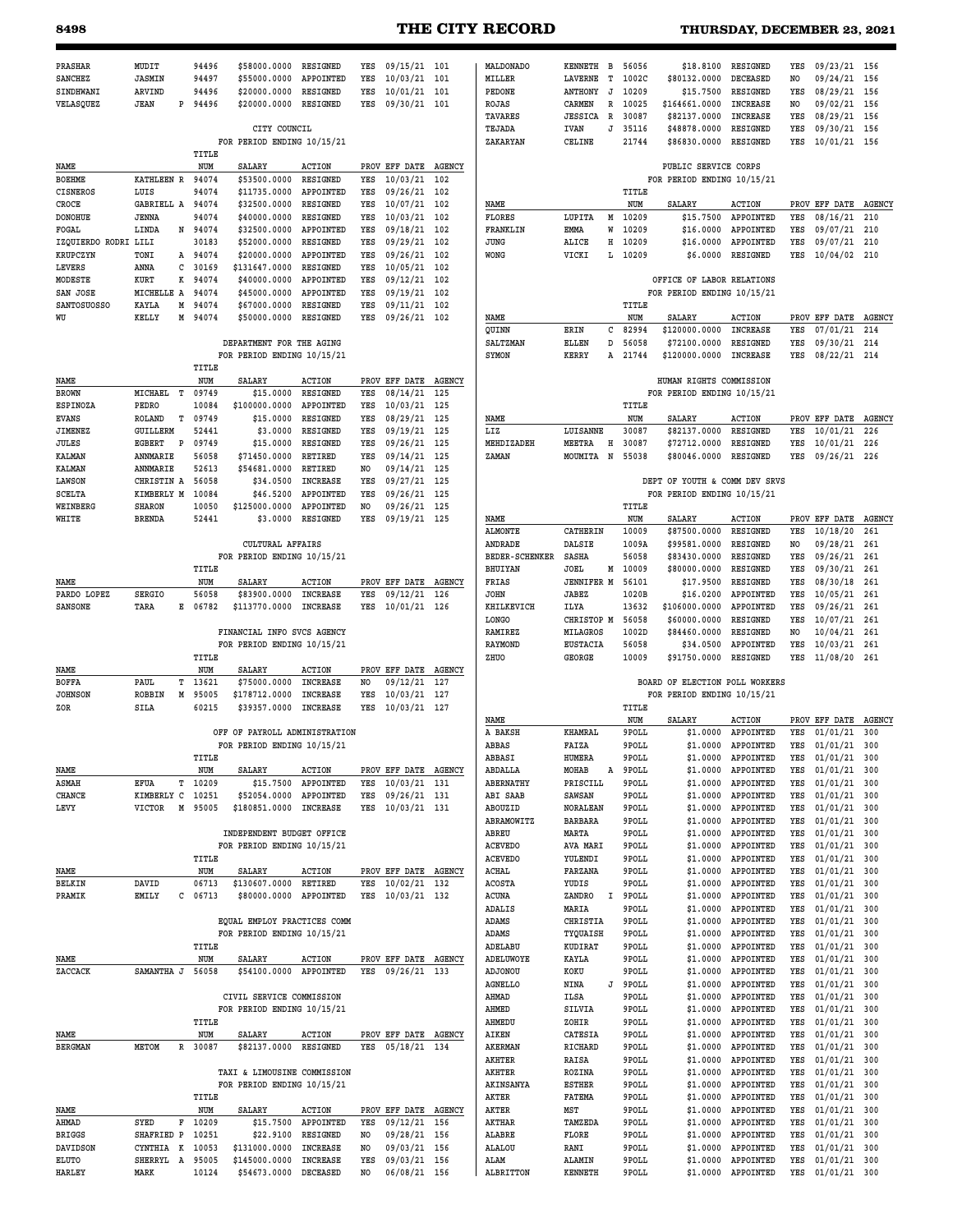# **THURSDAY, DECEMBER 23, 2021 THE CITY RECORD 8499**

| <b>ALEKSON</b>      | <b>SERGEY</b>  | 9POLL | \$1,0000 | <b>APPOINTED</b> | YES | 01/01/21 | 300 |  |
|---------------------|----------------|-------|----------|------------------|-----|----------|-----|--|
| ALEXANDER           | <b>JOSIAH</b>  | 9POLL | \$1,0000 | APPOINTED        | YES | 01/01/21 | 300 |  |
| <b>ALEXANDER</b>    | KIARA          | 9POLL | \$1,0000 | <b>APPOINTED</b> | YES | 01/01/21 | 300 |  |
| ALEXIS              | KAFI           | 9POLL | \$1,0000 | APPOINTED        | YES | 01/01/21 | 300 |  |
| ALEXIS-PIERRE       | <b>SHARON</b>  | 9POLL | \$1,0000 | APPOINTED        | YES | 01/01/21 | 300 |  |
| <b>ALLEN</b>        | <b>TIANNA</b>  | 9POLL | \$1,0000 | APPOINTED        | YES | 01/01/21 | 300 |  |
| <b>ALLEYNE</b>      | SHANIQUA K     | 9POLL | \$1,0000 | <b>APPOINTED</b> | YES | 01/01/21 | 300 |  |
| ALLEYNEJORDAN       | CAROL          | 9POLL | \$1,0000 | APPOINTED        | YES | 01/01/21 | 300 |  |
| <b>ALLISON</b>      | GERARD         | 9POLL | \$1,0000 | APPOINTED        | YES | 01/01/21 | 300 |  |
| <b>ALON</b>         | NIR            | 9POLL | \$1,0000 | APPOINTED        | YES | 01/01/21 | 300 |  |
| <b>ALSTON HODGE</b> | <b>JAHIEAM</b> | 9POLL | \$1,0000 | APPOINTED        | YES | 01/01/21 | 300 |  |
| ALVIN               | DAIJHANE       | 9POLL | \$1,0000 | APPOINTED        | YES | 01/01/21 | 300 |  |
| ANEY                | MYRLENE        | 9POLL | \$1,0000 | APPOINTED        | YES | 01/01/21 | 300 |  |
| ANG                 | LINDA          | 9POLL | \$1,0000 | APPOINTED        | YES | 01/01/21 | 300 |  |
| <b>ANGLEMIRE</b>    | CARLIE         | 9POLL | \$1,0000 | <b>APPOINTED</b> | YES | 01/01/21 | 300 |  |

#### **BOARD OF ELECTION POLL WORKERS FOR PERIOD ENDING 10/15/21**

|                        |                 |   | TITLE |          | 11112110110110 |     |               |               |
|------------------------|-----------------|---|-------|----------|----------------|-----|---------------|---------------|
| NAME                   |                 |   | NUM   | SALARY   | <b>ACTION</b>  |     | PROV EFF DATE | <b>AGENCY</b> |
| ANISHA                 | FARNAZ          |   | 9POLL | \$1.0000 | APPOINTED      | YES | 01/01/21      | 300           |
| <b>ANTHONY</b>         | <b>DONQUALA</b> |   | 9POLL | \$1.0000 | APPOINTED      | YES | 01/01/21      | 300           |
| <b>ANTONELLI</b>       | ALISA           |   | 9POLL | \$1.0000 | APPOINTED      | YES | 01/01/21      | 300           |
| ANZUM                  | HUMAIRA         |   | 9POLL | \$1.0000 | APPOINTED      | YES | 01/01/21      | 300           |
| AQUINO                 | <b>AILEEN</b>   |   | 9POLL | \$1.0000 | APPOINTED      | YES | 01/01/21      | 300           |
| <b>AQUINO-ACOSTA</b>   | <b>ASHLEY</b>   |   | 9POLL | \$1.0000 | APPOINTED      | YES | 01/01/21      | 300           |
| ARIAS                  | DAVID           | М | 9POLL | \$1.0000 | APPOINTED      | YES | 01/01/21      | 300           |
| ARIF                   | HIRA            |   | 9POLL | \$1.0000 | APPOINTED      | YES | 01/01/21      | 300           |
| ARIJESUDADE            | MERCY           |   | 9POLL | \$1.0000 | APPOINTED      | YES | 01/01/21      | 300           |
| ARMOR                  | DANAYA          |   | 9POLL | \$1.0000 | APPOINTED      | YES | 01/01/21      | 300           |
| <b>AROCHE</b>          | <b>GUILLERM</b> |   | 9POLL | \$1.0000 | APPOINTED      | YES | 01/01/21      | 300           |
| <b>ARRINGTON</b>       | TAIZA           |   | 9POLL | \$1.0000 | APPOINTED      | YES | 01/01/21      | 300           |
| ARROYO                 | <b>ANTHONY</b>  |   | 9POLL | \$1.0000 | APPOINTED      | YES | 01/01/21      | 300           |
| <b>ARROYO</b>          | JAMES           |   | 9POLL | \$1.0000 | APPOINTED      | YES | 01/01/21      | 300           |
| ASSILIAN               | CARLA           |   | 9POLL | \$1.0000 | APPOINTED      | YES | 01/01/21      | 300           |
| AU                     | KA LAI          | K | 9POLL | \$1.0000 | APPOINTED      | YES | 01/01/21      | 300           |
| AUFRICHTIG             | <b>NATE</b>     |   | 9POLL | \$1.0000 | APPOINTED      | YES | 01/01/21      | 300           |
| <b>AVILA</b>           | <b>AMARELIS</b> |   | 9POLL | \$1,0000 | APPOINTED      | YES | 01/01/21      | 300           |
| AYALA                  | AKEEDU          |   | 9POLL | \$1.0000 | APPOINTED      | YES | 01/01/21      | 300           |
| AYALA                  | <b>KENNETH</b>  |   | 9POLL | \$1.0000 | APPOINTED      | YES | 01/01/21      | 300           |
| AYALA                  | LISA            |   | 9POLL | \$1.0000 | APPOINTED      | YES | 01/01/21      | 300           |
| AZAD                   | SANJANA         |   | 9POLL | \$1.0000 | APPOINTED      | YES | 01/01/21      | 300           |
| BADDAL                 | <b>KIMONE</b>   | N | 9POLL | \$1.0000 | APPOINTED      | YES | 01/01/21      | 300           |
| BAEK                   | PETER           |   | 9POLL | \$1.0000 | APPOINTED      | YES | 01/01/21      | 300           |
| <b>BAILEY</b>          | VALERIE         | D | 9POLL | \$1.0000 | APPOINTED      | YES | 01/01/21      | 300           |
| BAKER                  | DREXEL          |   | 9POLL | \$1.0000 | APPOINTED      | YES | 01/01/21      | 300           |
| BALBOSA-MCLETCH ALICIA |                 |   | 9POLL | \$1.0000 | APPOINTED      | YES | 01/01/21      | 300           |
| <b>BALBUENA</b>        | NELLY           | S | 9POLL | \$1.0000 | APPOINTED      | YES | 01/01/21      | 300           |
| <b>BANJO</b>           | <b>JOHN</b>     |   | 9POLL | \$1,0000 | APPOINTED      | YES | 01/10/21      | 300           |
| <b>BANKS</b>           | CATHERIN        |   | 9POLL | \$1.0000 | APPOINTED      | YES | 01/01/21      | 300           |
| <b>BAO</b>             | <b>GE JIAN</b>  |   | 9POLL | \$1.0000 | APPOINTED      | YES | 01/01/21      | 300           |
| <b>BAO</b>             | JIA QI          |   | 9POLL | \$1.0000 | APPOINTED      | YES | 01/01/21      | 300           |
| <b>BAO</b>             | WEI             |   | 9POLL | \$1.0000 | APPOINTED      | YES | 01/01/21      | 300           |
| <b>BARBOUR</b>         | CLEDD           |   | 9POLL | \$1.0000 | APPOINTED      | YES | 01/01/21      | 300           |
| BARCLAY                | <b>ROBERT</b>   |   | 9POLL | \$1.0000 | APPOINTED      | YES | 01/01/21      | 300           |
| BARG                   | <b>DALIAH</b>   |   | 9POLL | \$1.0000 | APPOINTED      | YES | 01/01/21      | 300           |
| <b>BARNETT</b>         | ANGELO          |   | 9POLL | \$1.0000 | APPOINTED      | YES | 01/01/21      | 300           |
| <b>BARONGI</b>         | <b>JOHN</b>     |   | 9POLL | \$1.0000 | APPOINTED      | YES | 01/01/21      | 300           |
| BARUA                  | PIASHA          |   | 9POLL | \$1.0000 | APPOINTED      | YES | 01/01/21      | 300           |
| <b>BASHAR</b>          | TANZINA         |   | 9POLL | \$1.0000 | APPOINTED      | YES | 01/01/21      | 300           |
| <b>BASILONE</b>        | PHYLLIS         |   | 9POLL | \$1.0000 | APPOINTED      | YES | 01/01/21      | 300           |
| <b>BASTIEN</b>         | <b>JOHANN</b>   |   | 9POLL | \$1.0000 | APPOINTED      | YES | 01/01/21      | 300           |
| <b>BATHOLD</b>         | DWINY           |   | 9POLL | \$1.0000 | APPOINTED      | YES | 01/01/21      | 300           |
| <b>BATISTA</b>         | HILDA           |   | 9POLL | \$1.0000 | APPOINTED      | YES | 01/01/21      | 300           |
| BELL                   | VICTORIA        |   | 9POLL | \$1.0000 | APPOINTED      | YES | 01/01/21      | 300           |
| <b>BELO</b>            | JENNIFER        |   | 9POLL | \$1.0000 | APPOINTED      | YES | 01/01/21      | 300           |
| BENDER                 | JORGE           | L | 9POLL | \$1.0000 | APPOINTED      | YES | 01/01/21      | 300           |
| <b>BENNETT</b>         | GENIA           |   | 9POLL | \$1.0000 | APPOINTED      | YES | 01/01/21      | 300           |
| <b>BETANCES</b>        | CANSES          | J | 9POLL | \$1.0000 | APPOINTED      | YES | 01/01/21      | 300           |
| <b>BETHEA</b>          | TEQUAN          |   | 9POLL | \$1.0000 | APPOINTED      | YES | 01/01/21      | 300           |
| <b>BETHEA</b>          | ZINA            |   | 9POLL | \$1.0000 | APPOINTED      | YES | 01/01/21      | 300           |

#### **BOARD OF ELECTION POLL WORKERS FOR PERIOD ENDING 10/15/21**

|                        |                 |   | TITLE |               |               |      |                 |               |
|------------------------|-----------------|---|-------|---------------|---------------|------|-----------------|---------------|
| NAME                   |                 |   | NUM   | <b>SALARY</b> | <b>ACTION</b> | PROV | <b>EFF DATE</b> | <b>AGENCY</b> |
| BHADRA                 | GITA            |   | 9POLL | \$1,0000      | APPOINTED     | YES  | 01/01/21        | 300           |
| BHOWMIK                | SHAJUTI         |   | 9POLL | \$1,0000      | APPOINTED     | YES  | 01/01/21        | 300           |
| BIEL                   | <b>SHAWN</b>    |   | 9POLL | \$1,0000      | APPOINTED     | YES  | 01/01/21        | 300           |
| <b>BIKOFF</b>          | AMY             | н | 9POLL | \$1,0000      | APPOINTED     | YES  | 01/01/21        | 300           |
| <b>BIRSIMIJOGLOU</b>   | <b>STAMATIS</b> |   | 9POLL | \$1,0000      | APPOINTED     | YES  | 01/01/21        | 300           |
| <b>BLACKWELL</b>       | ASHLI           |   | 9POLL | \$1,0000      | APPOINTED     | YES  | 01/01/21        | 300           |
| <b>BLAIR-HENDERSON</b> | DORNEL          |   | 9POLL | \$1,0000      | APPOINTED     | YES  | 01/01/21        | 300           |
| BLAKE                  | <b>JEAOUAN</b>  |   | 9POLL | \$1,0000      | APPOINTED     | YES  | 01/01/21        | 300           |
| <b>BOKAMBAYEVA</b>     | <b>DINARA</b>   |   | 9POLL | \$1,0000      | APPOINTED     | YES  | 01/01/21        | 300           |
| <b>BORGES</b>          | <b>BIENVENI</b> |   | 9POLL | \$1,0000      | APPOINTED     | YES  | 01/01/21        | 300           |
| <b>BOSO</b>            | MILLER          |   | 9POLL | \$1,0000      | APPOINTED     | YES  | 01/01/21        | 300           |
| <b>BOVI</b>            | WILLIAM         | D | 9POLL | \$1,0000      | APPOINTED     | YES  | 01/01/21        | 300           |
| <b>BOWSER</b>          | ROSALIND        |   | 9POLL | \$1,0000      | APPOINTED     | YES  | 01/01/21        | 300           |

| BOYKIN                         | <b>UZZIAH</b>   |   | 9POLL | \$1.0000 | APPOINTED        | YES | 01/01/21 | 300 |
|--------------------------------|-----------------|---|-------|----------|------------------|-----|----------|-----|
| <b>BRACY-PERCHIANO CHELSEA</b> |                 |   | 9POLL | \$1.0000 | APPOINTED        | YES | 01/01/21 | 300 |
| BRAHIMI                        | <b>KIMETE</b>   |   | 9POLL | \$1.0000 | <b>APPOINTED</b> | YES | 01/01/21 | 300 |
| <b>BRELAND</b>                 | SHANTASI L      |   | 9POLL | \$1,0000 | <b>APPOINTED</b> | YES | 01/01/21 | 300 |
| BRIGHT                         | <b>ROSELLA</b>  | N | 9POLL | \$1.0000 | APPOINTED        | YES | 01/01/21 | 300 |
| <b>BRIJRAM</b>                 | <b>VANESSA</b>  |   | 9POLL | \$1.0000 | APPOINTED        | YES | 01/01/21 | 300 |
| BROWN                          | <b>KECHE</b>    |   | 9POLL | \$1.0000 | APPOINTED        | YES | 01/01/21 | 300 |
| <b>BROWN</b>                   | REGINALD        |   | 9POLL | \$1.0000 | APPOINTED        | YES | 01/01/21 | 300 |
| BROWN                          | <b>SHIRLEY</b>  |   | 9POLL | \$1.0000 | APPOINTED        | YES | 01/01/21 | 300 |
| BROWN                          | TAJ             |   | 9POLL | \$1,0000 | APPOINTED        | YES | 01/01/21 | 300 |
| BROWN                          | VIOLA           |   | 9POLL | \$1.0000 | APPOINTED        | YES | 01/01/21 | 300 |
| <b>BROWNE</b>                  | VIOLA           |   | 9POLL | \$1.0000 | APPOINTED        | YES | 01/01/21 | 300 |
| <b>BROXTON</b>                 | SHAQUANN        |   | 9POLL | \$1.0000 | APPOINTED        | YES | 01/01/21 | 300 |
| <b>BRYANT</b>                  | <b>ISAIAH</b>   | G | 9POLL | \$1.0000 | APPOINTED        | YES | 01/01/21 | 300 |
| <b>BUCKLAND</b>                | MATTHEW         |   | 9POLL | \$1,0000 | APPOINTED        | YES | 01/01/21 | 300 |
| <b>BUCKLES</b>                 | <b>NUR</b>      |   | 9POLL | \$1.0000 | APPOINTED        | YES | 01/01/21 | 300 |
| <b>BUDHIRAJA</b>               | KIRAN           |   | 9POLL | \$1.0000 | APPOINTED        | YES | 01/01/21 | 300 |
| BURNSWRIGHT                    | TAMMELA         |   | 9POLL | \$1.0000 | APPOINTED        | YES | 01/01/21 | 300 |
| BUTTERS                        | NAJAHQUE        |   | 9POLL | \$1.0000 | APPOINTED        | YES | 01/01/21 | 300 |
| <b>BUTTON</b>                  | <b>DONALD</b>   | J | 9POLL | \$1.0000 | APPOINTED        | YES | 01/01/21 | 300 |
| <b>BYRDSONG</b>                | <b>KRISTIN</b>  |   | 9POLL | \$1.0000 | APPOINTED        | YES | 01/01/21 | 300 |
| <b>CABINESS</b>                | <b>AZHAY</b>    |   | 9POLL | \$1,0000 | APPOINTED        | YES | 01/01/21 | 300 |
| CALAME                         | <b>LORRAINE</b> |   | 9POLL | \$1.0000 | APPOINTED        | YES | 01/01/21 | 300 |
| CALDWELL                       | <b>SHILOVE</b>  | L | 9POLL | \$1.0000 | APPOINTED        | YES | 01/01/21 | 300 |
| CAMERADA                       | <b>DIANE</b>    |   | 9POLL | \$1,0000 | APPOINTED        | YES | 01/01/21 | 300 |
| CAMPBELL                       | NAOMI           |   | 9POLL | \$1.0000 | APPOINTED        | YES | 01/01/21 | 300 |
| CAMPBELL                       | S               | М | 9POLL | \$1.0000 | APPOINTED        | YES | 01/01/21 | 300 |
| <b>CANALES</b>                 | ANA             |   | 9POLL | \$1.0000 | APPOINTED        | YES | 01/01/21 | 300 |
| <b>CANALES</b>                 | <b>JACOB</b>    |   | 9POLL | \$1,0000 | APPOINTED        | YES | 01/01/21 | 300 |
| CANO                           | <b>JOEL</b>     |   | 9POLL | \$1.0000 | APPOINTED        | YES | 01/01/21 | 300 |
| CAPLINGER                      | <b>JAMES</b>    |   | 9POLL | \$1.0000 | APPOINTED        | YES | 01/01/21 | 300 |
| CARDONA                        | <b>NICOLE</b>   |   | 9POLL | \$1,0000 | APPOINTED        | YES | 01/01/21 | 300 |
| <b>CARELA-LORA</b>             | NICOLLE         |   | 9POLL | \$1,0000 | APPOINTED        | YES | 01/01/21 | 300 |
| CARROLL                        | LAURA           | E | 9POLL | \$1.0000 | APPOINTED        | YES | 01/01/21 | 300 |
| <b>CARSON</b>                  | TIMOTHY         |   | 9POLL | \$1.0000 | APPOINTED        | YES | 01/01/21 | 300 |
| CARTER                         | PATRINA         |   | 9POLL | \$1.0000 | APPOINTED        | YES | 01/01/21 | 300 |
| <b>CASADO</b>                  | LINA            | М | 9POLL | \$1.0000 | APPOINTED        | YES | 01/01/21 | 300 |
| <b>CASTILLO</b>                | <b>EMELY</b>    |   | 9POLL | \$1.0000 | APPOINTED        | YES | 01/01/21 | 300 |
|                                |                 |   |       |          |                  |     |          |     |

#### **BOARD OF ELECTION POLL WORKERS FOR PERIOD ENDING 10/15/21**

 **TITLE**

| NAME               |                 |   | NUM   | SALARY   | <b>ACTION</b> |     | PROV EFF DATE | AGENCY |
|--------------------|-----------------|---|-------|----------|---------------|-----|---------------|--------|
| <b>CASTRO</b>      | <b>BRANDON</b>  | P | 9POLL | \$1.0000 | APPOINTED     | YES | 01/01/21      | 300    |
| CATO               | MARY            | L | 9POLL | \$1.0000 | APPOINTED     | YES | 01/01/21      | 300    |
| CEN WU             | MAIK            |   | 9POLL | \$1.0000 | APPOINTED     | YES | 01/01/21      | 300    |
| CENNAME            | <b>DESIREE</b>  |   | 9POLL | \$1.0000 | APPOINTED     | YES | 01/01/21      | 300    |
| CHAJ               | MANUELA         |   | 9POLL | \$1.0000 | APPOINTED     | YES | 01/01/21      | 300    |
| <b>CHAMPION</b>    | VINCENT         |   | 9POLL | \$1.0000 | APPOINTED     | YES | 01/01/21      | 300    |
| <b>CHAN</b>        | CHLOE           |   | 9POLL | \$1.0000 | APPOINTED     | YES | 01/01/21      | 300    |
| <b>CHAN</b>        | MARTIN          | М | 9POLL | \$1.0000 | APPOINTED     | YES | 01/01/21      | 300    |
| <b>CHANG</b>       | PATTY           | Y | 9POLL | \$1.0000 | APPOINTED     | YES | 01/01/21      | 300    |
| <b>CHAPMAN</b>     | <b>REGINA</b>   |   | 9POLL | \$1.0000 | APPOINTED     | YES | 01/01/21      | 300    |
| <b>CHAPMAN</b>     | <b>SANDRA</b>   |   | 9POLL | \$1.0000 | APPOINTED     | YES | 01/01/21      | 300    |
| <b>CHARLEMAGNE</b> | <b>EDWARD</b>   |   | 9POLL | \$1.0000 | APPOINTED     | YES | 01/01/21      | 300    |
| CHARLEMAGNE        | <b>KRISTALE</b> |   | 9POLL | \$1.0000 | APPOINTED     | YES | 01/01/21      | 300    |
| <b>CHARLES</b>     | <b>JINETTA</b>  |   | 9POLL | \$1.0000 | APPOINTED     | YES | 01/01/21      | 300    |
| <b>CHATFIELD</b>   | <b>DASEAN</b>   |   | 9POLL | \$1.0000 | APPOINTED     | YES | 01/01/21      | 300    |
| CHAU               | <b>HUA CHUA</b> |   | 9POLL | \$1.0000 | APPOINTED     | YES | 01/01/21      | 300    |
| <b>CHAUDHRY</b>    | <b>AYSHA</b>    |   | 9POLL | \$1.0000 | APPOINTED     | YES | 01/01/21      | 300    |
| <b>CHAULAGAI</b>   | ANJAN           | K | 9POLL | \$1.0000 | APPOINTED     | YES | 01/01/21      | 300    |
| <b>CHEN</b>        | CHAOHUI         |   | 9POLL | \$1.0000 | APPOINTED     | YES | 01/01/21      | 300    |
| <b>CHEN</b>        | <b>CHEN</b>     |   | 9POLL | \$1.0000 | APPOINTED     | YES | 01/01/21      | 300    |
| <b>CHEN</b>        | <b>HUANGBIN</b> |   | 9POLL | \$1.0000 | APPOINTED     | YES | 01/01/21      | 300    |
| <b>CHEN</b>        | <b>JASON</b>    | z | 9POLL | \$1.0000 | APPOINTED     | YES | 01/01/21      | 300    |
| <b>CHEN</b>        | <b>JIALIN</b>   |   | 9POLL | \$1.0000 | APPOINTED     | YES | 01/01/21      | 300    |
| <b>CHEN</b>        | <b>JUNHAO</b>   |   | 9POLL | \$1.0000 | APPOINTED     | YES | 01/01/21      | 300    |
| <b>CHEN</b>        | <b>KENNY</b>    |   | 9POLL | \$1.0000 | APPOINTED     | YES | 01/01/21      | 300    |
| <b>CHEN</b>        | LINGYIN         |   | 9POLL | \$1.0000 | APPOINTED     | YES | 01/01/21      | 300    |
| <b>CHEN</b>        | QINGMEI         |   | 9POLL | \$1.0000 | APPOINTED     | YES | 01/01/21      | 300    |
| <b>CHEN</b>        | <b>RYAN</b>     |   | 9POLL | \$1.0000 | APPOINTED     | YES | 01/01/21      | 300    |
| <b>CHEN</b>        | <b>SHARON</b>   |   | 9POLL | \$1.0000 | APPOINTED     | YES | 01/01/21      | 300    |
| <b>CHEN</b>        | SHUTING         |   | 9POLL | \$1.0000 | APPOINTED     | YES | 01/01/21      | 300    |
| <b>CHEN</b>        | TSEUY-CH        |   | 9POLL | \$1.0000 | APPOINTED     | YES | 01/01/21      | 300    |
| <b>CHEN</b>        | XIAO QIA        |   | 9POLL | \$1.0000 | APPOINTED     | YES | 01/01/21      | 300    |
| CHEN               | XIUQING         |   | 9POLL | \$1.0000 | APPOINTED     | YES | 01/01/21      | 300    |
| <b>CHEN</b>        | XIUYING         |   | 9POLL | \$1.0000 | APPOINTED     | YES | 01/01/21      | 300    |
| <b>CHEN</b>        | YAOHUI          |   | 9POLL | \$1.0000 | APPOINTED     | YES | 01/01/21      | 300    |
| <b>CHEN</b>        | YUDAN           |   | 9POLL | \$1.0000 | APPOINTED     | YES | 01/01/21      | 300    |
| <b>CHEN</b>        | YVONNE          |   | 9POLL | \$1.0000 | APPOINTED     | YES | 01/01/21      | 300    |
| CHENG              | LINDA           |   | 9POLL | \$1.0000 | APPOINTED     | YES | 01/01/21      | 300    |
| CHENG WU           | KAI             |   | 9POLL | \$1.0000 | APPOINTED     | YES | 01/01/21      | 300    |
| CHERIF             | SEKOU           |   | 9POLL | \$1.0000 | APPOINTED     | YES | 01/01/21      | 300    |
| CHERY              | <b>SAMUEL</b>   |   | 9POLL | \$1.0000 | APPOINTED     | YES | 10/08/21      | 300    |
| CHEUNG             | LILY            | Υ | 9POLL | \$1.0000 | APPOINTED     | YES | 01/01/21      | 300    |
| CHEUNG             | <b>SHIRLEY</b>  |   | 9POLL | \$1.0000 | APPOINTED     | YES | 01/01/21      | 300    |
| CHIA               | <b>SUHUA</b>    |   | 9POLL | \$1.0000 | APPOINTED     | YES | 01/01/21      | 300    |
| CHIU               | <b>JEFFREY</b>  |   | 9POLL | \$1.0000 | APPOINTED     | YES | 01/01/21      | 300    |
| CHIU               | MANWAH          |   | 9POLL | \$1.0000 | APPOINTED     | YES | 01/01/21      | 300    |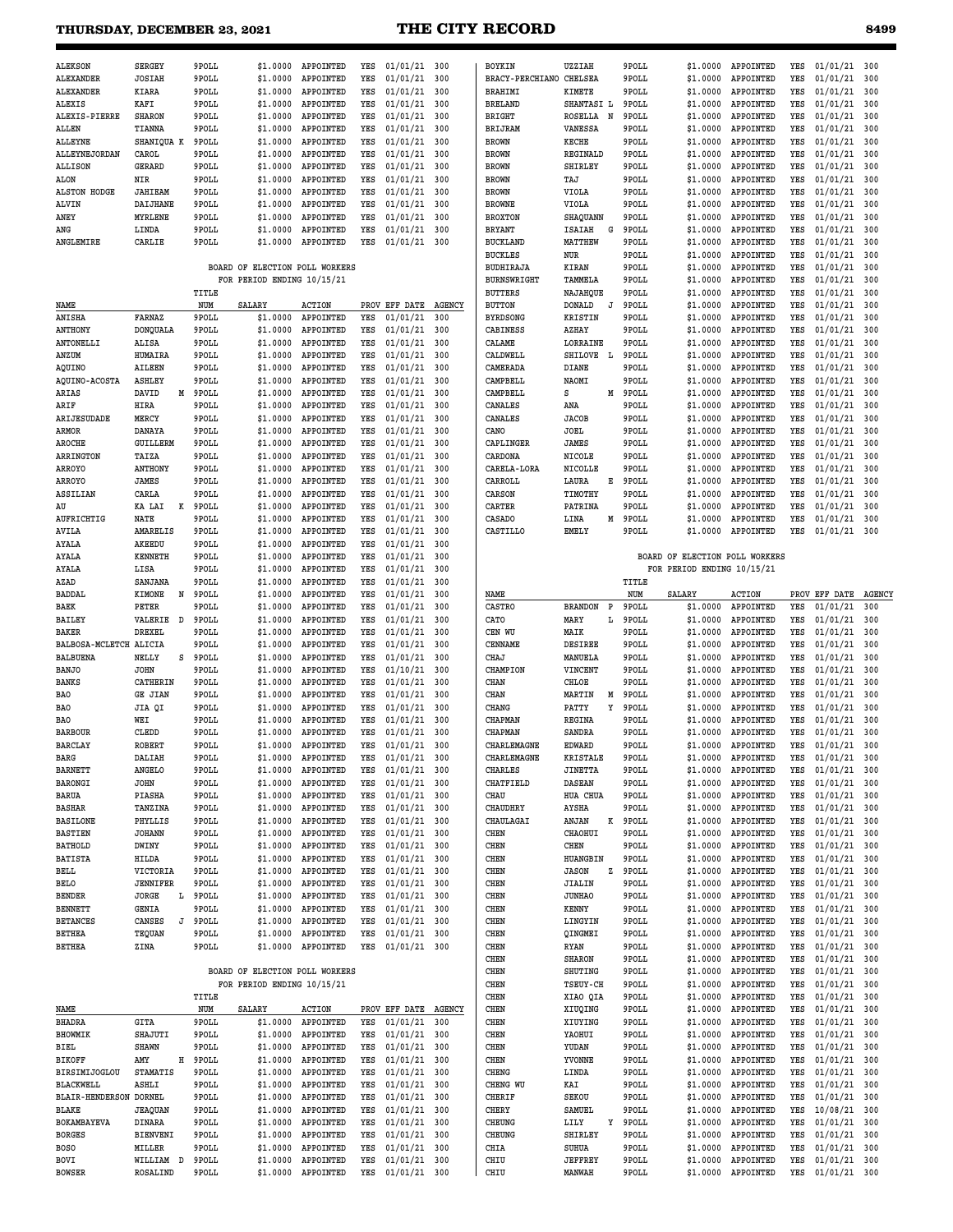# **8500 THE CITY RECORD THURSDAY, DECEMBER 23, 2021**

| <b>THURSDAY, DECEMBER 23, 202</b> |  |  |  |
|-----------------------------------|--|--|--|
|-----------------------------------|--|--|--|

**HOSSAIN SURAYA 9POLL \$1.0000 APPOINTED YES 01/01/21 300**

| CHIU              | <b>SIN FONG</b> |   | 9POLL | \$1.0000                       | APPOINTED     | YES  | 01/01/21 300    |               | FAVUZZA            | ANGELINA            | 9POLL | \$1,0000                       | APPOINTED     | YES | 01/01/21 300         |     |
|-------------------|-----------------|---|-------|--------------------------------|---------------|------|-----------------|---------------|--------------------|---------------------|-------|--------------------------------|---------------|-----|----------------------|-----|
| CHONG             | <b>BRANDON</b>  |   | 9POLL | \$1,0000                       | APPOINTED     | YES  | 01/01/21        | 300           | FENG               | <b>SHASHA</b>       | 9POLL | \$1,0000                       | APPOINTED     | YES | 01/01/21             | 300 |
| CHOU              | MING PAR E      |   | 9POLL | \$1.0000                       | APPOINTED     | YES  | 01/01/21        | 300           | <b>FEREBEE</b>     | ELLEN               | 9POLL | \$1,0000                       | APPOINTED     | YES | 01/01/21             | 300 |
| <b>CHOWDHURY</b>  | MD              |   | 9POLL | \$1,0000                       | APPOINTED     | YES  | 01/01/21        | 300           | FERMIN             | WELMIN              | 9POLL | \$1.0000                       | APPOINTED     | YES | 01/01/21             | 300 |
| <b>CHOWDHURY</b>  | NABIOLA         |   | 9POLL | \$1.0000                       | APPOINTED     | YES  | 01/01/21        | 300           | <b>FERNANDEZ</b>   | <b>JEZEBEL</b>      | 9POLL | \$1.0000                       | APPOINTED     | YES | 01/01/21             | 300 |
|                   |                 |   |       |                                |               |      |                 |               | FERNANDEZ JR       | ULISES              | 9POLL | \$1.0000                       | APPOINTED     | YES | 01/01/21             | 300 |
|                   |                 |   |       | BOARD OF ELECTION POLL WORKERS |               |      |                 |               | FIGUEROA           | <b>JORDYNN</b>      | 9POLL | \$1.0000                       | APPOINTED     | YES | 01/01/21             | 300 |
|                   |                 |   |       | FOR PERIOD ENDING 10/15/21     |               |      |                 |               | FOE                | CHING CH            | 9POLL | \$1,0000                       | APPOINTED     | YES | 01/01/21             | 300 |
|                   |                 |   | TITLE |                                |               |      |                 |               | <b>FORBES</b>      | VALERIE             | 9POLL | \$1.0000                       | APPOINTED     | YES | 01/01/21             | 300 |
| NAME              |                 |   | NUM   | <b>SALARY</b>                  | <b>ACTION</b> | PROV | EFF DATE        | <b>AGENCY</b> |                    |                     |       |                                |               |     |                      |     |
| <b>CHOWTIE</b>    | SAMUEL          | I | 9POLL | \$1.0000                       | APPOINTED     | YES  | 01/01/21        | 300           | FRISTACHI          | VALERIE             | 9POLL | \$1.0000                       | APPOINTED     | YES | 01/01/21             | 300 |
| CHU               | KELLY           |   | 9POLL | \$1.0000                       | APPOINTED     | YES  | 01/01/21        | 300           | FU                 | OLIVIA<br>н         | 9POLL | \$1.0000                       | APPOINTED     | YES | 01/01/21             | 300 |
| CHU               | MELISSA         |   | 9POLL | \$1.0000                       | APPOINTED     | YES  | 01/01/21        | 300           | <b>FUENTES</b>     | ALMA<br>R           | 9POLL | \$1.0000                       | APPOINTED     | YES | 01/01/21             | 300 |
| CIANCIOTTA        | DOMINIC         |   | 9POLL | \$1,0000                       | APPOINTED     | YES  | 01/01/21        | 300           | <b>GALLARDO</b>    | MITZI<br>Α          | 9POLL | \$1.0000                       | APPOINTED     | YES | 01/01/21             | 300 |
| CLAIRJEUNE        | WINIE           |   | 9POLL | \$1.0000                       | APPOINTED     | YES  | 01/01/21        | 300           | <b>GALLINA JR</b>  | PHILIP              | 9POLL | \$1,0000                       | APPOINTED     | YES | 01/01/21             | 300 |
| CLARK             | <b>SHARIF</b>   |   | 9POLL | \$1.0000                       | APPOINTED     | YES  | 01/01/21        | 300           | <b>GANESH II</b>   | TIANA<br>М          | 9POLL | \$1.0000                       | APPOINTED     | YES | 01/01/21             | 300 |
|                   |                 |   |       |                                |               |      |                 |               | <b>GARABEDIAN</b>  | LAURA               | 9POLL | \$1.0000                       | APPOINTED     | YES | 01/01/21             | 300 |
| <b>CLARKE</b>     | <b>JEREMY</b>   | Α | 9POLL | \$1.0000                       | APPOINTED     | YES  | 01/01/21        | 300           |                    |                     |       |                                |               |     |                      |     |
| CLASSE JR         | WANDIL          | J | 9POLL | \$1.0000                       | APPOINTED     | YES  | 01/01/21        | 300           | <b>GARCIA</b>      | FELIX               | 9POLL | \$1.0000                       | APPOINTED     | YES | 01/01/21             | 300 |
| CLEVELAND         | <b>HANNAH</b>   |   | 9POLL | \$1.0000                       | APPOINTED     | YES  | 01/01/21        | 300           | GARCIA             | MARIA<br>в          | 9POLL | \$1.0000                       | APPOINTED     | YES | 01/01/21             | 300 |
| COBAJ             | ELSA            |   | 9POLL | \$1.0000                       | APPOINTED     | YES  | 01/01/21        | 300           | <b>GARDNER</b>     | KEVIA<br>c          | 9POLL | \$1.0000                       | APPOINTED     | YES | 01/01/21             | 300 |
| COBB              | <b>JEFFRO</b>   | W | 9POLL | \$1.0000                       | APPOINTED     | YES  | 01/01/21        | 300           | <b>GARRETT</b>     | <b>DOUGLAS</b><br>G | 9POLL | \$1.0000                       | APPOINTED     | YES | 01/01/21             | 300 |
| COCA              | THOMAS          |   | 9POLL | \$1.0000                       | APPOINTED     | YES  | 01/01/21        | 300           | GASPARIK           | MARGARET            | 9POLL | \$1,0000                       | APPOINTED     | YES | 01/01/21             | 300 |
| COGGINS           | <b>JOSHUA</b>   |   | 9POLL | \$1.0000                       | APPOINTED     | YES  | 01/01/21        | 300           | GASPARIK           | PETER               | 9POLL | \$1.0000                       | APPOINTED     | YES | 01/01/21             | 300 |
| COLIN             | PATRICIA        |   | 9POLL | \$1.0000                       | APPOINTED     | YES  | 01/01/21        | 300           | <b>GEFFNER</b>     | SABRINA<br><b>z</b> | 9POLL | \$1.0000                       | APPOINTED     | YES | 01/01/21             | 300 |
| COLLIER           | LASHAYA         |   | 9POLL | \$1,0000                       | APPOINTED     | YES  | 01/01/21        | 300           |                    |                     |       |                                |               |     |                      |     |
| COLLINS           | <b>GABRIEL</b>  |   | 9POLL | \$1.0000                       | APPOINTED     | YES  | 01/01/21        | 300           | <b>GENOVESE</b>    | TINAMARI            | 9POLL | \$1,0000                       | APPOINTED     | YES | 01/01/21             | 300 |
| CORDIS            | <b>JENNIFER</b> |   | 9POLL | \$1.0000                       | APPOINTED     | YES  | 01/01/21        | 300           | GHAW               | <b>ELVIS</b>        | 9POLL | \$1,0000                       | APPOINTED     | YES | 01/01/21             | 300 |
| CORREALE          | <b>ALEXANDR</b> |   | 9POLL | \$1,0000                       | APPOINTED     | YES  | 01/01/21        | 300           | GILL               | DENISE              | 9POLL | \$1.0000                       | APPOINTED     | YES | 01/01/21             | 300 |
|                   |                 |   |       |                                |               |      |                 |               | <b>GILLINGS</b>    | TERRELL<br>- S      | 9POLL | \$1.0000                       | APPOINTED     | YES | 01/01/21             | 300 |
| COSME             | CYNTHIA         |   | 9POLL | \$1.0000                       | APPOINTED     | YES  | 01/01/21        | 300           | <b>GLADSTONE</b>   | DAVID               | 9POLL | \$1.0000                       | APPOINTED     | YES | 01/01/21             | 300 |
| CRISTOBAL         | DANIA           |   | 9POLL | \$1,0000                       | APPOINTED     | YES  | 01/01/21        | 300           |                    |                     |       |                                |               |     |                      |     |
| CRUZ              | TANYA           | Y | 9POLL | \$1.0000                       | APPOINTED     | YES  | 01/01/21        | 300           |                    |                     |       |                                |               |     |                      |     |
| CSEKO             | <b>DORIAN</b>   | L | 9POLL | \$1.0000                       | APPOINTED     | YES  | 01/01/21        | 300           |                    |                     |       | BOARD OF ELECTION POLL WORKERS |               |     |                      |     |
| <b>CULP</b>       | WENDY           | Е | 9POLL | \$1.0000                       | APPOINTED     | YES  | 01/01/21        | 300           |                    |                     |       | FOR PERIOD ENDING 10/15/21     |               |     |                      |     |
| DAI               | SHUMIN          |   | 9POLL | \$1.0000                       | APPOINTED     | YES  | 01/01/21        | 300           |                    |                     | TITLE |                                |               |     |                      |     |
| <b>DAMATO</b>     | DEBRA           | Α | 9POLL | \$1.0000                       | APPOINTED     | YES  | 01/01/21        | 300           | NAME               |                     | NUM   | <b>SALARY</b>                  | <b>ACTION</b> |     | PROV EFF DATE AGENCY |     |
| DARYANANI         | MOHAN           | D | 9POLL | \$1.0000                       | APPOINTED     | YES  | 01/01/21        | 300           | GOLDMAN            | <b>KAREN</b>        | 9POLL | \$1,0000                       | APPOINTED     | YES | 01/01/21             | 300 |
| DAVIES            | HILARY          |   | 9POLL | \$1.0000                       | APPOINTED     | YES  | 01/01/21        | 300           | GOMEZ              | s<br>JOAQUIN        | 9POLL | \$1.0000                       | APPOINTED     | YES | 01/01/21             | 300 |
| DAVIS             | <b>EUNICE</b>   |   | 9POLL | \$1.0000                       | APPOINTED     | YES  | 01/01/21        | 300           | GOMEZ              | TIESTHA             | 9POLL | \$1,0000                       | APPOINTED     | YES | 01/01/21             | 300 |
| DAVIS             | YAAKOV          |   | 9POLL | \$1,0000                       | APPOINTED     | YES  | 01/01/21        | 300           | GONZA              |                     | 9POLL |                                | APPOINTED     | YES |                      |     |
| DE JESUS          | <b>JASMIN</b>   |   | 9POLL | \$1.0000                       | APPOINTED     | YES  | 01/01/21        | 300           |                    | DARWIN              |       | \$1.0000                       |               |     | 01/01/21             | 300 |
|                   |                 |   |       |                                |               |      |                 |               | <b>GONZALEZ</b>    | LILLIBET            | 9POLL | \$1.0000                       | APPOINTED     | YES | 01/01/21             | 300 |
| DE LUNA SR        | YANIL           | Α | 9POLL | \$1.0000                       | APPOINTED     | YES  | 01/01/21        | 300           | GONZALEZ           | MARIS               | 9POLL | \$1.0000                       | APPOINTED     | YES | 01/01/21             | 300 |
| DECLET            | LAURA           |   | 9POLL | \$1.0000                       | APPOINTED     | YES  | 01/01/21        | 300           | <b>GONZALEZ</b>    | MELVIN              | 9POLL | \$1.0000                       | APPOINTED     | YES | 01/01/21             | 300 |
| DEGUZMAN          | <b>XERXEN</b>   |   | 9POLL | \$1.0000                       | APPOINTED     | YES  | 09/27/21        | 300           | GONZALEZ<br>QUIROZ | ADIMIR              | 9POLL | \$1.0000                       | APPOINTED     | YES | 01/01/21             | 300 |
| DELGADO           | FIORELLA B      |   | 9POLL | \$1.0000                       | APPOINTED     | YES  | 01/01/21        | 300           | <b>GOPAUL</b>      | <b>JOANNA</b>       | 9POLL | \$1.0000                       | APPOINTED     | YES | 01/01/21             | 300 |
| DELICES           | JEFF            |   | 9POLL | \$1.0000                       | APPOINTED     | YES  | 01/01/21        | 300           | GRAY               | HONOR               | 9POLL | \$1,0000                       | APPOINTED     | YES | 01/01/21             | 300 |
| DELVALLE          | <b>ASHLEY</b>   |   | 9POLL | \$1.0000                       | APPOINTED     | YES  | 01/01/21        | 300           |                    |                     |       |                                |               |     |                      |     |
| DEMARCO           | LAUREN          |   | 9POLL | \$1.0000                       | APPOINTED     | YES  | 01/01/21        | 300           | <b>GREENE</b>      | TARRELL<br>L        | 9POLL | \$1.0000                       | APPOINTED     | YES | 01/01/21             | 300 |
| DEMEO             | <b>MAUREEN</b>  | L | 9POLL | \$1.0000                       | APPOINTED     | YES  | 01/01/21        | 300           | <b>GUERRIER JR</b> | SONVINSO<br>S       | 9POLL | \$1.0000                       | APPOINTED     | YES | 01/01/21             | 300 |
| <b>DHANDOO</b>    | IAN             |   | 9POLL | \$1.0000                       | APPOINTED     | YES  | 01/01/21        | 300           | <b>GUEVARA</b>     | CHRISTOP A          | 9POLL | \$1.0000                       | APPOINTED     | YES | 01/01/21             | 300 |
| DIAMOND           | <b>HANNAH</b>   |   | 9POLL | \$1.0000                       | APPOINTED     | YES  | 01/01/21        | 300           | GUO                | WENYUN              | 9POLL | \$1.0000                       | APPOINTED     | YES | 01/01/21             | 300 |
| DIAS              | NYA             |   | 9POLL | \$1.0000                       | APPOINTED     | YES  | 01/01/21        | 300           | GUO                | ZHENGNAN            | 9POLL | \$1.0000                       | APPOINTED     | YES | 09/28/21             | 300 |
| DIAZ              | MIRIAM          |   | 9POLL | \$1.0000                       | APPOINTED     | YES  | 01/01/21        | 300           | GUTIERREZ          | PEDRO<br>G          | 9POLL | \$1,0000                       | APPOINTED     | YES | 01/01/21             | 300 |
|                   |                 |   |       |                                | APPOINTED     |      |                 |               | <b>GUZMAN</b>      | YENDI<br>T.         | 9POLL | \$1,0000                       | APPOINTED     | YES | 01/01/21             | 300 |
| DIGANGI           | <b>BARBARA</b>  |   | 9POLL | \$1.0000                       |               | YES  | 01/01/21        | 300           |                    |                     |       |                                |               |     |                      |     |
| DIGIANNI JR       | CLAUDIA         | A | 9POLL | \$1,0000                       | APPOINTED     | YES  | 01/01/21        | 300           | <b>GYEPHEL</b>     | LHADOEN             | 9POLL | \$1,0000                       | APPOINTED     | YES | 01/01/21             | 300 |
| DIMEGLIO          | <b>DONNA</b>    |   | 9POLL | \$1.0000                       | APPOINTED     | YES  | 01/01/21        | 300           | <b>HABIB</b>       | MD<br>Α             | 9POLL | \$1,0000                       | APPOINTED     | YES | 01/01/21             | 300 |
| DING              | CHEN            |   | 9POLL | \$1,0000                       | APPOINTED     | YES  | 01/01/21 300    |               | HAILE              | DENICE              | 9POLL | \$1.0000                       | APPOINTED     | YES | $01/01/21$ 300       |     |
| DIXON             | MARILYN         |   | 9POLL | \$1.0000                       | APPOINTED     | YES  | 01/01/21 300    |               | HALL               | <b>BERNARD</b>      | 9POLL | \$1.0000                       | APPOINTED     | YES | 10/08/21             | 300 |
| DIXON             | SHANIQUA        |   | 9POLL | \$1.0000                       | APPOINTED     | YES  | 01/01/21 300    |               | HAN                | KUIDING             | 9POLL | \$1.0000                       | APPOINTED     | YES | 01/01/21             | 300 |
| DOBIE-REINHARDT   | <b>JEFARI</b>   |   | 9POLL | \$1.0000                       | APPOINTED     | YES  | 01/01/21        | 300           | HANVIK             | JAN                 | 9POLL | \$1.0000                       | APPOINTED     | YES | 01/01/21             | 300 |
| DOCKERY           | MICHAEL         |   | 9POLL | \$1.0000                       | APPOINTED     | YES  | 01/01/21 300    |               | HARDY              | TIARA<br>т          | 9POLL | \$1.0000                       | APPOINTED     | YES | 01/01/21             | 300 |
| DOLKAR            | TENZIN          |   | 9POLL | \$1.0000                       | APPOINTED     | YES  | 01/01/21 300    |               |                    |                     |       |                                |               |     |                      |     |
|                   |                 |   |       |                                |               |      |                 |               | <b>HARLEY</b>      | LINDA               | 9POLL | \$1.0000                       | APPOINTED     | YES | 01/01/21             | 300 |
|                   |                 |   |       | BOARD OF ELECTION POLL WORKERS |               |      |                 |               | <b>HAROON</b>      | ZAMEEL              | 9POLL | \$1.0000                       | APPOINTED     | YES | 01/01/21             | 300 |
|                   |                 |   |       | FOR PERIOD ENDING 10/15/21     |               |      |                 |               | HARRIS             | <b>DAVON</b><br>T   | 9POLL | \$1.0000                       | APPOINTED     | YES | 01/01/21             | 300 |
|                   |                 |   | TITLE |                                |               |      |                 |               | HARRIS             | S<br><b>JENNA</b>   | 9POLL | \$1.0000                       | APPOINTED     | YES | 01/01/21             | 300 |
| NAME              |                 |   | NUM   | SALARY                         | ACTION        | PROV | EFF DATE AGENCY |               | HARRIS             | Α<br>MARIE          | 9POLL | \$1.0000                       | APPOINTED     | YES | 01/01/21             | 300 |
| DOMADIA           | <b>BIPIN</b>    | J | 9POLL | \$1.0000                       | APPOINTED     | YES  | $01/01/21$ 300  |               | HARTIN             | MARLENE             | 9POLL | \$1.0000                       | APPOINTED     | YES | 01/01/21             | 300 |
|                   |                 |   |       |                                |               |      |                 |               | <b>HAUGHTON</b>    | DORIAN              | 9POLL | \$1.0000                       | APPOINTED     | YES | 01/01/21             | 300 |
| <b>DONALDSON</b>  | KAYANA          | Α | 9POLL | \$1.0000                       | APPOINTED     | YES  | 01/01/21 300    |               |                    |                     |       |                                |               |     | 01/01/21             |     |
| <b>DONALDSON</b>  | REGINALD        |   | 9POLL | \$1,0000                       | APPOINTED     | YES  | 01/01/21        | 300           | <b>HAYDER</b>      | <b>KAWSAR</b><br>R  | 9POLL | \$1.0000                       | APPOINTED     | YES |                      | 300 |
| <b>DONG</b>       | JINGWEI         |   | 9POLL | \$1.0000                       | APPOINTED     | YES  | 01/01/21 300    |               | HAYNES IV IV       | Α<br>JAMES          | 9POLL | \$1.0000                       | APPOINTED     | YES | 01/01/21             | 300 |
| <b>DONG</b>       | WEILIN          |   | 9POLL | \$1.0000                       | APPOINTED     | YES  | 01/01/21 300    |               | HEMBY              | CALVIN<br>D         | 9POLL | \$1.0000                       | APPOINTED     | YES | 01/01/21             | 300 |
| DUKA              | ARBER           |   | 9POLL | \$1.0000                       | APPOINTED     | YES  | 01/01/21 300    |               | <b>HERNANDEZ</b>   | <b>KRYSTAL</b>      | 9POLL | \$1.0000                       | APPOINTED     | YES | 01/01/21             | 300 |
| DURAND            | <b>JESSICA</b>  |   | 9POLL | \$1.0000                       | APPOINTED     | YES  | 01/01/21 300    |               | <b>HERNANDEZ</b>   | PRISCILL            | 9POLL | \$1.0000                       | APPOINTED     | YES | 01/01/21             | 300 |
| DUTT              | <b>SALMAN</b>   |   | 9POLL | \$1.0000                       | APPOINTED     | YES  | 01/01/21 300    |               | <b>HERNANDEZ</b>   | REBECCA             | 9POLL | \$1.0000                       | APPOINTED     | YES | 01/01/21             | 300 |
| <b>DYNAK</b>      | VICTORIA C      |   | 9POLL | \$1.0000                       | APPOINTED     | YES  | 01/01/21        | 300           | <b>HERNANDEZ</b>   | SANDY<br>Α          | 9POLL | \$1.0000                       | APPOINTED     | YES | 01/01/21             | 300 |
| EAST              | NANCY           |   | 9POLL | \$1,0000                       | APPOINTED     | YES  | 01/01/21 300    |               |                    |                     |       |                                |               |     |                      |     |
| <b>ECCLESTON</b>  | <b>JUSTINE</b>  |   | 9POLL | \$1.0000                       | APPOINTED     | YES  | 01/01/21 300    |               | <b>HERRING</b>     | CARMEN              | 9POLL | \$1.0000                       | APPOINTED     | YES | 01/01/21             | 300 |
| <b>EDMUNDS</b>    | REBECCA         |   | 9POLL | \$1.0000                       | APPOINTED     | YES  | 01/01/21 300    |               | <b>HEYWARD</b>     | <b>BRENDA</b>       | 9POLL | \$1.0000                       | APPOINTED     | YES | 01/01/21             | 300 |
|                   |                 |   |       |                                |               |      |                 |               | HILAIRE            | SHASSAGN            | 9POLL | \$1.0000                       | APPOINTED     | YES | 01/01/21             | 300 |
| <b>EDWARDS</b>    | NATASHA F       |   | 9POLL | \$1.0000                       | APPOINTED     | YES  | 01/01/21 300    |               | HINES              | TRACIE              | 9POLL | \$1.0000                       | APPOINTED     | YES | 01/01/21             | 300 |
| ELGABARI          | HAKIMA          | c | 9POLL | \$1.0000                       | APPOINTED     | YES  | 01/01/21 300    |               | HO                 | GORDON              | 9POLL | \$1.0000                       | APPOINTED     | YES | 01/01/21             | 300 |
| <b>ELIOPOULOS</b> | MICHAEL         | J | 9POLL | \$1.0000                       | APPOINTED     | YES  | 01/01/21 300    |               | HO                 | KECK                | 9POLL | \$1.0000                       | APPOINTED     | YES | 01/01/21             | 300 |
| ELKALLINI         | NERMEN          | к | 9POLL | \$1.0000                       | APPOINTED     | YES  | 01/01/21        | 300           | HOLMES             | DIANE               | 9POLL | \$1.0000                       | APPOINTED     | YES | 01/01/21             | 300 |
| ELLIS             |                 |   | 9POLL | \$1.0000                       | APPOINTED     | YES  | 01/01/21 300    |               | HONG               |                     | 9POLL | \$1.0000                       | APPOINTED     |     |                      |     |
|                   | <b>AMOY</b>     |   |       |                                |               |      |                 |               |                    |                     |       |                                |               |     |                      | 300 |
| EMERY             | WILLIAM         | D | 9POLL | \$1.0000                       | APPOINTED     | YES  | 01/01/21 300    |               |                    | DECLAN S            |       |                                |               | YES | 01/01/21             |     |
| <b>EPSTEIN</b>    | MELISSA H       |   | 9POLL | \$1.0000                       | APPOINTED     | YES  | 01/01/21 300    |               | HOOVER             | ALYSSA<br>M         | 9POLL | \$1.0000                       | APPOINTED     | YES | 01/01/21             | 300 |
| <b>ESPINOSA</b>   | JADEN           | Α | 9POLL | \$1.0000                       | APPOINTED     | YES  | 01/01/21 300    |               | HOSSAIN            | <b>AYESHA</b>       | 9POLL | \$1.0000                       | APPOINTED     | YES | 01/01/21             | 300 |
| <b>ESTEVEZ</b>    | NAOMI           |   | 9POLL | \$1.0000                       | APPOINTED     | YES  | 01/01/21 300    |               | HOSSAIN            | FARUK               | 9POLL | \$1.0000                       | APPOINTED     | YES | 01/01/21             | 300 |

**FATEMA SR KANIZ 9POLL \$1.0000 APPOINTED YES 01/01/21 300**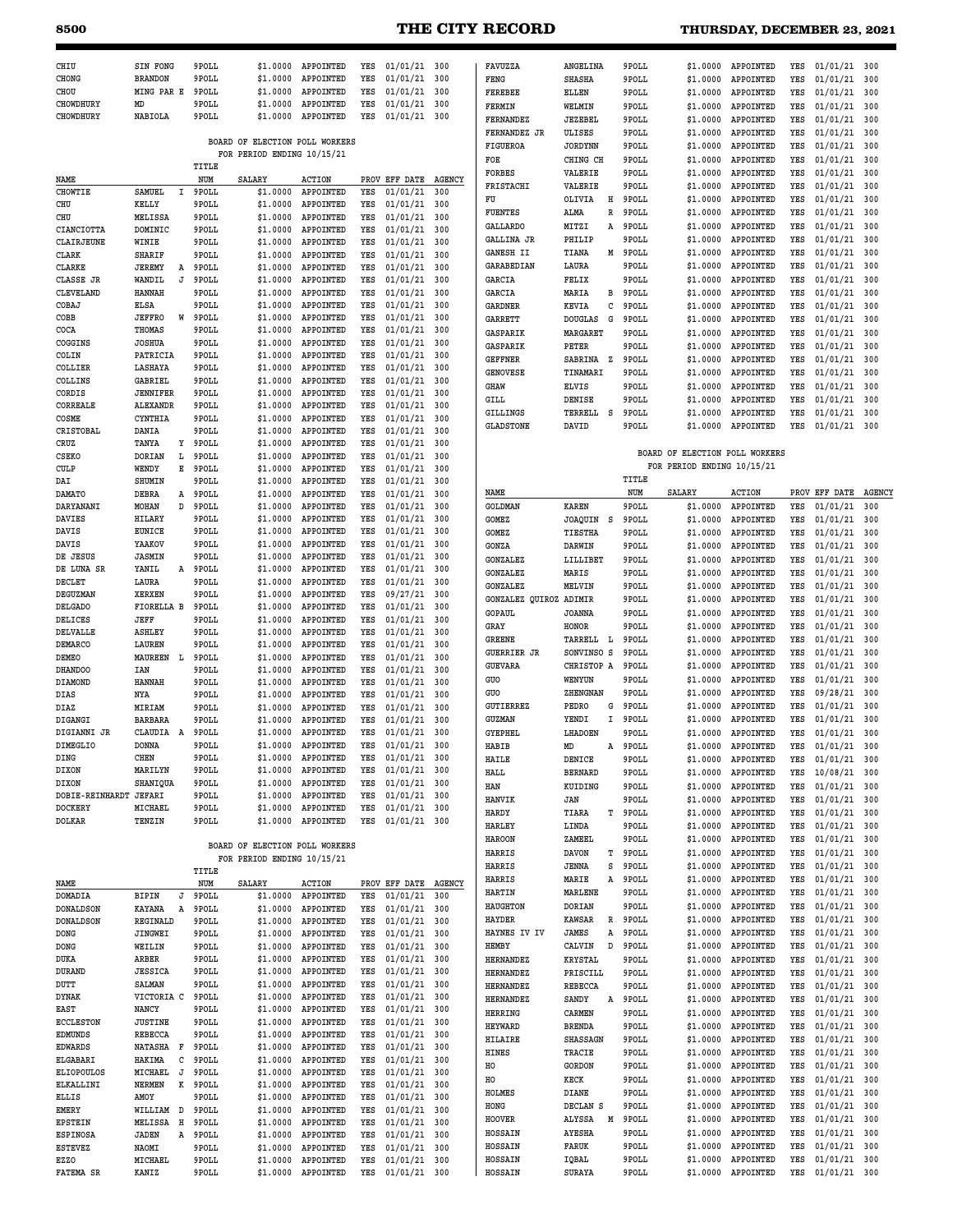|                              |                                |        |                | BOARD OF ELECTION POLL WORKERS |                                          |            |                      |               | LIM                        |
|------------------------------|--------------------------------|--------|----------------|--------------------------------|------------------------------------------|------------|----------------------|---------------|----------------------------|
|                              |                                |        | TITLE          | FOR PERIOD ENDING 10/15/21     |                                          |            |                      |               | LIN<br>LIN                 |
| NAME                         |                                |        | NUM            | <b>SALARY</b>                  | <b>ACTION</b>                            |            | PROV EFF DATE        | <b>AGENCY</b> | LIN                        |
| HOSSAIN                      | TAMANNA                        |        | 9POLL          | \$1.0000                       | APPOINTED                                | YES        | 01/01/21             | 300           | LIN                        |
| HOU                          | <b>JIANGTIA</b>                |        | 9POLL          | \$1.0000                       | APPOINTED                                | YES        | 01/01/21             | 300           | LIN                        |
| HOU                          | YUE                            |        | 9POLL          | \$1.0000                       | APPOINTED                                | YES        | 01/01/21             | 300           | LIN                        |
| HU<br>HU                     | SONIA<br>YANFENG               |        | 9POLL<br>9POLL | \$1.0000<br>\$1.0000           | APPOINTED<br>APPOINTED                   | YES<br>YES | 01/01/21<br>01/01/21 | 300<br>300    | LIN<br>LIN                 |
| HUANG                        | AIHUA                          |        | 9POLL          | \$1.0000                       | APPOINTED                                | YES        | 01/01/21             | 300           | LIONG                      |
| HUANG                        | <b>MINGYAN</b>                 |        | 9POLL          | \$1.0000                       | APPOINTED                                | YES        | 01/01/21             | 300           | LIU                        |
| HUNG                         | <b>SUSAN</b>                   | s      | 9POLL          | \$1.0000                       | APPOINTED                                | YES        | 01/01/21             | 300           | LIU                        |
| HUTCHINSON                   | CALVIN                         | N      | 9POLL          | \$1.0000                       | APPOINTED                                | YES        | 01/01/21             | 300           | LIU                        |
| IKRA                         | MAISHA                         | s      | 9POLL          | \$1.0000                       | APPOINTED                                | YES        | 01/01/21             | 300           | LIU                        |
| IRVING                       | ARTHUR                         |        | 9POLL          | \$1.0000                       | APPOINTED                                | YES        | 01/01/21             | 300           | LIU                        |
| ISLAM<br><b>ISLAM</b>        | JAHIRUL<br>NM                  | М      | 9POLL<br>9POLL | \$1.0000<br>\$1,0000           | APPOINTED<br>APPOINTED                   | YES<br>YES | 09/30/21<br>01/01/21 | 300<br>300    | LIU<br>LIU                 |
| <b>JACKSON</b>               | <b>DAYVON</b>                  | L      | 9POLL          | \$1.0000                       | APPOINTED                                | YES        | 01/01/21             | 300           | LIU                        |
| <b>JACKSON</b>               | LINDSEY                        | P      | 9POLL          | \$1.0000                       | APPOINTED                                | YES        | 01/01/21             | 300           | LIU                        |
| <b>JAHAN</b>                 | <b>ISRAT</b>                   |        | 9POLL          | \$1.0000                       | APPOINTED                                | YES        | 01/01/21             | 300           | LIVINGSTON                 |
| <b>JAMES JR</b>              | <b>HARVEY</b>                  |        | 9POLL          | \$1.0000                       | APPOINTED                                | YES        | 01/01/21             | 300           | LOPEZ                      |
| <b>JAVIER</b>                | <b>GERARDO</b>                 |        | 9POLL          | \$1,0000                       | APPOINTED                                | YES        | 01/01/21             | 300           | LORA                       |
| JENKINS                      | DANITA                         | A      | 9POLL          | \$1.0000                       | APPOINTED                                | YES        | 01/01/21             | 300           |                            |
| JIA<br><b>JIANG</b>          | <b>JINGWEN</b><br><b>JENNY</b> |        | 9POLL<br>9POLL | \$1.0000<br>\$1.0000           | APPOINTED<br>APPOINTED                   | YES<br>YES | 01/01/21<br>01/01/21 | 300<br>300    |                            |
| <b>JIANG</b>                 | MIN                            |        | 9POLL          | \$1,0000                       | APPOINTED                                | YES        | 01/01/21             | 300           |                            |
| JIN                          | XIN                            |        | 9POLL          | \$1.0000                       | APPOINTED                                | YES        | 01/01/21             | 300           | NAME                       |
| <b>JOHNSON</b>               | DAVID                          | к      | 9POLL          | \$1,0000                       | APPOINTED                                | YES        | 01/01/21             | 300           | LOUIE                      |
| <b>JOHNSON</b>               | <b>JUSTIN</b>                  |        | 9POLL          | \$1.0000                       | APPOINTED                                | YES        | 01/01/21             | 300           | LOVETT                     |
| <b>JOHNSON</b>               | <b>NATASHA</b>                 | L      | 9POLL          | \$1.0000                       | APPOINTED                                | YES        | 01/01/21             | 300           | LOZADA                     |
| <b>JOHNSON</b>               | <b>RAYMOND</b>                 | c      | 9POLL          | \$1.0000                       | APPOINTED                                | YES        | 01/01/21             | 300           | LU                         |
| <b>JONES</b>                 | <b>JAELYN</b>                  |        | 9POLL          | \$1.0000                       | APPOINTED                                | YES        | 01/01/21             | 300           | LU                         |
| <b>JONES</b><br><b>JONES</b> | PATRICIA<br>RHONDA             |        | 9POLL<br>9POLL | \$1.0000<br>\$1.0000           | APPOINTED<br>APPOINTED                   | YES<br>YES | 01/01/21<br>01/01/21 | 300<br>300    | LU<br>LUCAS-JONES          |
| <b>JONES</b>                 | <b>SHARON</b>                  |        | 9POLL          | \$1.0000                       | APPOINTED                                | YES        | 01/01/21             | 300           | LUN                        |
| <b>JUANA</b>                 | JUANA                          |        | 9POLL          | \$1.0000                       | APPOINTED                                | YES        | 01/01/21             | 300           | LYONS                      |
| <b>JUGMOHAN</b>              | SAMANTA                        |        | 9POLL          | \$1.0000                       | APPOINTED                                | YES        | 01/01/21             | 300           | <b>MACEDON</b>             |
| JUNG                         | ANDREW                         | к      | 9POLL          | \$1.0000                       | APPOINTED                                | YES        | 01/01/21             | 300           | MACLEISH                   |
| KANG-HONG                    | JULIE                          |        | 9POLL          | \$1.0000                       | APPOINTED                                | YES        | 01/01/21             | 300           | MAHARJAN                   |
| <b>KAPOOR</b>                | <b>ASHOK</b>                   |        | 9POLL          | \$1,0000                       | APPOINTED                                | YES        | 01/01/21             | 300           | <b>MALDONADO</b>           |
| <b>KARALIS</b>               | <b>HRISOVAL</b>                |        | 9POLL          | \$1.0000                       | APPOINTED                                | YES        | 01/01/21             | 300           | MALDONADO                  |
| KARIM<br><b>KAUR</b>         | FM<br><b>DAMANPRE</b>          |        | 9POLL<br>9POLL | \$1.0000<br>\$1.0000           | APPOINTED<br>APPOINTED                   | YES<br>YES | 01/01/21<br>01/01/21 | 300<br>300    | MARIN<br>MARLOW            |
| KENDRICK                     | CHRISTIA                       |        | 9POLL          | \$1.0000                       | APPOINTED                                | YES        | 01/01/21             | 300           | <b>MARRERO</b>             |
| <b>KENNEDY</b>               | MARGUERI                       |        | 9POLL          | \$1.0000                       | APPOINTED                                | YES        | 01/01/21             | 300           | MARTIN                     |
| KHADU                        | <b>KAISHA</b>                  | S      | 9POLL          | \$1.0000                       | APPOINTED                                | YES        | 01/01/21             | 300           | MARTIN                     |
| KIM                          | ALICE                          |        | 9POLL          | \$1.0000                       | APPOINTED                                | YES        | 01/01/21             | 300           | MARTINEZ                   |
| KING                         | <b>SHANTAE</b>                 | c      | 9POLL          | \$1.0000                       | APPOINTED                                | YES        | 01/01/21             | 300           | MASIH                      |
| KLEIN                        | JEAN                           | N      | 9POLL          | \$1.0000                       | APPOINTED                                | YES        | 01/01/21             | 300           | MATROZZO                   |
| KOLB<br>KORDIK               | <b>JOHN</b><br><b>ASHLEY</b>   |        | 9POLL<br>9POLL | \$1.0000<br>\$1.0000           | APPOINTED<br>APPOINTED                   | YES<br>YES | 01/01/21<br>01/01/21 | 300<br>300    | <b>MATTHEWS</b><br>MAURICE |
| KOUTS                        | <b>SVETLANA</b>                |        | 9POLL          | \$1.0000                       | APPOINTED                                | YES        | 01/01/21             | 300           | MAYO                       |
| <b>KOWALIK</b>               | <b>KRVTN</b>                   | Υ      | 9POLL          | \$1.0000                       | APPOINTED                                | YES        | 01/01/21             | 300           | <b>MCAFEE</b>              |
| <b>KRAVAT</b>                | LEAH                           |        | 9POLL          | \$1.0000                       | APPOINTED                                | YES        | 01/01/21             | 300           | MCCOMBS-GRAY               |
| KUANG                        | <b>KAWEN</b>                   |        | 9POLL          | \$1.0000                       | APPOINTED                                | YES        | 01/01/21             | 300           | MCGEE                      |
|                              |                                |        |                |                                |                                          |            |                      |               | MCHUGH                     |
|                              |                                |        |                | BOARD OF ELECTION POLL WORKERS |                                          |            |                      |               | MCKENNA                    |
|                              |                                |        |                | FOR PERIOD ENDING 10/15/21     |                                          |            |                      |               | MCKENZIE                   |
| NAME                         |                                |        | TITLE<br>NUM   | SALARY                         | ACTION                                   |            | PROV EFF DATE AGENCY |               | MCLAMB<br><b>MCPHERSON</b> |
| KUMAR                        | NAVAIT                         |        | 9POLL          |                                | \$1.0000 APPOINTED                       | YES        | 01/01/21             | 300           | MEDINA                     |
| KUNEN                        | DEBBIE                         |        | 9POLL          |                                | \$1.0000 APPOINTED                       | YES        | 01/01/21             | 300           | MEI                        |
| KURZWEIL                     | VIVIANNE                       |        | 9POLL          |                                | \$1.0000 APPOINTED                       | YES        | 01/01/21             | 300           | <b>MEJIA-ROJAS</b>         |
| LAI                          | CHUN FAI                       |        | 9POLL          |                                | \$1.0000 APPOINTED                       | YES        | 01/01/21             | 300           | MEMBHARD                   |
| LAL                          | TARSEM                         |        | 9POLL          |                                | \$1.0000 APPOINTED                       | YES        | 01/01/21             | 300           | MENDEZ                     |
| LAM                          | DENNIS                         |        | 9POLL          |                                | \$1.0000 APPOINTED                       | YES        | 01/01/21             | 300           | MIAH                       |
| LAM<br>LAM                   | GLORIA<br>SOPHIE               |        | 9POLL<br>9POLL |                                | \$1.0000 APPOINTED                       | YES<br>YES | 01/01/21             | 300<br>300    | MILLER SR<br>MILLET        |
| LAM                          | YUTING                         | s<br>с | 9POLL          |                                | \$1.0000 APPOINTED<br>\$1.0000 APPOINTED | YES        | 01/01/21<br>01/01/21 | 300           | MINDIN                     |
| LANCE                        | VERLAJA                        | в      | 9POLL          |                                | \$1.0000 APPOINTED                       | YES        | 01/01/21             | 300           | MINSQUERO                  |
| LANCE                        | VILLTRES                       |        | 9POLL          |                                | \$1.0000 APPOINTED                       | YES        | 01/01/21             | 300           | MITCHEZL III               |
| LANE                         | LOIS                           |        | 9POLL          |                                | \$1.0000 APPOINTED                       | YES        | 01/01/21             | 300           | MIU                        |
| LAU                          | DANIEL                         | т      | 9POLL          |                                | \$1.0000 APPOINTED                       | YES        | 01/01/21             | 300           | MOCHIZUKI HE               |
| LECHWICZ                     | <b>EVAN</b>                    | м      | 9POLL          |                                | \$1.0000 APPOINTED                       | YES        | 01/01/21             | 300           | MODY                       |
| LEE                          | ANGELA                         | J      | 9POLL          |                                | \$1.0000 APPOINTED                       | YES        | 01/01/21             | 300           | MODY                       |
| LEE<br>LEGG                  | SEOW<br>MADELINE R             | L      | 9POLL<br>9POLL |                                | \$1.0000 APPOINTED<br>\$1.0000 APPOINTED | YES<br>YES | 01/01/21<br>01/01/21 | 300<br>300    | MOHAN<br>MOJUMDAR          |
| LEI                          | YIJIE                          |        | 9POLL          |                                | \$1.0000 APPOINTED                       | YES        | 01/01/21             | 300           | MOJUMDAR                   |
| LEMA                         | CINDY                          |        | 9POLL          |                                | \$1.0000 APPOINTED                       | YES        | 01/01/21             | 300           |                            |
| LEO                          | AMOS                           | C      | 9POLL          |                                | \$1.0000 APPOINTED                       | YES        | 01/01/21             | 300           |                            |
| LEWIS                        | EARL                           |        | 9POLL          |                                | \$1.0000 APPOINTED                       | YES        | 01/01/21             | 300           |                            |
| LI                           | DONGYANG                       |        | 9POLL          |                                | \$1.0000 APPOINTED                       | YES        | 01/01/21             | 300           |                            |
| LI                           | JIANQI                         |        | 9POLL          |                                | \$1.0000 APPOINTED                       | YES        | 01/01/21             | 300           | NAME                       |
| LI                           | SISSY                          |        | 9POLL          |                                | \$1.0000 APPOINTED                       | YES        | 01/01/21             | 300           | MONDRAGON                  |
| LI<br>LI                     | VICKY<br>WEIXUAN               |        | 9POLL<br>9POLL |                                | \$1.0000 APPOINTED<br>\$1.0000 APPOINTED | YES<br>YES | 09/30/21<br>01/01/21 | 300<br>300    | MONI<br>MONTIQUE           |
| LI                           | YAOYU                          |        | 9POLL          |                                | \$1.0000 APPOINTED                       | YES        | 01/01/21             | 300           | MOORE                      |
| LI                           | YUQI                           |        | 9POLL          | \$1.0000                       | APPOINTED                                | YES        | 01/01/21             | 300           | MORALES                    |
| LI                           | ZIZHEN                         |        | 9POLL          | \$1.0000                       | APPOINTED                                | YES        | 01/01/21             | 300           | <b>MORALES</b>             |
|                              |                                |        |                |                                |                                          |            |                      |               |                            |

| LIM                  | <b>NELSON</b>     | R | 9POLL   | \$1.0000                       | APPOINTED              | YES | 01/01/21      | 300           |
|----------------------|-------------------|---|---------|--------------------------------|------------------------|-----|---------------|---------------|
| LIN                  | AMY               |   | 9POLL   | \$1.0000                       | APPOINTED              | YES | 01/01/21      | 300           |
| LIN                  | IAN               |   | 9POLL   | \$1.0000                       | <b>APPOINTED</b>       | YES | 01/01/21      | 300           |
| LIN                  | IVY               |   | 9POLL   | \$1,0000                       | APPOINTED              | YES | 01/01/21      | 300           |
| LIN                  | JIN               |   | 9POLL   | \$1.0000                       | <b>APPOINTED</b>       | YES | 01/01/21      | 300           |
| LIN                  | QIU               | R | 9POLL   | \$1.0000                       | APPOINTED              | YES | 01/01/21      | 300           |
| LIN                  | SHIYU             |   | 9POLL   | \$1.0000                       | APPOINTED              | YES | 01/01/21      | 300           |
| LIN                  | TONG              |   | 9POLL   | \$1.0000                       | APPOINTED              | YES | 01/01/21      | 300           |
|                      |                   |   | 9POLL   |                                | APPOINTED              |     | 01/01/21      |               |
| LIN                  | XIU LI            |   |         | \$1.0000                       |                        | YES |               | 300           |
| LIONG                | YENNI             |   | 9POLL   | \$1.0000                       | <b>APPOINTED</b>       | YES | 01/01/21      | 300           |
| LIU                  | <b>DACHUAN</b>    |   | 9POLL   | \$1.0000                       | <b>APPOINTED</b>       | YES | 01/01/21      | 300           |
| LIU                  | HUAIZHON          |   | 9POLL   | \$1.0000                       | APPOINTED              | YES | 01/01/21      | 300           |
| LIU                  | <b>JIAYING</b>    |   | 9POLL   | \$1.0000                       | APPOINTED              | YES | 01/01/21      | 300           |
| LIU                  | <b>JUN XIAN</b>   |   | 9POLL   | \$1.0000                       | APPOINTED              | YES | 01/01/21      | 300           |
| LIU                  | NICOLE            |   | 9POLL   | \$1.0000                       | <b>APPOINTED</b>       | YES | 01/01/21      | 300           |
| LIU                  | WENXIN            |   | 9POLL   | \$1.0000                       | <b>APPOINTED</b>       | YES | 01/01/21      | 300           |
| LIU                  | YE                |   | 9POLL   | \$1.0000                       | APPOINTED              | YES | 01/01/21      | 300           |
|                      | YING              |   | 9POLL   |                                |                        |     | 01/01/21      | 300           |
| LIU                  |                   |   |         | \$1.0000                       | APPOINTED              | YES |               |               |
| LIU                  | YUAN FAN          |   | 9POLL   | \$1.0000                       | APPOINTED              | YES | 01/01/21      | 300           |
| LIVINGSTON           | <b>NOAH</b>       |   | 9POLL   | \$1.0000                       | <b>APPOINTED</b>       | YES | 01/01/21      | 300           |
| LOPEZ                | LORENZO           |   | 9POLL   | \$1.0000                       | APPOINTED              | YES | 01/01/21      | 300           |
| LORA                 | <b>VICTOR</b>     |   | 9POLL   | \$1.0000                       | APPOINTED              | YES | 01/01/21      | 300           |
|                      |                   |   |         |                                |                        |     |               |               |
|                      |                   |   |         | BOARD OF ELECTION POLL WORKERS |                        |     |               |               |
|                      |                   |   |         | FOR PERIOD ENDING 10/15/21     |                        |     |               |               |
|                      |                   |   | TITLE   |                                |                        |     |               |               |
|                      |                   |   |         |                                |                        |     |               |               |
| NAME                 |                   |   | NUM     | SALARY                         | <b>ACTION</b>          |     | PROV EFF DATE | <b>AGENCY</b> |
| LOUIE                | MARY              | A | 9POLL   | \$1.0000                       | APPOINTED              | YES | 01/01/21      | 300           |
| LOVETT               | <b>ASHLEIGH C</b> |   | 9POLL   | \$1,0000                       | APPOINTED              | YES | 01/01/21      | 300           |
| LOZADA               | VERONICA          |   | 9POLL   | \$1.0000                       | <b>APPOINTED</b>       | YES | 01/01/21      | 300           |
| LU                   | CHIALING          |   | 9POLL   | \$1,0000                       | APPOINTED              | YES | 01/01/21      | 300           |
| LU                   | <b>JIAN TIN</b>   |   | 9POLL   | \$1.0000                       | APPOINTED              | YES | 01/01/21      | 300           |
| LU                   | ZHILIN            |   | 9POLL   | \$1.0000                       | APPOINTED              | YES | 01/01/21      | 300           |
| <b>LUCAS-JONES</b>   | CHAMAINE          |   | 9POLL   | \$1.0000                       | APPOINTED              | YES | 01/01/21      | 300           |
| LUN                  | BILL              |   | 9POLL   | \$1.0000                       | APPOINTED              | YES | 01/01/21      | 300           |
|                      |                   |   |         |                                |                        |     |               | 300           |
| LYONS                | KATHRYNE J        |   | 9POLL   | \$1.0000                       | <b>APPOINTED</b>       | YES | 01/01/21      |               |
| MACEDON              | <b>RUDOLPH</b>    |   | 9POLL   | \$1.0000                       | APPOINTED              | YES | 01/01/21      | 300           |
| MACLEISH             | <b>GEOFFREY</b>   |   | 9POLL   | \$1.0000                       | APPOINTED              | YES | 01/01/21      | 300           |
| MAHARJAN             | RUBI              |   | 9POLL   | \$1.0000                       | APPOINTED              | YES | 01/01/21      | 300           |
| MALDONADO            | <b>JEANINE</b>    |   | 9POLL   | \$1.0000                       | APPOINTED              | YES | 01/01/21      | 300           |
| MALDONADO            | JULIA             | М | 9POLL   | \$1.0000                       | <b>APPOINTED</b>       | YES | 01/01/21      | 300           |
| MARIN                | <b>JEFFREY</b>    |   | 9POLL   | \$1.0000                       | APPOINTED              | YES | 01/01/21      | 300           |
| MARLOW               | DOMINIQU          |   | 9POLL   | \$1.0000                       | APPOINTED              | YES | 01/01/21      | 300           |
| MARRERO              | JORGE             | L | 9POLL   | \$1.0000                       | APPOINTED              | YES | 01/01/21      | 300           |
| <b>MARTIN</b>        | LATEEFA           |   | 9POLL   | \$1.0000                       | APPOINTED              | YES | 01/01/21      | 300           |
|                      |                   | L |         |                                |                        |     | 01/01/21      | 300           |
| <b>MARTIN</b>        | MARIAN            |   | 9POLL   | \$1.0000                       | <b>APPOINTED</b>       | YES |               |               |
| MARTINEZ             | ANGEL             |   | 9POLL   | \$1.0000                       | APPOINTED              | YES | 01/01/21      | 300           |
| MASIH                | ASHLEY            |   | 9POLL   | \$1.0000                       | APPOINTED              | YES | 01/01/21      | 300           |
| MATROZZO             | MARIA             |   | 9POLL   | \$1.0000                       | APPOINTED              | YES | 01/01/21      | 300           |
| <b>MATTHEWS</b>      | <b>BARRY</b>      |   | 9POLL   | \$1.0000                       | APPOINTED              | YES | 01/01/21      | 300           |
| MAURICE              | TYRESE            | D | 9POLL   | \$1.0000                       | APPOINTED              | YES | 01/01/21      | 300           |
| MAYO                 | OLIVA             | Α | 9POLL   | \$1.0000                       | <b>APPOINTED</b>       | YES | 01/01/21      | 300           |
| <b>MCAFEE</b>        | ELIAS             |   | 9POLL   | \$1.0000                       | APPOINTED              | YES | 01/01/21      | 300           |
| MCCOMBS-GRAY         | TAYLOR            | J | 9POLL   | \$1.0000                       | <b>APPOINTED</b>       | YES | 01/01/21      | 300           |
| <b>MCGEE</b>         | MARY              | M | 9POLL   | \$1.0000                       | APPOINTED              | YES |               | 300           |
|                      |                   |   |         |                                |                        |     | 01/01/21      |               |
| MCHUGH               | TERRI             |   | 9POLL   | \$1.0000                       | APPOINTED              | YES | 01/01/21      | 300           |
| MCKENNA              | TINA              | м | 9POLL   |                                | \$1.0000 APPOINTED     | YES | 01/01/21      | 300           |
| MCKENZIE             | TARKEISH S        |   | 9POLL   |                                | \$1.0000 APPOINTED     |     | YES 01/01/21  | 300           |
| MCLAMB               | WAYNE             |   | A 9POLL |                                | \$1.0000 APPOINTED YES |     | 01/01/21      | 300           |
| <b>MCPHERSON</b>     | COCO              |   | 9POLL   |                                | \$1.0000 APPOINTED     |     | YES 01/01/21  | 300           |
| MEDINA               | KELLY             |   | 9POLL   |                                | \$1.0000 APPOINTED     |     | YES 01/01/21  | 300           |
| MEI                  | YANFEN            |   | 9POLL   | \$1.0000                       | APPOINTED              | YES | 01/01/21      | 300           |
| <b>MEJIA-ROJAS</b>   | EMILY             |   | 9POLL   |                                | \$1.0000 APPOINTED     |     | YES 01/01/21  | 300           |
| MEMBHARD             | PAULETTE          |   | 9POLL   |                                | \$1.0000 APPOINTED     |     | YES 01/01/21  | 300           |
|                      |                   |   |         |                                |                        |     |               |               |
| MENDEZ               | CHEMOY            |   | D 9POLL |                                | \$1.0000 APPOINTED     | YES | 01/01/21      | 300           |
| MIAH                 | MUHAMMAD S 9POLL  |   |         |                                | \$1.0000 APPOINTED     |     | YES 01/01/21  | 300           |
| MILLER SR            | DAVID             | М | 9POLL   |                                | \$1.0000 APPOINTED     |     | YES 01/01/21  | 300           |
| MILLET               | ELLIOT            |   | 9POLL   |                                | \$1.0000 APPOINTED     | YES | 01/01/21      | 300           |
| MINDIN               | WILLIAM           |   | 9POLL   |                                | \$1.0000 APPOINTED     |     | YES 01/01/21  | 300           |
| MINSQUERO            | BARBARA           |   | 9POLL   |                                | \$1.0000 APPOINTED     | YES | 01/01/21      | 300           |
| MITCHEZL III         | CHARLES           |   | 9POLL   |                                | \$1.0000 APPOINTED     | YES | 01/01/21      | 300           |
| MIU                  |                   |   |         |                                | \$1.0000 APPOINTED     |     | YES 01/01/21  | 300           |
|                      | PAMELA            |   | 9POLL   |                                |                        |     |               |               |
| MOCHIZUKI HELIN SAGE |                   |   | 9POLL   |                                | \$1.0000 APPOINTED     | YES | 01/01/21      | 300           |
| MODY                 | NITIN             |   | 9POLL   |                                | \$1.0000 APPOINTED     | YES | 01/01/21      | 300           |
| MODY                 | SMITA             |   | 9POLL   |                                | \$1.0000 APPOINTED     |     | YES 01/01/21  | 300           |
| MOHAN                | KRIPANAN          |   | 9POLL   |                                | \$1.0000 APPOINTED     | YES | 01/01/21      | 300           |
| MOJUMDAR             | <b>AVISHEK</b>    |   | 9POLL   |                                | \$1.0000 APPOINTED     |     | YES 01/01/21  | 300           |
| MOJUMDAR             | SONGITA           |   | 9POLL   |                                | \$1.0000 APPOINTED     |     | YES 01/01/21  | 300           |
|                      |                   |   |         |                                |                        |     |               |               |
|                      |                   |   |         | BOARD OF ELECTION POLL WORKERS |                        |     |               |               |
|                      |                   |   |         | FOR PERIOD ENDING 10/15/21     |                        |     |               |               |
|                      |                   |   |         |                                |                        |     |               |               |

|           |                 |       | **** * <i>******* *******</i> *** *** |               |     |               |               |
|-----------|-----------------|-------|---------------------------------------|---------------|-----|---------------|---------------|
|           |                 | TITLE |                                       |               |     |               |               |
| NAME      |                 | NUM   | <b>SALARY</b>                         | <b>ACTION</b> |     | PROV EFF DATE | <b>AGENCY</b> |
| MONDRAGON | <b>KAREN</b>    | 9POLL | \$1,0000                              | APPOINTED     | YES | 01/01/21 300  |               |
| MONI      | <b>MONOWARA</b> | 9POLL | \$1,0000                              | APPOINTED     | YES | 01/01/21 300  |               |
| MONTIOUE  | <b>ODANE</b>    | 9POLL | \$1,0000                              | APPOINTED     | YES | 01/01/21 300  |               |
| MOORE     | DAVID           | 9POLL | \$1.0000                              | APPOINTED     | YES | 01/01/21 300  |               |
| MORALES   | ARIEL           | 9POLL | \$1,0000                              | APPOINTED     | YES | 01/01/21 300  |               |
| MORALES   | <b>EVE</b>      | 9POLL | \$1,0000                              | APPOINTED     | YES | 01/01/21 300  |               |